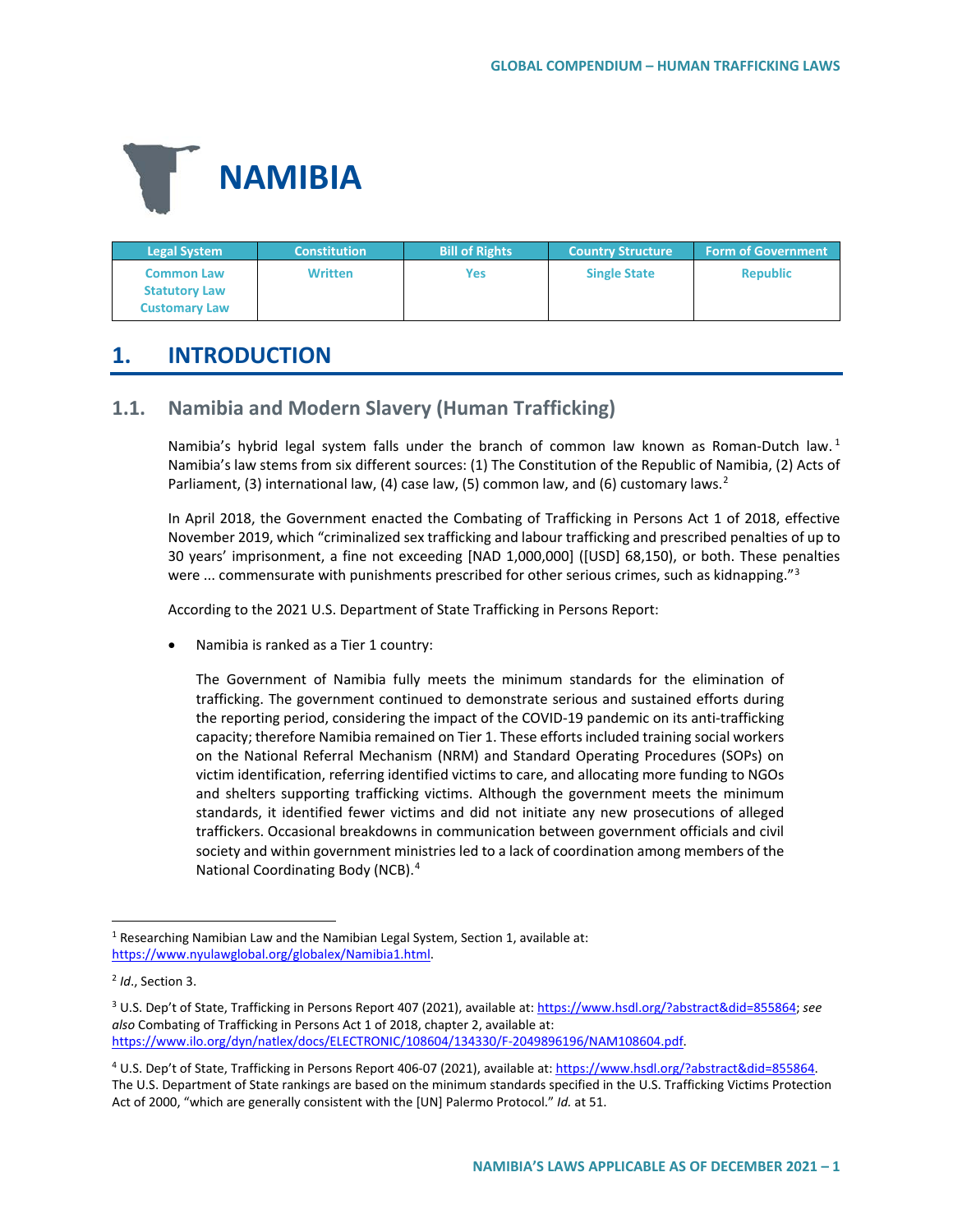- Several types of human trafficking are prevalent in Namibia:
	- $\circ$  "[T]raffickers exploit domestic and foreign victims in Namibia, and traffickers exploit victims from Namibia abroad. Some victims are initially offered legitimate work for adequate wages, but then traffickers subject them to forced labor in urban centers and on commercial farms."[5](#page-1-0)
	- $\circ$  "Traffickers subject Namibian children to forced labor in agriculture, cattle herding, and domestic service, and sex trafficking. ... Among Namibia's ethnic groups, San and Zemba children are particularly vulnerable to forced labor on farms or in homes."[6](#page-1-1)
	- o Traffickers also subject children from other countries to forced labour in various industries in Namibia, including sex trafficking and street vending in Windhoek and other cities, and in the fishing sector.[7](#page-1-2) For example, "[t]raffickers may bring Angolan children to Namibia for forced labor in cattle herding, agricultural work, and domestic servitude."[8](#page-1-3)
	- $\circ$  Individuals from Angola, Kenya, Zambia, and Zimbabwe may be exploited by traffickers in sex trafficking and forced labour.<sup>[9](#page-1-4)</sup>
	- $\circ$  "An NGO noted an increase in exploitation of Namibians seeking economic opportunity abroad, in part due to the pandemic," and noted an increase in the use of online tools (*e.g.*, social media) "to advertise false jobs and groom individuals."[10](#page-1-5)
	- $\circ$  "Traffickers allegedly operate at the international airport."<sup>[11](#page-1-6)</sup>

Namibia's National Coordinating Body (**NCB**) coordinates the government's anti-trafficking efforts. The Ministry of Gender Equality, Poverty Eradication, and Child Welfare (**MGEPECW**) acts as the NCB's chair.[12](#page-1-7) Recent protection and prevention efforts in Namibia include:

- o The MGEPECW's development of, in 2018, the National Referral Mechanism (**NRM**) and Standard Operating Procedures (**SOPs**) for the Identification, Protection, Referral, and Safe Return of Victims of Trafficking in Namibia;<sup>[13](#page-1-8)</sup>
- o Increased funding (NAD 6 million, or USD 408,910) to NGOs and shelters that support trafficking victims;<sup>[14](#page-1-9)</sup>
- <span id="page-1-0"></span>5 *Id.* at 408.
- <span id="page-1-1"></span> $6$  *Id.*
- <span id="page-1-2"></span> $7$  *Id.*
- <span id="page-1-3"></span><sup>8</sup> *Id.*
- <span id="page-1-4"></span><sup>9</sup> *Id.*

<span id="page-1-5"></span> $10$  *Id.* 

<span id="page-1-6"></span><sup>11</sup> *Id.*

<span id="page-1-7"></span><sup>12</sup> *Id.* at 407.

<span id="page-1-8"></span><sup>13</sup> Ministry of Gender Equality and Child Welfare, National Referral Mechanism and Standard Operating Procedures for the Identification, Protection, Referral and Safe Return of Victims of Trafficking in Namibia (2018), available at: [https://mgepesw.gov.na/documents/792320/918990/NATIONAL+REFERRAL+MECHANISM+AND+STANDARD+OPERATING+PRO](https://mgepesw.gov.na/documents/792320/918990/NATIONAL+REFERRAL+MECHANISM+AND+STANDARD+OPERATING+PROCEDURES+FOR+THE+IDENTIFICATION%2C+PROTECTION%2CREFERRAL+AND+SAFE+RETURN+OF+VICTIMS+OF+TRAFFICKING+IN+NAMIBIA.pdf/56cca9d4-75ad-0cd6-4638-89172b2fb39c?version=1.0&download=true) [CEDURES+FOR+THE+IDENTIFICATION%2C+PROTECTION%2CREFERRAL+AND+SAFE+RETURN+OF+VICTIMS+OF+TRAFFICKING+IN](https://mgepesw.gov.na/documents/792320/918990/NATIONAL+REFERRAL+MECHANISM+AND+STANDARD+OPERATING+PROCEDURES+FOR+THE+IDENTIFICATION%2C+PROTECTION%2CREFERRAL+AND+SAFE+RETURN+OF+VICTIMS+OF+TRAFFICKING+IN+NAMIBIA.pdf/56cca9d4-75ad-0cd6-4638-89172b2fb39c?version=1.0&download=true) [+NAMIBIA.pdf/56cca9d4-75ad-0cd6-4638-89172b2fb39c?version=1.0&download=true.](https://mgepesw.gov.na/documents/792320/918990/NATIONAL+REFERRAL+MECHANISM+AND+STANDARD+OPERATING+PROCEDURES+FOR+THE+IDENTIFICATION%2C+PROTECTION%2CREFERRAL+AND+SAFE+RETURN+OF+VICTIMS+OF+TRAFFICKING+IN+NAMIBIA.pdf/56cca9d4-75ad-0cd6-4638-89172b2fb39c?version=1.0&download=true) 

<span id="page-1-9"></span><sup>14</sup> U.S. Dep't of State, Trafficking in Persons Report 407 (2021), available at[: https://www.hsdl.org/?abstract&did=855864.](https://www.hsdl.org/?abstract&did=855864)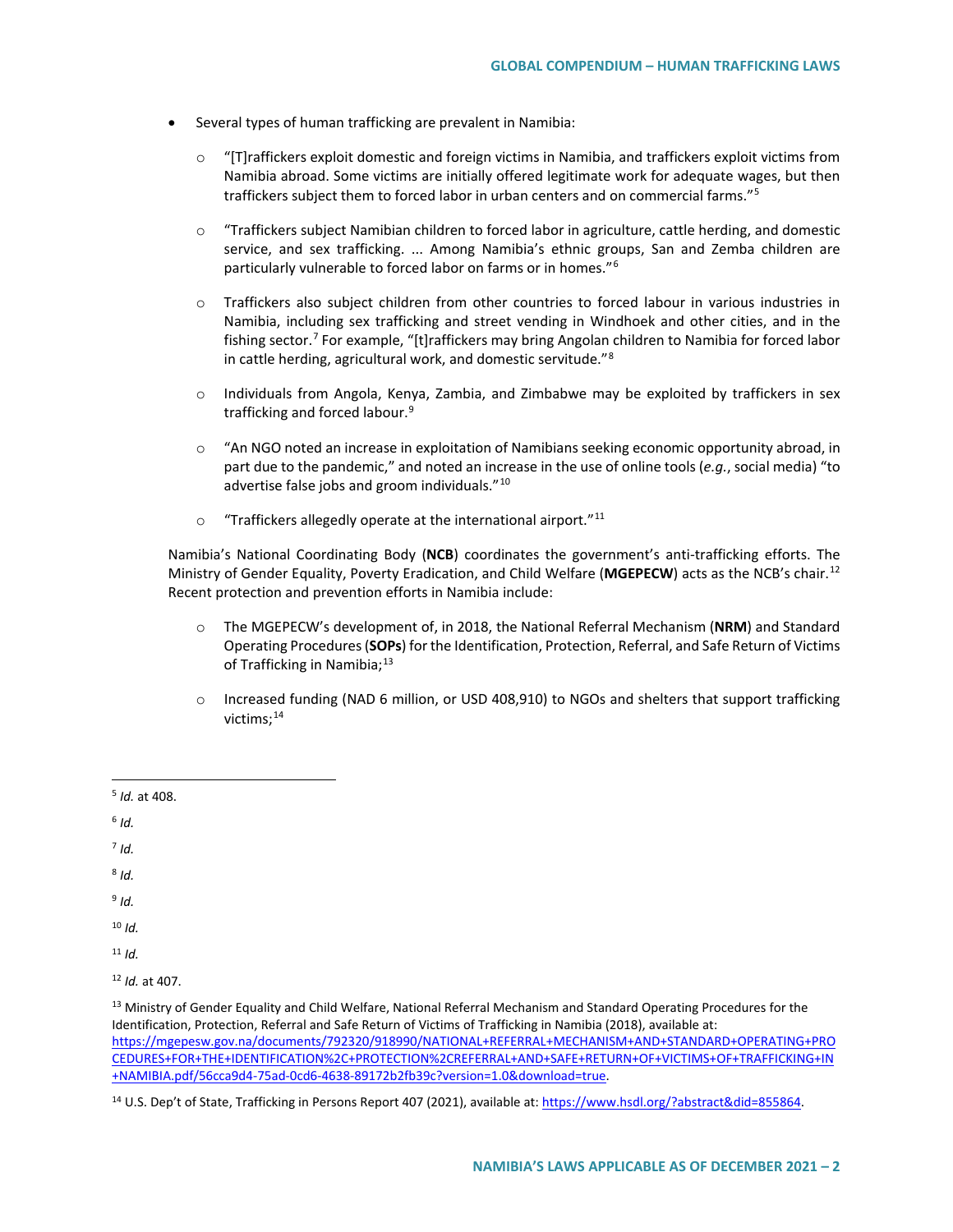- o "Seventeen Gender-based Violence Protection Units nationwide offered initial psycho-social, legal, and medical support to victims of crime, in coordination with the police, the [MGEPECW], the Ministry of Health and Social Services, and NGOs";[15](#page-2-0)
- o Sponsoring events and actions to raise awareness of trafficking issues, including: an in-person commemoration of World Day against Trafficking in Persons; NCB member discussion of trafficking reporting and trends on television; and continued circulation of trafficking awareness electronic and hard-copy materials.<sup>[16](#page-2-1)</sup>
- $\circ$  The continued implementation of a hotline that operates from 8:00 am to 10:00 pm daily;<sup>[17](#page-2-2)</sup>
- $\circ$  "With support from an international organization, the government contributed information to a centralized anti-trafficking database that collected national data on cases and victims identified and shared it with countries in the region"; $^{18}$  $^{18}$  $^{18}$
- $\circ$  To reduce improper recruitment into trafficking, Namibian law regulated "recruitment agencies and banned employee-paid recruitment fees," and "[t]he Ministry of Labor, Industrial Relations, and Employment Creation oversaw recruitment agency licensing and managed a database registering job seekers, coordinating overseas job placements, and monitoring employees' arrival in their intended destinations."[19](#page-2-4)

# **1.2. Namibia's Policy and Legal Position**

The Constitution of the Republic of Namibia, adopted in 1990, is "the Supreme Law of Namibia" and prevails over all other laws.<sup>[20](#page-2-5)</sup> Chapter 3 of the Constitution protects fundamental human rights and freedoms including, but not limited to, life,  $21$  personal liberty,  $22$  and the respect of human dignity.  $23$  The Constitution allows any aggrieved person claiming an actual or threatened infringement of a fundamental right or freedom to seek a judicial remedy or to approach the Ombudsman for legal assistance.<sup>[24](#page-2-9)</sup>

Namibia's domestic laws prohibiting slavery and human trafficking supplement constitutional protections. Further, Namibia has ratified, or acceded to, other conventions, laws, protocols, and regulations that safeguard fundamental human rights, and it has bilateral law enforcement cooperation agreements with Zimbabwe and Angola.

<span id="page-2-0"></span> $15$  *Id.* 

<span id="page-2-2"></span><sup>17</sup> *Id.*

<span id="page-2-3"></span><sup>18</sup> *Id.*

<span id="page-2-4"></span><sup>19</sup> *Id.*

<span id="page-2-6"></span><sup>21</sup> *Id.*, Chapter 3, Article 6.

<span id="page-2-1"></span><sup>16</sup> *Id.* at 408.

<span id="page-2-5"></span> $20$  The Constitution of the Republic of Namibia, Chapter 1, Article 1(6), available at: [https://www.kas.de/en/web/namibia/single-title/-/content/the-constitution-of-the-republic-of-namibia.](https://www.kas.de/en/web/namibia/single-title/-/content/the-constitution-of-the-republic-of-namibia)

<span id="page-2-7"></span><sup>22</sup> *Id.*, Chapter 3, Article 7.

<span id="page-2-8"></span><sup>23</sup> *Id.*, Chapter 3, Article 8.

<span id="page-2-9"></span><sup>24</sup> *Id.*, Chapter 3, Article 25(2).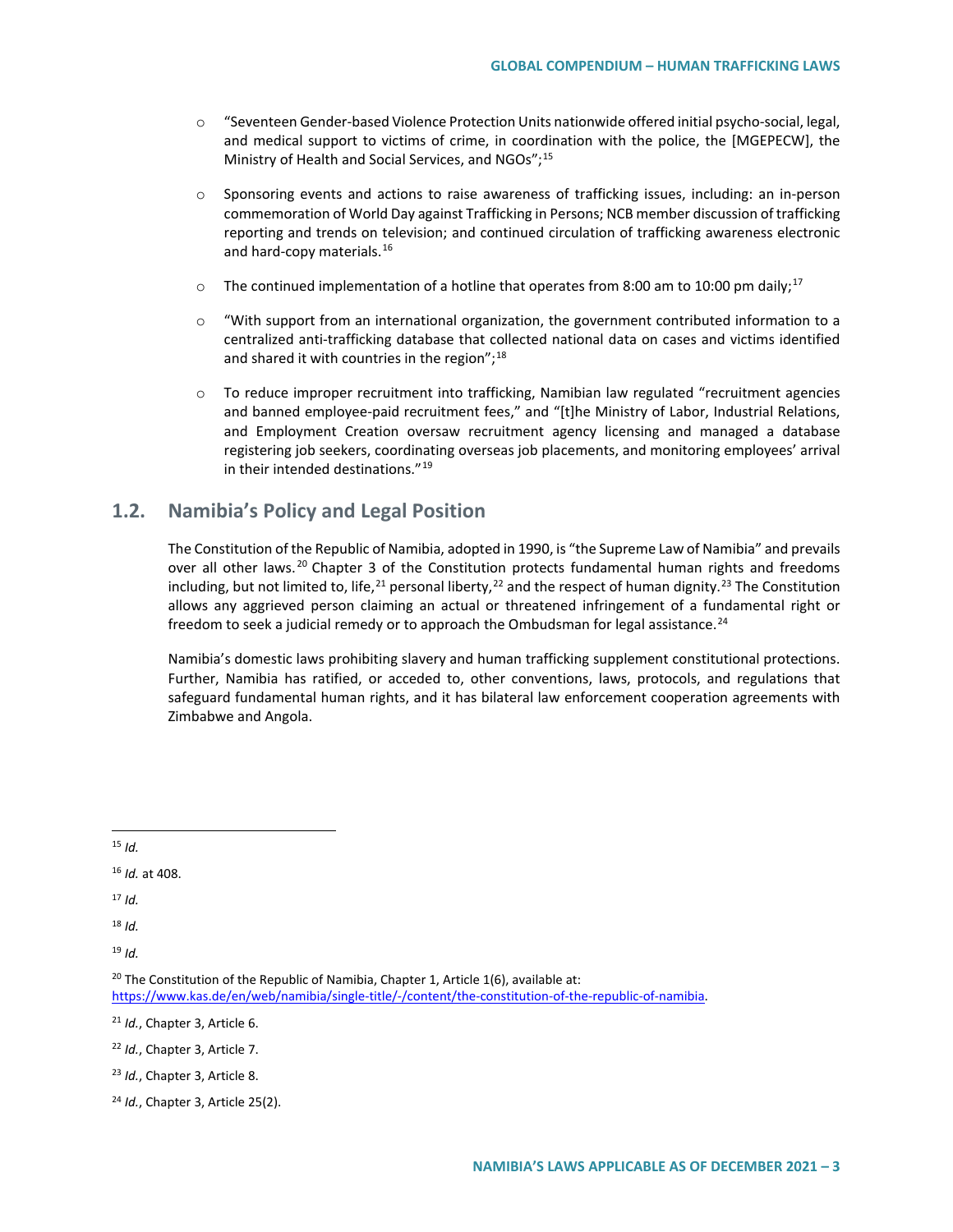Namibia developed and implemented a six-year, anti-trafficking national action plan (**NAP**) spanning years 2019–2024. This NAP against gender-based violence addresses all forms of trafficking.<sup>[25](#page-3-0)</sup>

# **2. OVERVIEW OF NAMIBIA'S LEGAL APPROACH TO COMBATING MODERN SLAVERY AND HUMAN TRAFFICKING**

# **2.1. Namibia's Regional and International Law Obligations**

## *2.1.1. Fundamental human rights*

Namibia has ratified or acceded to numerous international conventions relating to fundamental human rights, including:

- Convention on the Elimination of All Forms of Discrimination against Women (1979) (acceded 1992),  $^{26}$  $^{26}$  $^{26}$ and the relevant Optional Protocol (ratified 2000);<sup>[27](#page-3-2)</sup>
- Convention against Torture and Other Cruel, Inhuman or Degrading Treatment or Punishment (acceded 1994);[28](#page-3-3)
- Convention on the Rights of Persons with Disabilities (2006) (ratified in 2007)<sup>[29](#page-3-4)</sup> and the relevant Optional Protocol;<sup>[30](#page-3-5)</sup>
- ILO Convention (C. 182) concerning the Prohibition and Immediate Action for the Elimination of the Worst Forms of Child Labour (1999) (ratified in 2000);<sup>[31](#page-3-6)</sup>
- Convention on the Rights of the Child (1989) (ratified in 1990),  $32$  and Optional Protocol to the Convention on the Rights of the Child on the Sale of Children, Child Prostitution, and Child Pornography (ratified in 2002); $33$

<span id="page-3-0"></span><sup>&</sup>lt;sup>25</sup> U.S. Dep't of State, Trafficking in Persons Report 407-08 (2021), available at: https://www.hsdl.org/?abstract&did=855864; *see also* Namibia National Action Plan on Women Peace and Security (2019), available at: [http://1325naps.peacewomen.org/wp-content/uploads/2020/12/Namibia-NAP-2019-2024.pdf.](http://1325naps.peacewomen.org/wp-content/uploads/2020/12/Namibia-NAP-2019-2024.pdf)

<span id="page-3-1"></span> $26$  Convention on the Elimination of All Forms of Discrimination against Women (1979), available at: [https://treaties.un.org/pages/ViewDetails.aspx?src=TREATY&mtdsg\\_no=IV-8&chapter=4&clang=\\_en.](https://treaties.un.org/pages/ViewDetails.aspx?src=TREATY&mtdsg_no=IV-8&chapter=4&clang=_en)

<span id="page-3-2"></span><sup>&</sup>lt;sup>27</sup> Optional Protocol to the Convention on the Elimination of All Forms of Discrimination against Women (1999), available at: https://treaties.un.org/pages/ViewDetails.aspx?src=TREATY&mtdsg\_no=IV-8-b&chapter=4&clang=\_en.

<span id="page-3-3"></span><sup>&</sup>lt;sup>28</sup> Convention against Torture and Other Cruel, Inhuman or Degrading Treatment or Punishment (1984), available at: [https://treaties.un.org/pages/ViewDetails.aspx?src=TREATY&mtdsg\\_no=IV-9&chapter=4&clang=\\_en.](https://treaties.un.org/pages/ViewDetails.aspx?src=TREATY&mtdsg_no=IV-9&chapter=4&clang=_en)

<span id="page-3-4"></span> $29$  Convention on the Rights of Persons with Disabilities (2006), available at: https://treaties.un.org/pages/ViewDetails.aspx?src=TREATY&mtdsg\_no=IV-15&chapter=4&clang=\_en.

<span id="page-3-5"></span><sup>&</sup>lt;sup>30</sup> Optional Protocol to the Convention on the Rights of Persons with Disabilities (2006), available at: [https://treaties.un.org/pages/ViewDetails.aspx?src=TREATY&mtdsg\\_no=IV-15-a&chapter=4&clang=\\_en.](https://treaties.un.org/pages/ViewDetails.aspx?src=TREATY&mtdsg_no=IV-15-a&chapter=4&clang=_en)

<span id="page-3-6"></span><sup>&</sup>lt;sup>31</sup> ILO Convention (C. 182) concerning the Prohibition and Immediate Action for the Elimination of the Worst Forms of Child Labour (1999), available at[: https://www.ilo.org/dyn/normlex/en/f?p=NORMLEXPUB:12100:0::NO::P12100\\_ILO\\_CODE:C182.](https://www.ilo.org/dyn/normlex/en/f?p=NORMLEXPUB:12100:0::NO::P12100_ILO_CODE:C182)

<span id="page-3-7"></span><sup>32</sup> Convention on the Rights of the Child (1989), available at: https://www.ohchr.org/en/professionalinterest/pages/crc.aspx.

<span id="page-3-8"></span><sup>&</sup>lt;sup>33</sup> Optional Protocol to the Convention on the Rights of the Child on the Sale of Children, Child Prostitution and Child Pornography (2000), available at[: https://www.ohchr.org/en/professionalinterest/pages/opsccrc.aspx.](https://www.ohchr.org/en/professionalinterest/pages/opsccrc.aspx)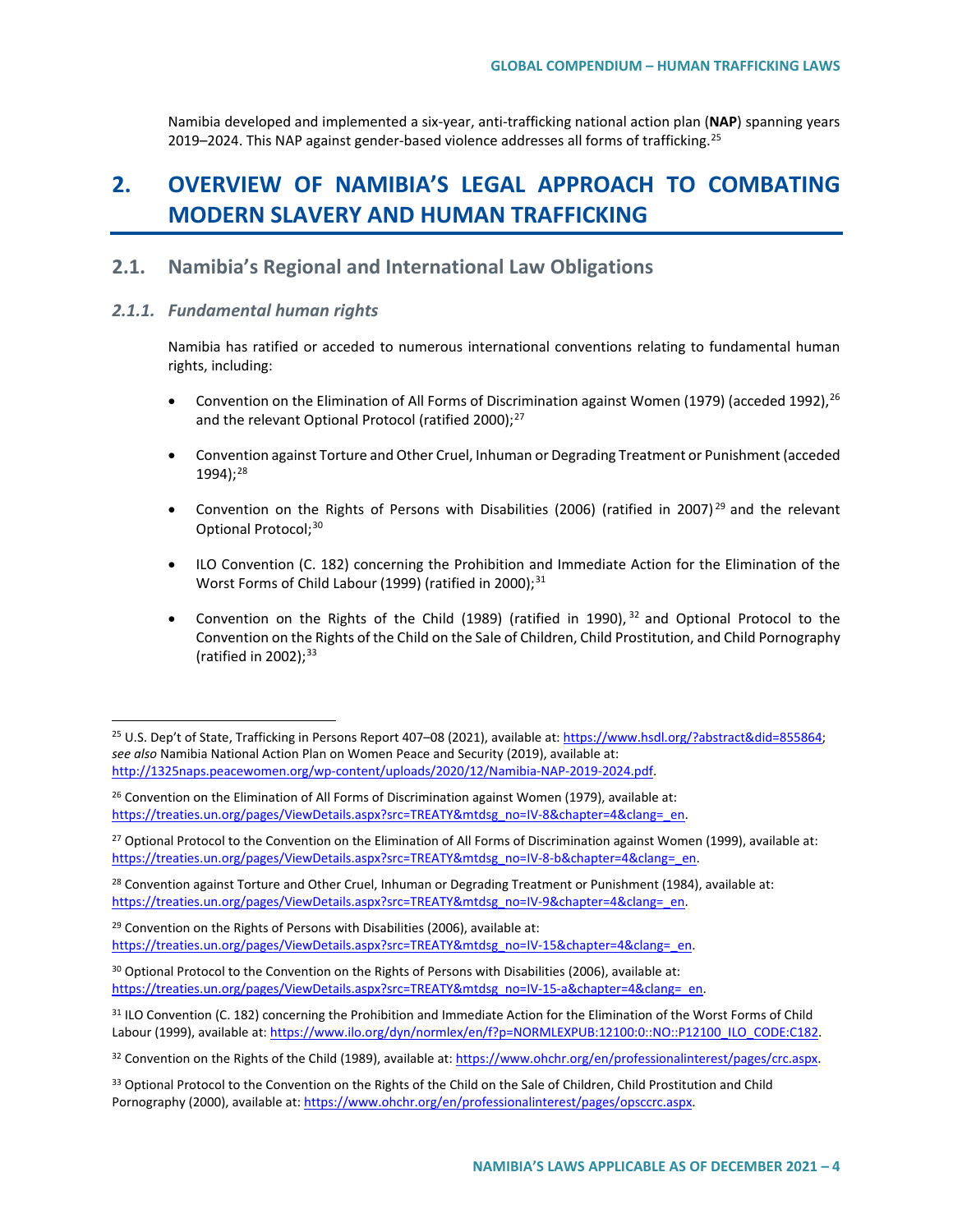- African Charter on the Rights and Welfare of the Child (1990) (ratified in 2004);<sup>[34](#page-4-0)</sup> and
- Stockholm Declaration and Agenda for Action (1996).<sup>[35](#page-4-1)</sup>

Namibia is a signatory to the SADC Protocol on Mutual Legal Assistance in Criminal Matters.<sup>[36](#page-4-2)</sup> Namibia is a State Party to the African Charter on Human and People's Rights (**ACHPR**), the International Covenant on Civil and Political Rights (**ICCPR**), and the Universal Declaration of Human Rights (**UDHR**).[37](#page-4-3)

### *2.1.2. Slavery and trafficking*

In 2002, Namibia ratified the United Nations Convention against Transnational Organized Crime and the optional Protocol to Prevent, Suppress and Punish Trafficking in Persons, Especially Women and Children.<sup>[38](#page-4-4)</sup> In 2002, Namibia ratified the Protocol against the Smuggling of Migrants by Land, Sea and Air (2000).<sup>[39](#page-4-5)</sup>

### *2.1.3. Effect under Namibia's law*

Article 32(3)(e) of the Constitution permits the President to "negotiate and sign international agreements, and to delegate such power."<sup>40</sup> Article  $63(2)(e)$  of the Constitution authorizes the National Assembly to "agree to the ratification of or accession to international agreements which have been negotiated and signed in terms of Article 32(3)(e) hereof."<sup>[41](#page-4-7)</sup> Further, Article 143 of the Namibian Constitution provides, "[a]ll existing international agreements binding upon Namibia shall remain in force, unless and until the National Assembly acting under Article 63(2)(d) hereof otherwise decides,"<sup>[42](#page-4-8)</sup> and Article 144 makes clear that "general rules of public international law and international agreements binding upon Namibia ... shall

<span id="page-4-1"></span><sup>35</sup> Stockholm Declaration and Agenda for Action (1996), available at: [https://www.dji.de/fileadmin/user\\_upload/izkk/StockholmAgenda1996.pdf.](https://www.dji.de/fileadmin/user_upload/izkk/StockholmAgenda1996.pdf)

<span id="page-4-0"></span><sup>34</sup> African Charter on the Rights and Welfare of the Child (1990), available at[: https://au.int/en/treaties/african-charter-rights](https://au.int/en/treaties/african-charter-rights-and-welfare-child)[and-welfare-child.](https://au.int/en/treaties/african-charter-rights-and-welfare-child) 

<span id="page-4-2"></span><sup>36</sup> Protocol on Mutual Legal Assistance in Criminal Matters (2002), available at: [https://www.sadc.int/documents](https://www.sadc.int/documents-publications/show/807)[publications/show/807.](https://www.sadc.int/documents-publications/show/807) 

<span id="page-4-3"></span><sup>&</sup>lt;sup>37</sup> John Nakuta, The Justice Sector & Rule of Law in Namibia, available at: [https://www.nid.org.na/images/pdf/democracy/Criminal\\_Justice\\_System\\_Namibia.pdf.](https://www.nid.org.na/images/pdf/democracy/Criminal_Justice_System_Namibia.pdf)

<span id="page-4-4"></span><sup>&</sup>lt;sup>38</sup> Ministry of Gender Equality and Child Welfare, A Baseline Assessment of Human Trafficking in Namibia, A Nationally Representative Qualitative Assessment (2009), pp. 39–40, available at: [https://pdf.usaid.gov/pdf\\_docs/PA00JBJQ.pdf;](https://pdf.usaid.gov/pdf_docs/PA00JBJQ.pdf) *see also*  Protocol to Prevent, Suppress and Punish Trafficking in Persons Especially Women and Children (2000), available at: https://treaties.un.org/pages/ViewDetails.aspx?src=TREATY&mtdsg\_no=XVIII-12-a&chapter=18&clang=\_en.

<span id="page-4-5"></span><sup>&</sup>lt;sup>39</sup> Protocol against the Smuggling of Migrants by Land, Sea and Air (2002), available at: [https://treaties.un.org/pages/ViewDetails.aspx?src=IND&mtdsg\\_no=XVIII-12-b&chapter=18&clang=\\_en.](https://treaties.un.org/pages/ViewDetails.aspx?src=IND&mtdsg_no=XVIII-12-b&chapter=18&clang=_en)

<span id="page-4-6"></span> $40$  The Constitution of the Republic of Namibia, Chapter 7, Article 32(3)(e), available at: [https://www.kas.de/en/web/namibia/single-title/-/content/the-constitution-of-the-republic-of-namibia.](https://www.kas.de/en/web/namibia/single-title/-/content/the-constitution-of-the-republic-of-namibia)

<span id="page-4-7"></span><sup>41</sup> *Id.*, Chapter 7, Article 63(2)(e).

<span id="page-4-8"></span><sup>42</sup> *Id.*, Chapter 20, Article 143.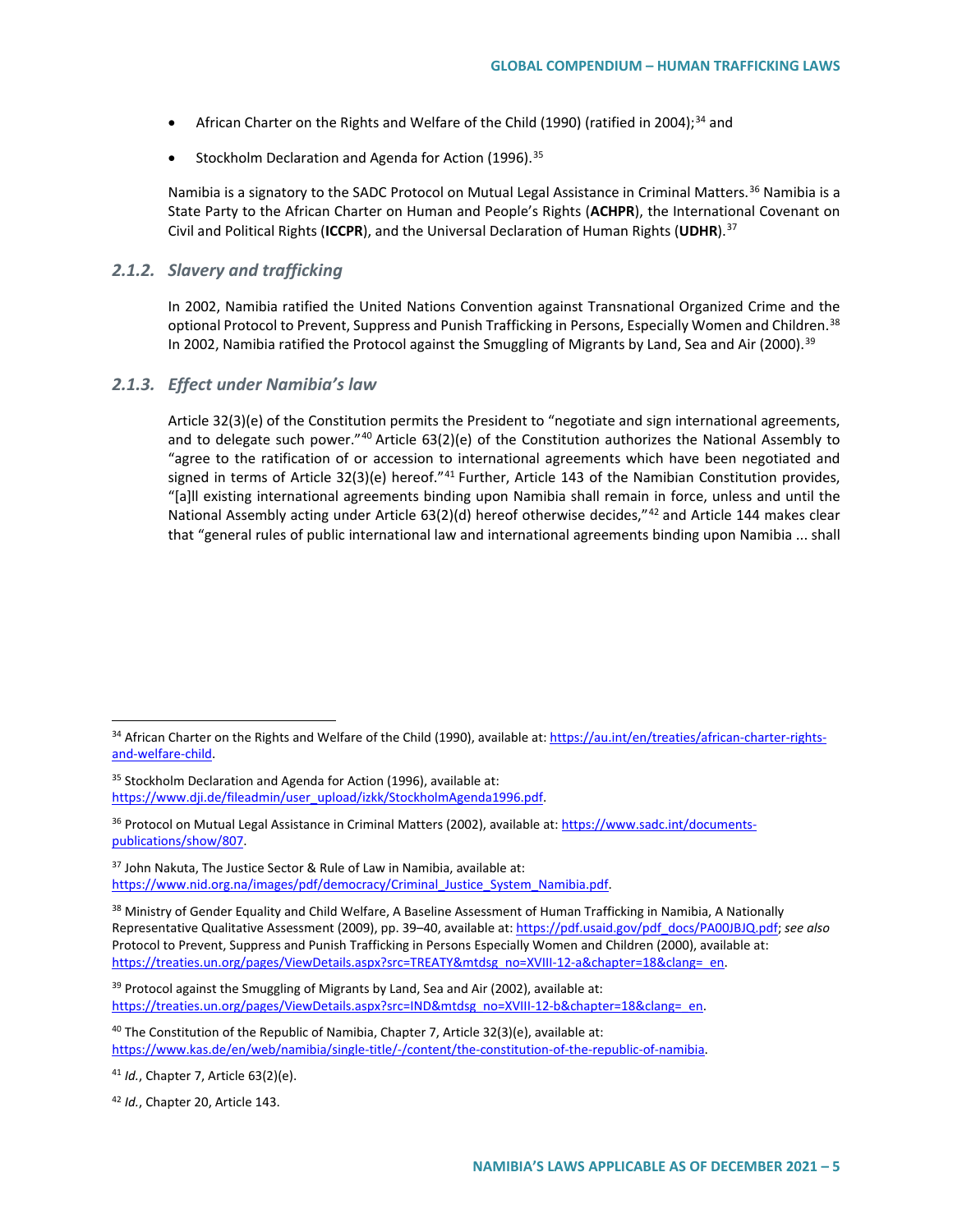form part of the law of Namibia." [43](#page-5-0) Article 144 also states that international law is subject to the Constitution and Acts of Parliament.<sup>[44](#page-5-1)</sup>

Namibia enacted the Combating of Trafficking in Persons Act 1 of 2018 "to give effect to the United Nations Protocol to Prevent, Suppress and Punish Trafficking in Persons, Especially Women and Children.["45](#page-5-2)

# **2.2. Human Rights Protections Under Namibia's Law**

Chapter 3 of Namibia's Constitution "contains a Bill of Rights with a comprehensive catalogue of entrenched fundamental human rights and freedoms which may never be abolished or diminished, not even by a twothirds majority in Parliament."[46](#page-5-3) The Constitution also mandates that no person shall "be held in slavery or servitude" or "be required to perform forced labour," $47$  and Article 95 of the Constitution obligates the State to ensure the protection and welfare of all people, even in the face of abuse and exploitation.<sup>[48](#page-5-5)</sup> The Constitution requires that "marriage shall be entered into only with the free and full consent of the intending spouses," and it protects children from economic exploitation and work under the age of 14.[49](#page-5-6)

Namibia's legislation to protect human rights has evolved. The Combating of Immoral Practices Act (No. 21 of 1980) prohibited certain practices of solicitation and prostitution. In 2000, an amendment prohibited certain statutory rape (sex with a child under 16 years of age if three years older than the child), and enacted the Combating of Rape Act.<sup>[50](#page-5-7)</sup> In 2004, Namibia enacted the Prevention of Organised Crime Act (No. 29) (**POCA**). [51](#page-5-8) POCA prohibited smuggling of migrants and trafficking in persons, and set forth a fine and imprisonment for violations.<sup>[52](#page-5-9)</sup> However, POCA failed to outline the protection and support of trafficking victims and did not distinguish between the trafficking of adults and children.<sup>[53](#page-5-10)</sup> The Labour Act (No. 11 of 2007) banned forced labour and labour by children under the age of 14 years old, and it regulated the work

- <span id="page-5-5"></span><sup>48</sup> *Id.*, Chapter 11, Article 96.
- <span id="page-5-6"></span><sup>49</sup> *Id.*, Chapter 3, Article 14(2), Article 15(3).

<span id="page-5-7"></span><sup>50</sup> The Combating of Immoral Practices Amendment Act (1980), available at:

<span id="page-5-9"></span><sup>52</sup> *Id.*, pp. 40–41.

<span id="page-5-10"></span><sup>53</sup> *Id.*, p. 41.

<span id="page-5-0"></span> <sup>43</sup> *Id.*, Chapter 21, Article 144. However, "Namibian courts have not yet authoritatively settled the issue as to whether ratified treaties apply directly and automatically," as some lawyers and judges have maintained that international treaties do not apply as such. Researching Namibian Law and the Namibian Legal System, Section 3.3, available at: [https://www.nyulawglobal.org/globalex/Namibia1.html.](https://www.nyulawglobal.org/globalex/Namibia1.html)

<span id="page-5-1"></span><sup>&</sup>lt;sup>44</sup> The Constitution of the Republic of Namibia, Chapter 21, Article 144, available at: [https://www.kas.de/en/web/namibia/single-title/-/content/the-constitution-of-the-republic-of-namibia.](https://www.kas.de/en/web/namibia/single-title/-/content/the-constitution-of-the-republic-of-namibia)

<span id="page-5-2"></span><sup>45</sup> Combating of Trafficking in Persons Act 1 of 2018 (GG 6562), at 1, available at: [http://ilo.org/dyn/natlex/docs/ELECTRONIC/108604/134330/F-2049896196/NAM108604.pdf.](http://ilo.org/dyn/natlex/docs/ELECTRONIC/108604/134330/F-2049896196/NAM108604.pdf)

<span id="page-5-3"></span><sup>&</sup>lt;sup>46</sup> The Constitution of the Republic of Namibia, at 13, available at[: https://www.kas.de/en/web/namibia/single-title/-](https://www.kas.de/en/web/namibia/single-title/-/content/the-constitution-of-the-republic-of-namibia) [/content/the-constitution-of-the-republic-of-namibia.](https://www.kas.de/en/web/namibia/single-title/-/content/the-constitution-of-the-republic-of-namibia)

<span id="page-5-4"></span><sup>47</sup> *Id.*, Chapter 3, Article 9.

[https://www.lac.org.na/laws/annoSWA/CRIMINAL%20LAW%20AND%20PROCEDURE%20\(1980\)%20-%20Combating%20of%20I](https://www.lac.org.na/laws/annoSWA/CRIMINAL%20LAW%20AND%20PROCEDURE%20(1980)%20-%20Combating%20of%20Immoral%20Practices%20Act%2021%20of%201980%20(annotated).pdf) [mmoral%20Practices%20Act%2021%20of%201980%20\(annotated\).pdf;](https://www.lac.org.na/laws/annoSWA/CRIMINAL%20LAW%20AND%20PROCEDURE%20(1980)%20-%20Combating%20of%20Immoral%20Practices%20Act%2021%20of%201980%20(annotated).pdf) Combating of Rape Act, available at: [https://www.lac.org.na/laws/annoSTAT/Combating%20of%20Rape%20Act%208%20of%202000.pdf.](https://www.lac.org.na/laws/annoSTAT/Combating%20of%20Rape%20Act%208%20of%202000.pdf)

<span id="page-5-8"></span><sup>&</sup>lt;sup>51</sup> A Baseline Assessment of Human Trafficking in Namibia, A Nationally Representative Qualitative Assessment, Ministry of Gender Equality and Child Welfare In collaboration with the Ministry of Agriculture, Water & Forestry, 40 (June 2009), available at: [https://pdf.usaid.gov/pdf\\_docs/PA00JBJQ.pdf.](https://pdf.usaid.gov/pdf_docs/PA00JBJQ.pdf)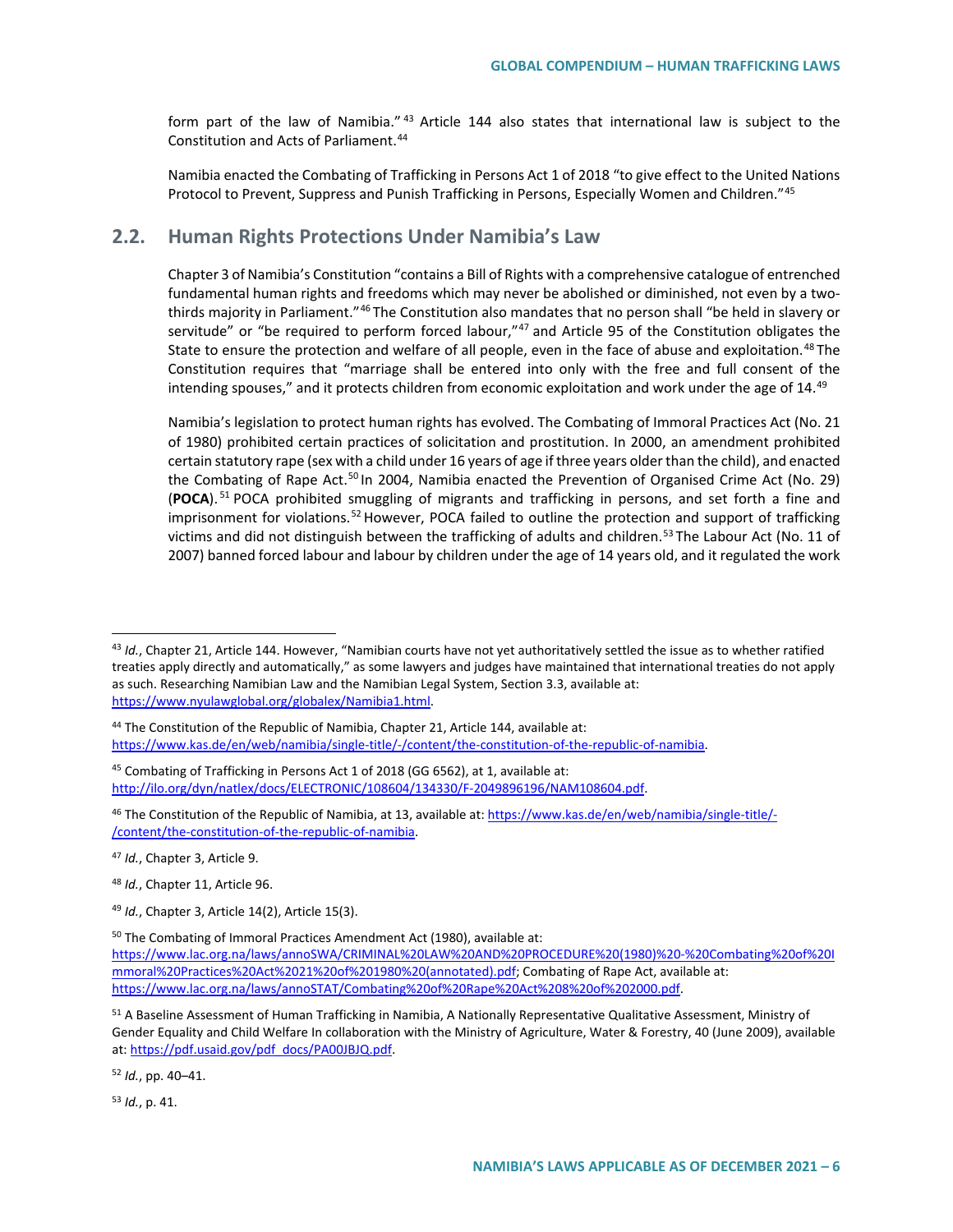that children ages 14 to 16 can do.<sup>[54](#page-6-0)</sup> Most recently, Namibia enacted the Combating of Trafficking in Persons Act 1 of 2018.[55](#page-6-1)

# **2.3. Criminalization of Modern Slavery**

The Combating of Trafficking in Persons Act 1 of 2018 provides criminal penalties for trafficking in persons and related offences.**[56](#page-6-2)**

# **2.4. Supply Chain Reporting**

No legislation or policies require reporting of human trafficking in supply chains or oblige private businesses to control their supply chains to hinder human trafficking.

# **2.5. Investigation, Prosecution, and Enforcement**

### *2.5.1. Investigation and prosecution of criminal offenses*

The Namibian Police Force is responsible for public safety and order. The Police Act regulates the Police Force.<sup>[57](#page-6-3)</sup> Other related legislation includes the Criminal Procedure Act, the Prevention of Organized Crime Act, and the Municipal Police Services Regulations. Police accountability mechanisms, established in the Constitution, include "the security commission, the Ombudsman, the Prosecutor-General, and the Auditor-General."<sup>[58](#page-6-4)</sup> The Police Force's Crime Investigation Division has a Serious Crime Investigation Unit and a Women and Child Protection Unit.<sup>[59](#page-6-5)</sup>

In 2020, specialized prosecutors within the Office of the Prosecutor General's Sexual Offences Unit "prosecuted all trafficking cases in the High Court and worked closely with prosecutors on cases indicted outside of the High Court."<sup>[60](#page-6-6)</sup>

Pursuant to The Combating of Trafficking in Persons Act 1 of 2018, "A person who has information about the trafficking of a person or reasonably suspects that a person is being trafficked must make a report to a police officer or a state employed social worker."<sup>[61](#page-6-7)</sup> If the police officer receives a report and reasonably suspects that trafficking is occurring, the police officer must make a report to a state employed social

<span id="page-6-2"></span><sup>56</sup> Combating of Trafficking in Persons Act 1 of 2018, available at: [http://ilo.org/dyn/natlex/docs/ELECTRONIC/108604/134330/F-2049896196/NAM108604.pdf.](http://ilo.org/dyn/natlex/docs/ELECTRONIC/108604/134330/F-2049896196/NAM108604.pdf)

<span id="page-6-3"></span><sup>57</sup> Police Act of 1990, available at:

<span id="page-6-5"></span><sup>59</sup> *Id.*, pp. 9–10.

<span id="page-6-0"></span> <sup>54</sup> *Id.*, p. 42.

<span id="page-6-1"></span><sup>55</sup> Combating of Trafficking in Persons Act 1 of 2018, available at: [http://ilo.org/dyn/natlex/docs/ELECTRONIC/108604/134330/F-2049896196/NAM108604.pdf;](http://ilo.org/dyn/natlex/docs/ELECTRONIC/108604/134330/F-2049896196/NAM108604.pdf) *see also* U.S. Dep't of State, Trafficking in Persons Report 407 (2021), available at: [https://www.hsdl.org/?abstract&did=855864.](https://www.hsdl.org/?abstract&did=855864)

[https://www.ilo.org/dyn/natlex/natlex4.detail?p\\_lang=en&p\\_isn=90646&p\\_country=NAM&p\\_count=141&p\\_classification=01.](https://www.ilo.org/dyn/natlex/natlex4.detail?p_lang=en&p_isn=90646&p_country=NAM&p_count=141&p_classification=01.04&p_classcount=17) [04&p\\_classcount=17.](https://www.ilo.org/dyn/natlex/natlex4.detail?p_lang=en&p_isn=90646&p_country=NAM&p_count=141&p_classification=01.04&p_classcount=17) 

<span id="page-6-4"></span><sup>58</sup> John Nakuta, The Justice Sector & Rule of Law in Namibia, p. 9, available at: [https://www.nid.org.na/images/pdf/democracy/Criminal\\_Justice\\_System\\_Namibia.pdf.](https://www.nid.org.na/images/pdf/democracy/Criminal_Justice_System_Namibia.pdf)

<span id="page-6-6"></span><sup>60</sup> U.S. Dep't of State, Trafficking in Persons Report 407 (2021), available at[: https://www.hsdl.org/?abstract&did=855864.](https://www.hsdl.org/?abstract&did=855864)

<span id="page-6-7"></span> $61$  Combating of Trafficking in Persons Act 1 of 2018, Chapter 3(12)(1), available at: [http://ilo.org/dyn/natlex/docs/ELECTRONIC/108604/134330/F-2049896196/NAM108604.pdf.](http://ilo.org/dyn/natlex/docs/ELECTRONIC/108604/134330/F-2049896196/NAM108604.pdf)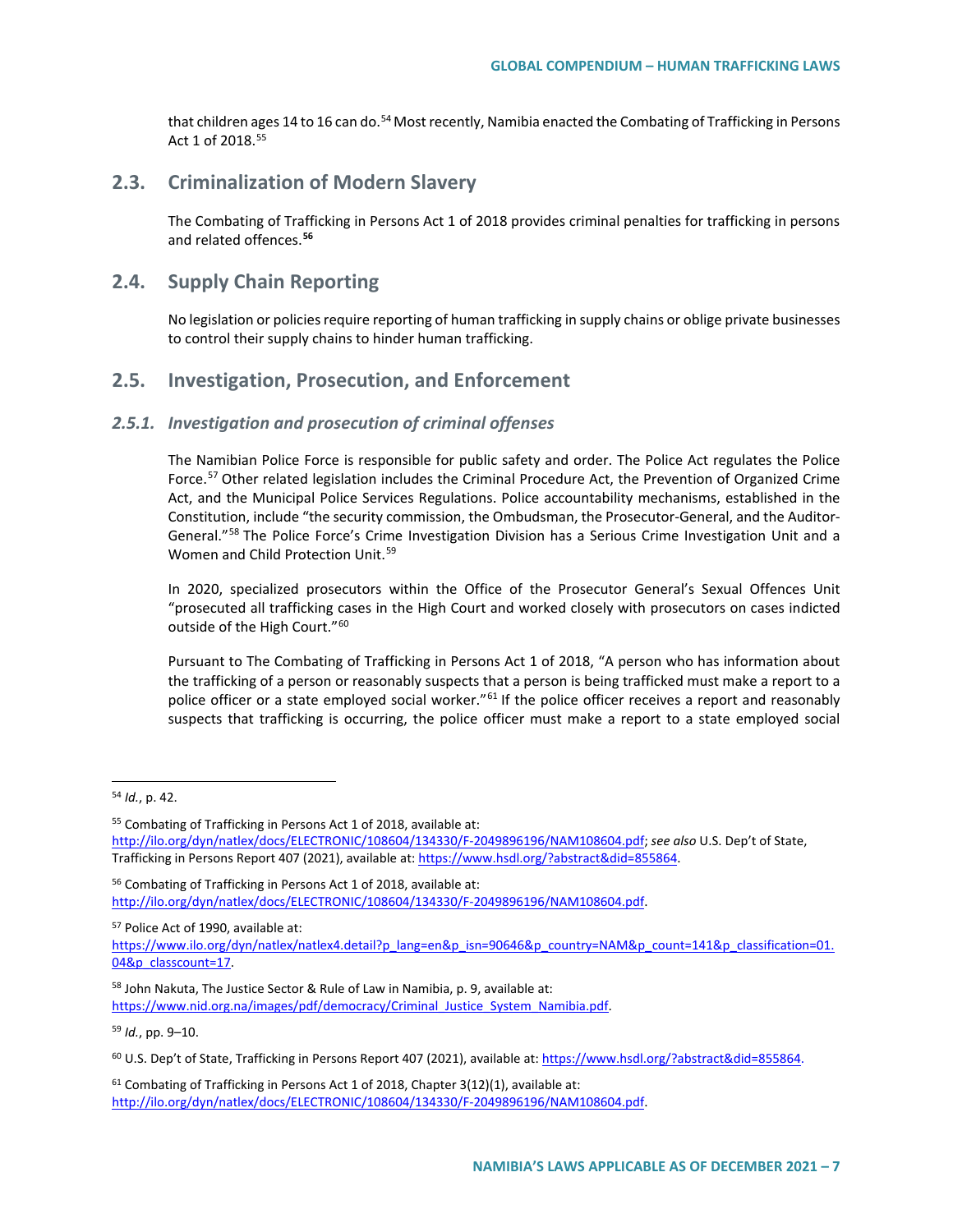worker.<sup>[62](#page-7-0)</sup> If the state employed social worker receives a credible report, they must determine whether the person is a victim of trafficking and, if that person is a victim, issue to that person a document indicating that the person is a victim of trafficking. $63$ 

### *2.5.2. Mutual assistance/international cooperation*

The Namibian Government maintains "bilateral law enforcement cooperation agreements with Zimbabwe and Angola."[64](#page-7-2) Namibia entered into the International Co-operation in Criminal Matters Act 9 in 2000, which sets forth a framework for mutual legal assistance and international cooperation.<sup>[65](#page-7-3)</sup> Namibia also participates in the SADC Protocol on Mutual Legal Assistance in Criminal Matters.<sup>[66](#page-7-4)</sup>

# **3. NAMIBIA'S FEDERAL CRIMINAL OFFENSES RELATING TO SLAVERY, SLAVERY-LIKE CONDITIONS, AND HUMAN TRAFFICKING**

# **3.1. Overview of Criminal Offenses**

The Combating of Trafficking in Persons Act 1 of 2018, which went into force on November 14, 2019, was enacted to:

give effect to the United Nations Protocol to Prevent, Suppress and Punish Trafficking in Persons, Especially Women and Children; to criminalise trafficking in persons and related offences; to protect and assist victims of trafficking in persons, especially women and children; to provide for the coordinated implementation and administration of this Act; and to provide for incidental matters.<sup>[67](#page-7-5)</sup>

Namibia is comprised of 14 states. The Combating of Trafficking in Persons Act provides that each state of Namibia "shall adopt such legislative and other measures as may be necessary to establish as criminal offences" in accordance with the Act.<sup>[68](#page-7-6)</sup> At least one of the states, Erongo, passed a resolution on gender-based violence and human trafficking on November 6, 2020.<sup>[69](#page-7-7)</sup> The resolution seeks to: (1) develop a regional strategy and action plan to prevent and punish human trafficking, (2) create a regional registry of

<span id="page-7-2"></span><sup>64</sup> U.S. Dep't of State, Trafficking in Persons Report 408 (2021), available at[: https://www.hsdl.org/?abstract&did=855864.](https://www.hsdl.org/?abstract&did=855864)

<span id="page-7-3"></span><sup>65</sup> International Co-operation in Criminal Matters Act 9 of 2000, available at: [https://www.lac.org.na/laws/annoSTAT/International%20Co-](https://www.lac.org.na/laws/annoSTAT/International%20Co-operation%20in%20Criminal%20Matters%20Act%209%20of%202000.pdf)

[operation%20in%20Criminal%20Matters%20Act%209%20of%202000.pdf;](https://www.lac.org.na/laws/annoSTAT/International%20Co-operation%20in%20Criminal%20Matters%20Act%209%20of%202000.pdf) s*ee also* A Baseline Assessment of Human Trafficking in Namibia, A Nationally Representative Qualitative Assessment, Ministry of Gender Equality and Child Welfare In collaboration with the Ministry of Agriculture, Water & Forestry, 46 (June 2009), available at[: https://pdf.usaid.gov/pdf\\_docs/PA00JBJQ.pdf.](https://pdf.usaid.gov/pdf_docs/PA00JBJQ.pdf)

<span id="page-7-4"></span><sup>66</sup> Protocol on Mutual Legal Assistance in Criminal Matters (2002), available at: [https://www.sadc.int/documents](https://www.sadc.int/documents-publications/show/807#:%7E:text=In%20pursuance%20of%20the%20goal,laws%20of%20their%20respective%20jurisdictions)[publications/show/807#:~:text=In%20pursuance%20of%20the%20goal,laws%20of%20their%20respective%20jurisdictions;](https://www.sadc.int/documents-publications/show/807#:%7E:text=In%20pursuance%20of%20the%20goal,laws%20of%20their%20respective%20jurisdictions) *see also* A Baseline Assessment of Human Trafficking in Namibia, A Nationally Representative Qualitative Assessment, Ministry of Gender Equality and Child Welfare In collaboration with the Ministry of Agriculture, Water & Forestry, 13 (June 2009), available at: [https://pdf.usaid.gov/pdf\\_docs/PA00JBJQ.pdf.](https://pdf.usaid.gov/pdf_docs/PA00JBJQ.pdf)

<span id="page-7-5"></span><sup>67</sup> Combating of Trafficking in Persons Act 1 of 2018, p. 1, available at: [http://ilo.org/dyn/natlex/docs/ELECTRONIC/108604/134330/F-2049896196/NAM108604.pdf.](http://ilo.org/dyn/natlex/docs/ELECTRONIC/108604/134330/F-2049896196/NAM108604.pdf)

<span id="page-7-6"></span><sup>68</sup> *Id.*, Article 5(1).

<span id="page-7-7"></span> $69$  Ester Mbathera, "Erongo passes GBV and human trafficking resolution," TheNamibian.com, (Nov. 7, 2020), available at: [https://www.namibian.com.na/206111/archive-read/Erongo-passes-GBV-and-human-trafficking-resolution.](https://www.namibian.com.na/206111/archive-read/Erongo-passes-GBV-and-human-trafficking-resolution)

<span id="page-7-0"></span> <sup>62</sup> *Id.*, Chapter 3(12)(2).

<span id="page-7-1"></span><sup>63</sup> *Id.*, Chapter 3(12)(4).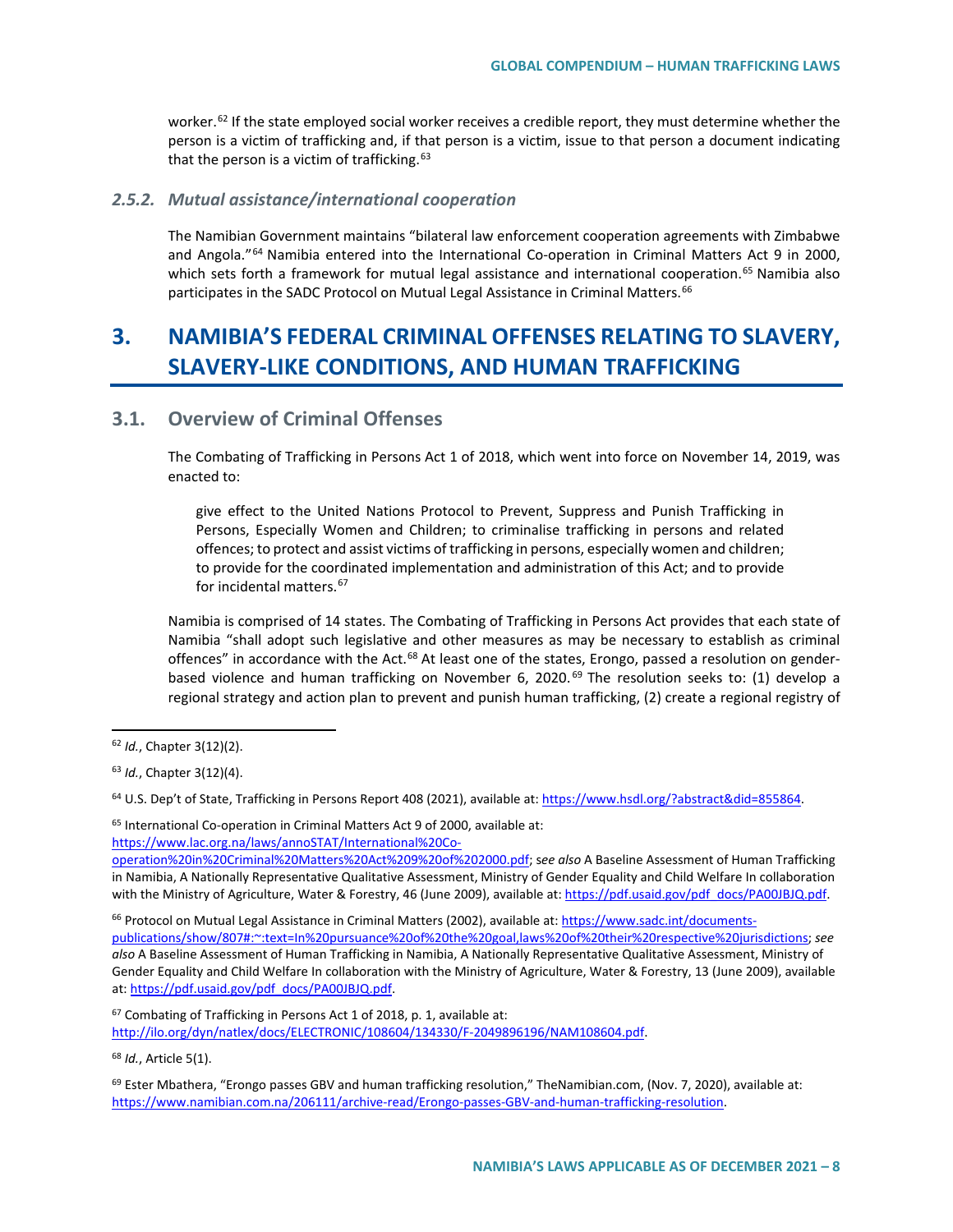human trafficking perpetrators, (3) oppose bail for anyone arrested for a human trafficking offence, and (4) establish a special court for timely resolution of human trafficking offences.<sup>[70](#page-8-0)</sup>

Namibia is also a party to the United Nations Protocol to Prevent, Suppress and Punish Trafficking in Persons, Especially Women and Children, supplementing the UN Convention against Transnational Organized Crime.<sup>[71](#page-8-1)</sup> This Protocol seeks to make human trafficking a crime, including attempts to traffic or to direct other persons to commit such an offence. The offences carry various penalties, depending on the nature of the offence committed.



# **3.2. Slavery Offenses Under the Criminal Code**

# *3.2.1. General*

Section 1 of the Combating of Trafficking in Persons Act provides definitions of key terms, including "exploitation," which encompasses:

- (a) prostitution or any form of sexual exploitation;
- (b) forced labour or forced services, prohibited child labour, or other economic exploitation;
- (c) slavery or practices similar to slavery, including debt bondage or a forced marriage;
- (d) involuntary servitude;
- (e) criminal exploitation;

<span id="page-8-0"></span> <sup>70</sup> *Id.*

<span id="page-8-1"></span><sup>71</sup> Protocol to Prevent, Suppress and Punish Trafficking in Persons Especially Women and Children (2000), available at: https://treaties.un.org/pages/ViewDetails.aspx?src=TREATY&mtdsg\_no=XVIII-12-a&chapter=18&clang=\_en.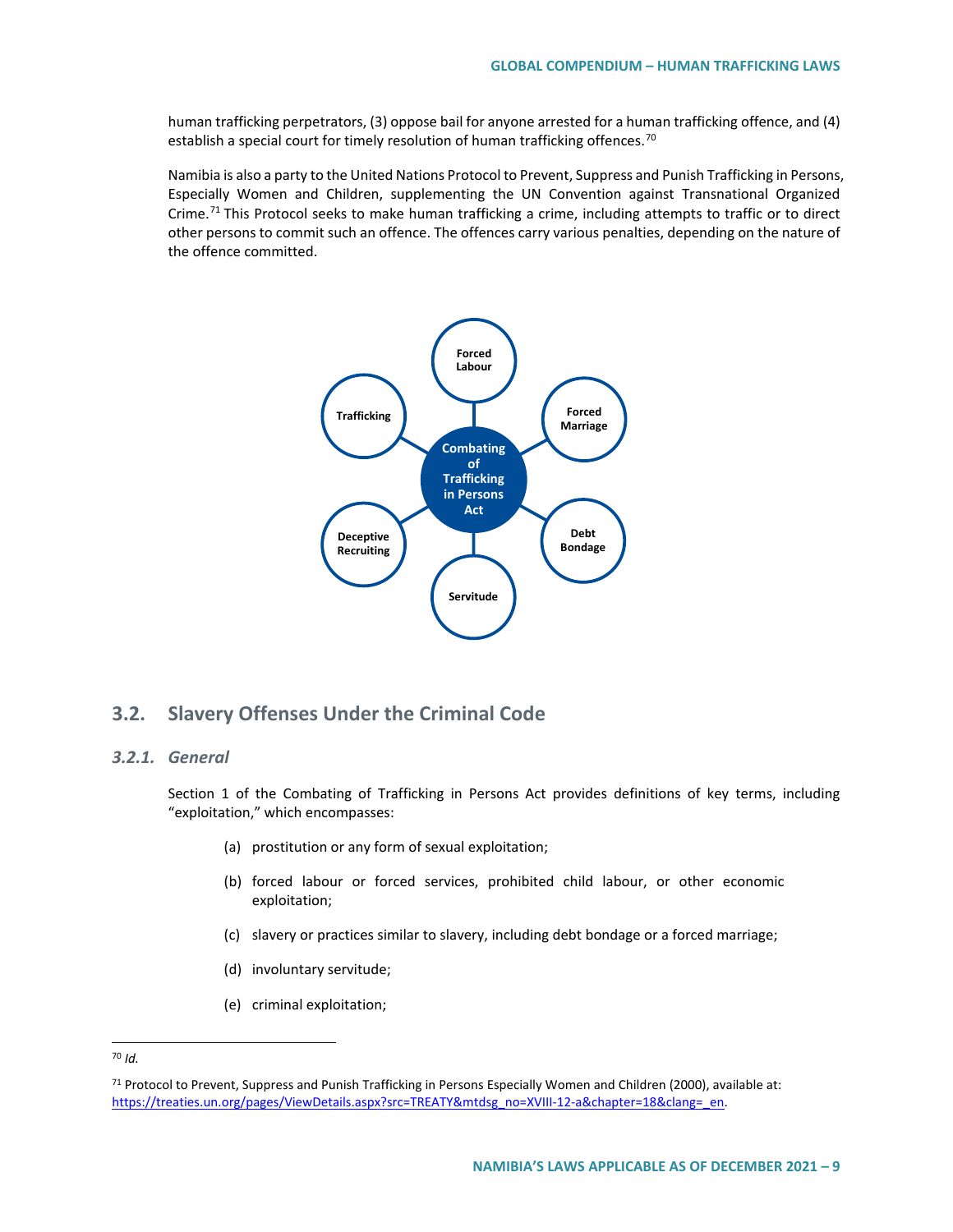- (f) removal of organs or body parts; or
- (g) the impregnation of a female person against her will for the purpose of selling the child when the child is born.<sup>[72](#page-9-0)</sup>

Section 3 of the Combating of Trafficking in Persons Act defines and prohibits trafficking in persons:

- (1) A person commits an offence of trafficking in persons if he or she intentionally recruits, transports, delivers, transfers, harbours, sells, exchanges, leases, or receives a person by means of -
	- (a) threat;
	- (b) use of force or other forms of coercion;
	- (c) abduction;
	- (d) fraud;
	- (e) deception;
	- (f) kidnapping;
	- (g) abuse of power or abuse of position of vulnerability; or
	- (h) giving or receiving of payments or benefits to obtain the consent of a person who has control over another person,

for the purposes of exploitation.

- (2) The recruitment, transportation, transfer, harbouring, or receiving of a child for the purposes of exploitation is trafficking in persons, even if this does not involve any of the means set out in paragraphs (a), (b), (c), (e), (f), (g), or (h) of subsection (1).
- (3) A person who facilitates or secures the adoption of a child, for the purpose of exploiting that child, commits an offence.
- (4) A person convicted of an offence under subsection (1), (2), or (3)
	- (a) in the case of a first conviction, is liable to a fine not exceeding [NAD 1,000,000] or to imprisonment for a period not exceeding 30 years or to both such fine and such imprisonment; and
	- (b) in the case of a second or subsequent conviction, is liable to a fine not exceeding [NAD 2,500,000] or to imprisonment for a period not exceeding 50 years or to both such fine and such imprisonment.  $73$

Section 4 of the Combating Trafficking in Persons Act penalizes facilitating trafficking in persons:

(1) A person commits an offence if he or she -

<span id="page-9-0"></span> <sup>72</sup> Combating of Trafficking in Persons Act 1 of 2018, Chapter 1, Section 1, available at: [http://ilo.org/dyn/natlex/docs/ELECTRONIC/108604/134330/F-2049896196/NAM108604.pdf.](http://ilo.org/dyn/natlex/docs/ELECTRONIC/108604/134330/F-2049896196/NAM108604.pdf)

<span id="page-9-1"></span><sup>73</sup> *Id.*, Chapter 2, Section 3(1)–(4).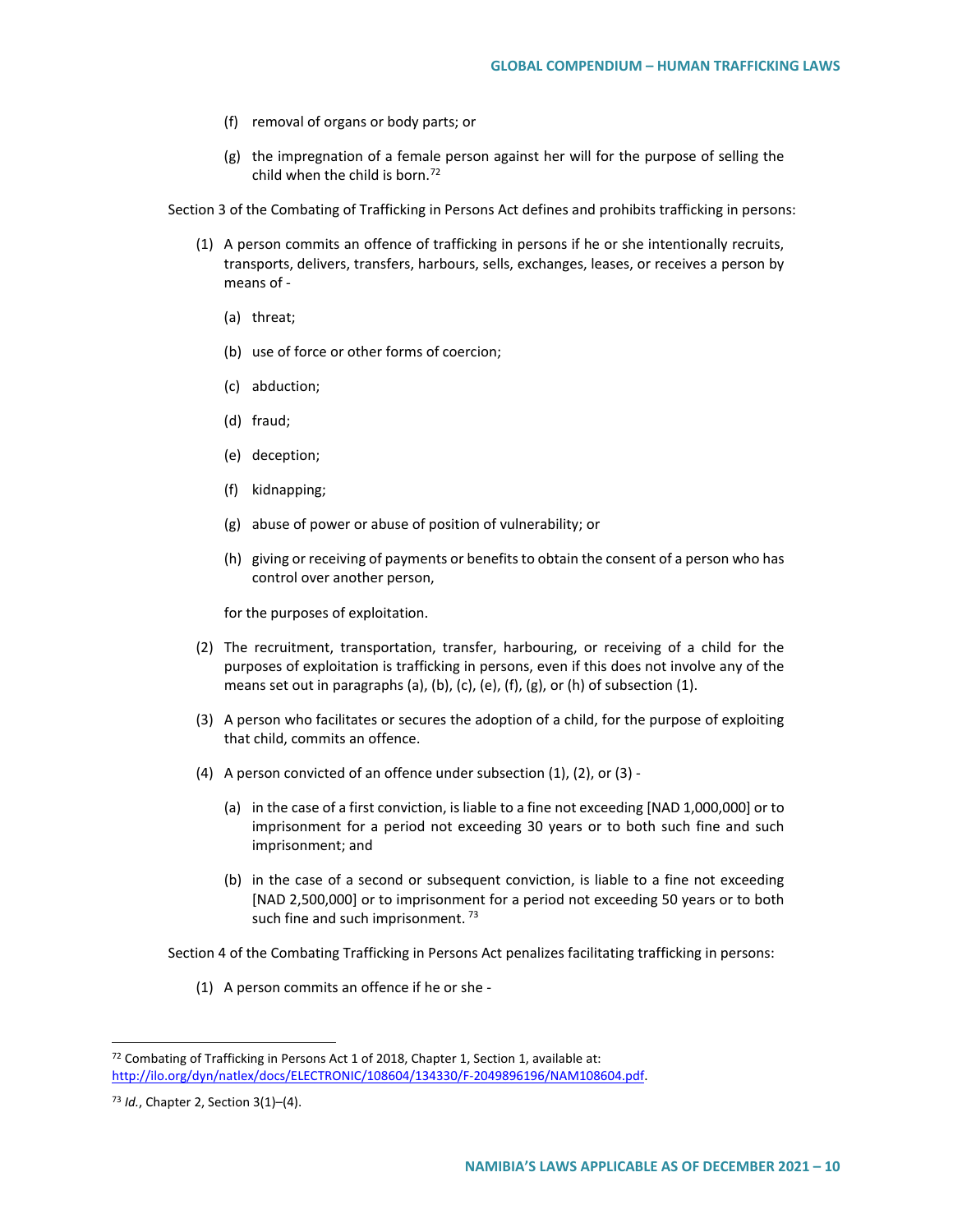- (a) leases, subleases, uses, or allows to be used any room, house, premises, building, or structure for the purpose of facilitating or promoting trafficking in persons;
- (b) subsequent to the lease or sublease of any room, house, premises, building, or structure, becomes aware or ought reasonably to have known or suspected that it is being used to facilitate or promote trafficking in persons and fails to report that knowledge to a police officer;
- (c) intentionally advertises, publishes, prints, broadcasts, distributes, or causes the advertisement, publication, printing, broadcasting, or distribution of information that facilitates or promotes trafficking in persons by any means, including the use of electronic communications; or
- (d) finances, controls, or organises the commission of an offence under this subsection.
- (2) Every electronic communications service provider operating in Namibia who becomes aware or is aware that any electronic communications, stored on or transmitted over its electronic communications system, contains information in contravention of subsection (1)(c), must -
	- (a) report the particulars relating to any such communication to a police officer;
	- (b) take such reasonable steps as are necessary to preserve evidence as may be required by the relevant investigative and prosecuting authorities, for purposes of investigation and prosecution by the relevant authorities; and
	- (c) without delay take such reasonable steps as are necessary to prevent continued access to those electronic communications by any -
		- (i) of the customers of that electronic communications service provider; or
		- (ii) person if the electronic communications are stored on the electronic communications system of the electronic communications service provider.
- (3) An electronic communications service provider, who fails to comply with the provisions of paragraphs (a), (b) or (c) of subsection 2, commits an offence.
- (4) A person who is convicted of an offence under subsection (1) or (3) is liable to a fine not exceeding [NAD 1,000,000] or to imprisonment for a period not exceeding 30 years or to both such fine and such imprisonment.<sup>[74](#page-10-0)</sup>

Section 5 of the Combating Trafficking in Persons Act penalizes debt bondage:

A person who intentionally engages in conduct that causes another person to enter into debt bondage commits an offence and is on conviction liable:

- (a) in the case of a first conviction, to a maximum fine of NAD 1,000,000, a maximum imprisonment for 30 years, or both; and
- (b) in the case of a second or subsequent conviction, to a maximum fine of NAD 2,500,000, a maximum imprisonment for 50 years, or both.<sup>[75](#page-10-1)</sup>

<span id="page-10-0"></span> <sup>74</sup> *Id.*, Chapter 2, Section 4.

<span id="page-10-1"></span><sup>75</sup> *Id.*, Chapter 2, Section 5.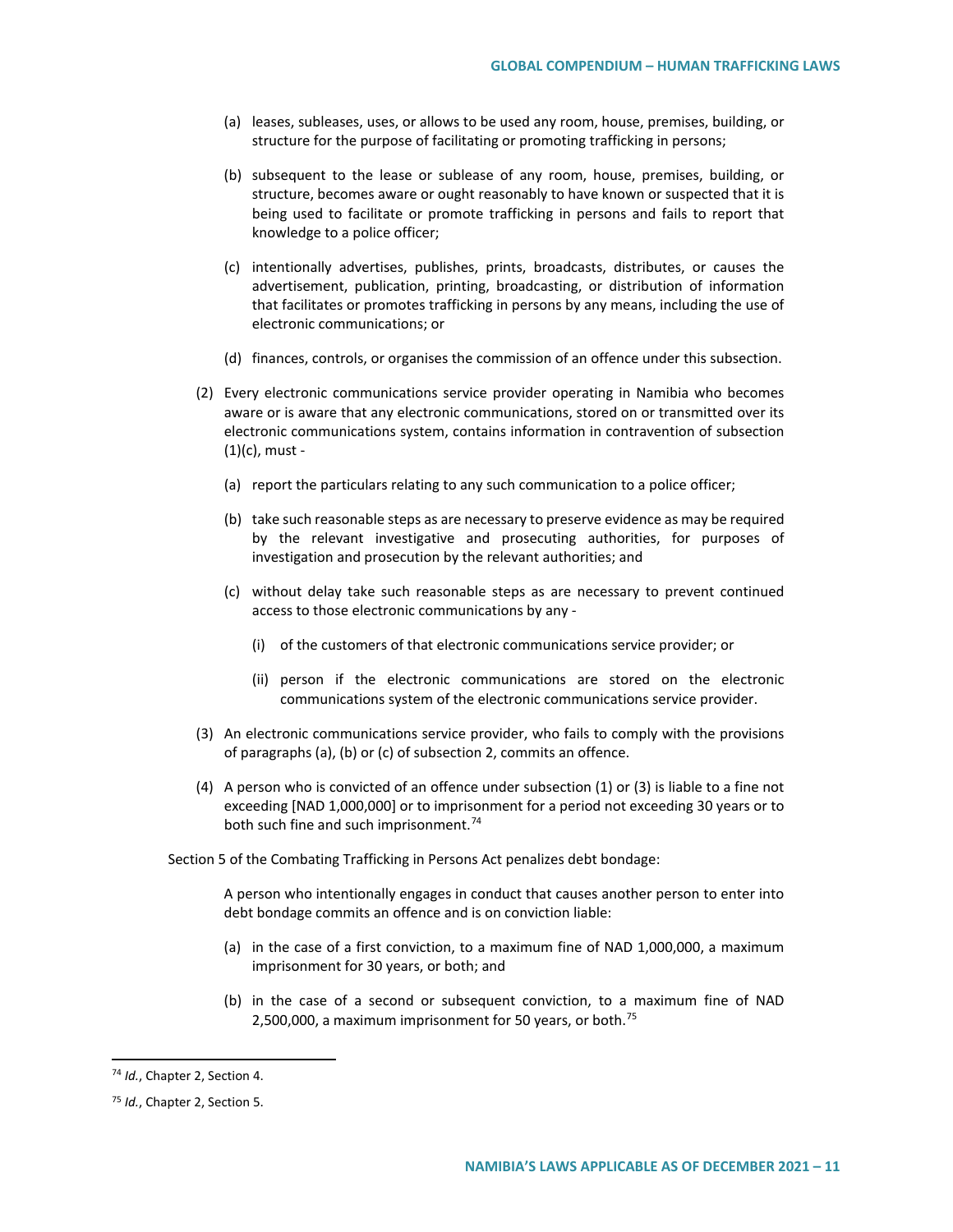Section 6 of the Combating Trafficking in Persons Act prohibits possession, destruction, confiscation, concealment, or tampering with identification documents and travel documents to facilitate human trafficking:

- (1) A person commits an offence if he or she possesses, destroys, confiscates, or conceals an identification document or a travel document or tampers with an identification document or a travel document of a person in facilitating or promoting an offence of trafficking in persons.
- (2) A person who is convicted of an offence under subsection (1) is liable to a fine not exceeding [NAD 1,000,000] or to imprisonment for a period not exceeding 30 years or to both such fine and such imprisonment.<sup>[76](#page-11-0)</sup>

Section 7 of the Combating Trafficking in Persons Act punishes those who make or sell fraudulent identification documents and travel documents:

A person commits an offence if he or she makes, gives, or sells a fraudulent identification document or travel document for the purposes of facilitating or promoting the trafficking in persons and is, on conviction, liable to a fine not exceeding NAD 1,000,000, to imprisonment for a period not exceeding 30 years, or to both.<sup>[77](#page-11-1)</sup>

Section 8 of the Combating Trafficking in Persons Act punishes those who use or benefit from the services of victims of trafficking:

- (1) A person commits an offence if he or she intentionally benefits, financially or otherwise, from the services of a victim of trafficking in persons or uses or allows another person to use the services of a victim of trafficking in persons.
- (2) A person who is convicted of an offence under subsection (1), is liable
	- (a) in the case of a first conviction, to a fine not exceeding [NAD 1,000,000] or to imprisonment for a period not exceeding 30 years or to both such fine and such imprisonment; and
	- (b) in the case of a second or subsequent conviction, to a fine not exceeding [NAD 2,500,000] or to imprisonment for a period not exceeding 50 years or to both such fine and such imprisonment.<sup>[78](#page-11-2)</sup>

Section 9 of the Combating Trafficking in Persons Act penalizes transporters or carriers of trafficking victims:

- (1) A carrier commits an offence if he or she knowingly transports or ought reasonably to have known that he or she is transporting a victim of trafficking within Namibia or across the borders of Namibia.
- (2) A carrier who knows or suspects that any of his or her passengers is a victim of trafficking must immediately report that suspicion to a police officer.
- (3) A police officer who receives a report under subsection (2) must act in accordance with section 12(2) and section 12(3) [of the Combating Trafficking in Persons Act].

<span id="page-11-0"></span> <sup>76</sup> *Id.*, Chapter 2, Section 6.

<span id="page-11-1"></span><sup>77</sup> *Id.*, Chapter 2, Section 7.

<span id="page-11-2"></span><sup>78</sup> *Id.*, Chapter 2, Section 8.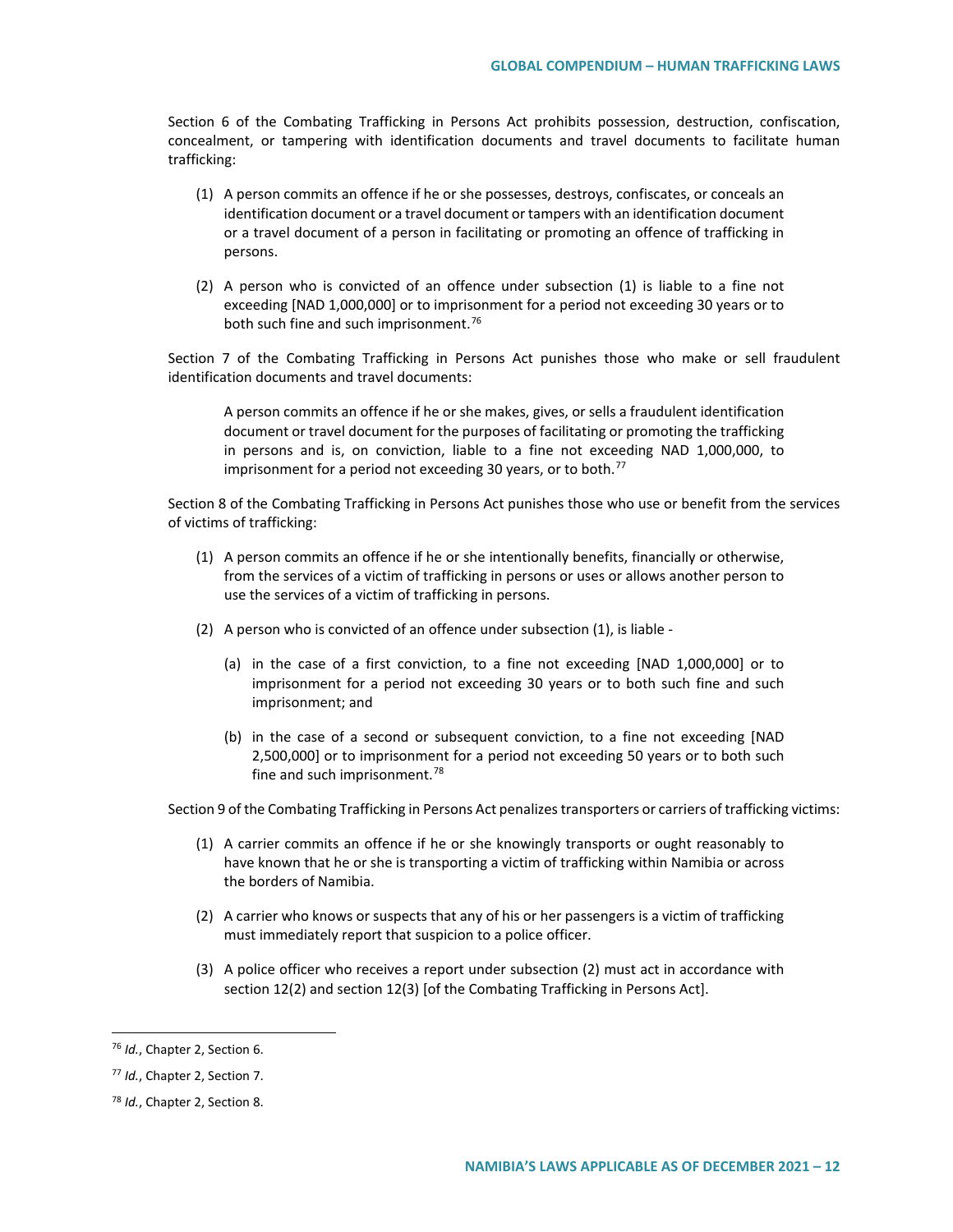- (4) A carrier who fails to comply with subsection (2) commits an offence.
- (5) A person who is convicted of an offence under subsection (1) or (4) is liable to a fine not exceeding [NAD 1,000,000] or to imprisonment for a period not exceeding 30 years or to both such fine and such imprisonment.
- (6) If the court finds on a balance of probabilities that the carrier has knowingly transported a victim of trafficking or ought reasonably to have known that he or she was transporting a victim of trafficking, the carrier is liable to pay the expenses incurred in connection with the -
	- (a) care of the victim of trafficking;
	- (b) accommodation of the victim of trafficking;
	- (c) transportation of the victim of trafficking to his or her country or to the place from where he or she has been trafficked; and
	- (d) repatriation or return of the victim of trafficking to his or her country or to the place from where he or she ... has been trafficked.<sup>[79](#page-12-0)</sup>

Section 10 of the Combating Trafficking in Persons Act punishes those who participate in committing offences under the Act:

A person who -

- (a) attempts to commit or performs any act aimed at participating in the commission of an offence under this Chapter;
- (b) incites, instigates, commands, directs, aids, promotes, advises, recruits, encourages, or procures any other person to commit an offence under this Chapter; or
- (c) conspires with any other person to commit an offence under this Act,

commits an offence and is, on conviction, liable to the same penalties as if he or she has committed that offence.<sup>[80](#page-12-1)</sup>

In addition to the penalties for the criminal offence, the court, on its own or at the victim's request, may order a convicted trafficker to compensate the victim for: (i) damage to or loss of property, including money, suffered by the victim, and (ii) loss of income and support suffered by the victim. $81$ 

The Child Care and Protection Act further prohibits child trafficking, labour, slavery, servitude, sexual exploitation, debt bondage, unlawful removal or detention, and unlawful taking or sending of a child out of Namibia.<sup>[82](#page-12-3)</sup>

<span id="page-12-0"></span> <sup>79</sup> *Id.*, Chapter 2, Section 9.

<span id="page-12-1"></span><sup>80</sup> *Id.*, Chapter 2, Section 10.

<span id="page-12-2"></span><sup>81</sup> *Id.*, Chapter 5, Section 26.

<span id="page-12-3"></span><sup>82</sup> Child Care and Protection Act 3 of 2015, Chapter 14, Part 1, Section 202; Chapter 15, Part 2, Sections 234–236, available at: [https://www.lac.org.na/laws/annoSTAT/Child%20Care%20and%20Protection%20Act%203%20of%202015.pdf.](https://www.lac.org.na/laws/annoSTAT/Child%20Care%20and%20Protection%20Act%203%20of%202015.pdf)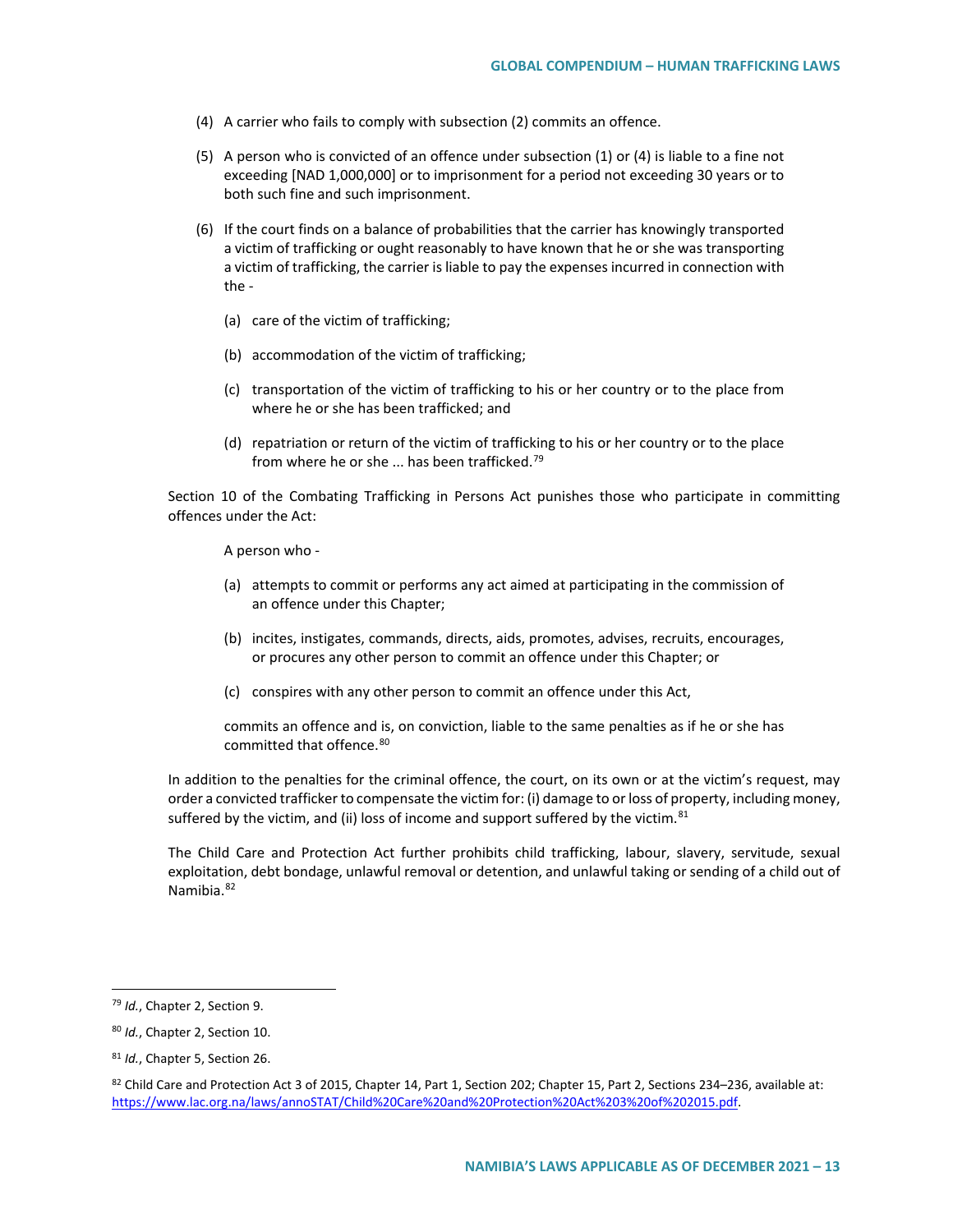| <b>HUMAN TRAFFICKING PENALTIES IN NAMIBIA</b>                                                                                                                                                                                                                                                                                                                                                                                                                                                                                                                                                                                                              | <b>Maximum term of</b><br>imprisonment | <b>Maximum fine</b>                  |
|------------------------------------------------------------------------------------------------------------------------------------------------------------------------------------------------------------------------------------------------------------------------------------------------------------------------------------------------------------------------------------------------------------------------------------------------------------------------------------------------------------------------------------------------------------------------------------------------------------------------------------------------------------|----------------------------------------|--------------------------------------|
| Facilitating or adopting a child with intent to exploit the<br>child; intentional conduct to cause debt bondage;<br>intentionally benefiting from a victim of trafficking; and                                                                                                                                                                                                                                                                                                                                                                                                                                                                             | 30 years<br>(first conviction)         | NAD 1,000,000<br>(first conviction)  |
| attempting, promoting, or conspiring to commit an<br>offence.                                                                                                                                                                                                                                                                                                                                                                                                                                                                                                                                                                                              | 50 years<br>(second conviction)        | NAD 2,500,000<br>(second conviction) |
| Facilitating, promoting, financing, or<br>organizing<br>trafficking in a room or building;<br>intentional<br>advertisement to promote trafficking; electronic<br>communications service provider's failure to report, to<br>preserve evidence, or to prevent continued access;<br>possession, destruction, confiscation, concealment or<br>tampering with identification or travel documents to<br>promote trafficking; making, giving, or selling fraudulent<br>identification or travel documents to promote<br>trafficking; knowingly transporting a victim of<br>trafficking; and carrier's failure to report suspected<br>trafficking of a passenger. | 30 years                               | NAD 1,000,000                        |

# *3.2.2. Extraterritorial application*

Namibia's High Court has jurisdiction over an act committed outside of Namibia that would be an offence under the Combating of Trafficking in Persons Act if it had occurred in Namibia and "if the person to be charged - (a) is a Namibian citizen; (b) is ordinarily resident in Namibia; (c) … committed the offence against a citizen of Namibia or a person who is ordinarily resident in Namibia; (d) is … present in the territory of Namibia or its territorial waters or on board a ship, vessel, off-shore installation, a fixed platform, or aircraft registered or required to be registered in Namibia after the commission of the offence; (e) is … not extradited by Namibia or if there is no application to extradite that person; or (f) is a juristic person or partnership registered in terms of a law in Namibia."[83](#page-13-0)

The High Court has jurisdiction regardless of whether the act constituted an offence at the place of its commission.<sup>[84](#page-13-1)</sup> The offender also is subject to the penalties set forth in the Combating of Trafficking in Persons Act for the particular offence.<sup>[85](#page-13-2)</sup>

The Prosecutor General must authorize in writing any prosecution under Namibia's extraterritorial jurisdiction provision and must also designate in writing the appropriate court to handle the prosecution.<sup>86</sup> For court jurisdiction, the offence is deemed to have been committed where the accused is ordinarily resident or the accused's principal place of business.<sup>[87](#page-13-4)</sup>

<span id="page-13-0"></span><sup>83</sup> Combating of Trafficking in Persons Act 1 of 2018, Chapter 5, Section 24, available at:

[https://www.ilo.org/dyn/natlex/docs/ELECTRONIC/108604/134330/F-2049896196/NAM108604.pdf.](https://www.ilo.org/dyn/natlex/docs/ELECTRONIC/108604/134330/F-2049896196/NAM108604.pdf)

<span id="page-13-1"></span><sup>84</sup> *Id.*

<span id="page-13-2"></span><sup>85</sup> *Id.*, Chapter 5, Section 24(2).

<span id="page-13-3"></span><sup>86</sup> *Id.*, Chapter 5, Section 24(3), (5).

<span id="page-13-4"></span><sup>87</sup> *Id.*, Chapter 5, Section 24(4).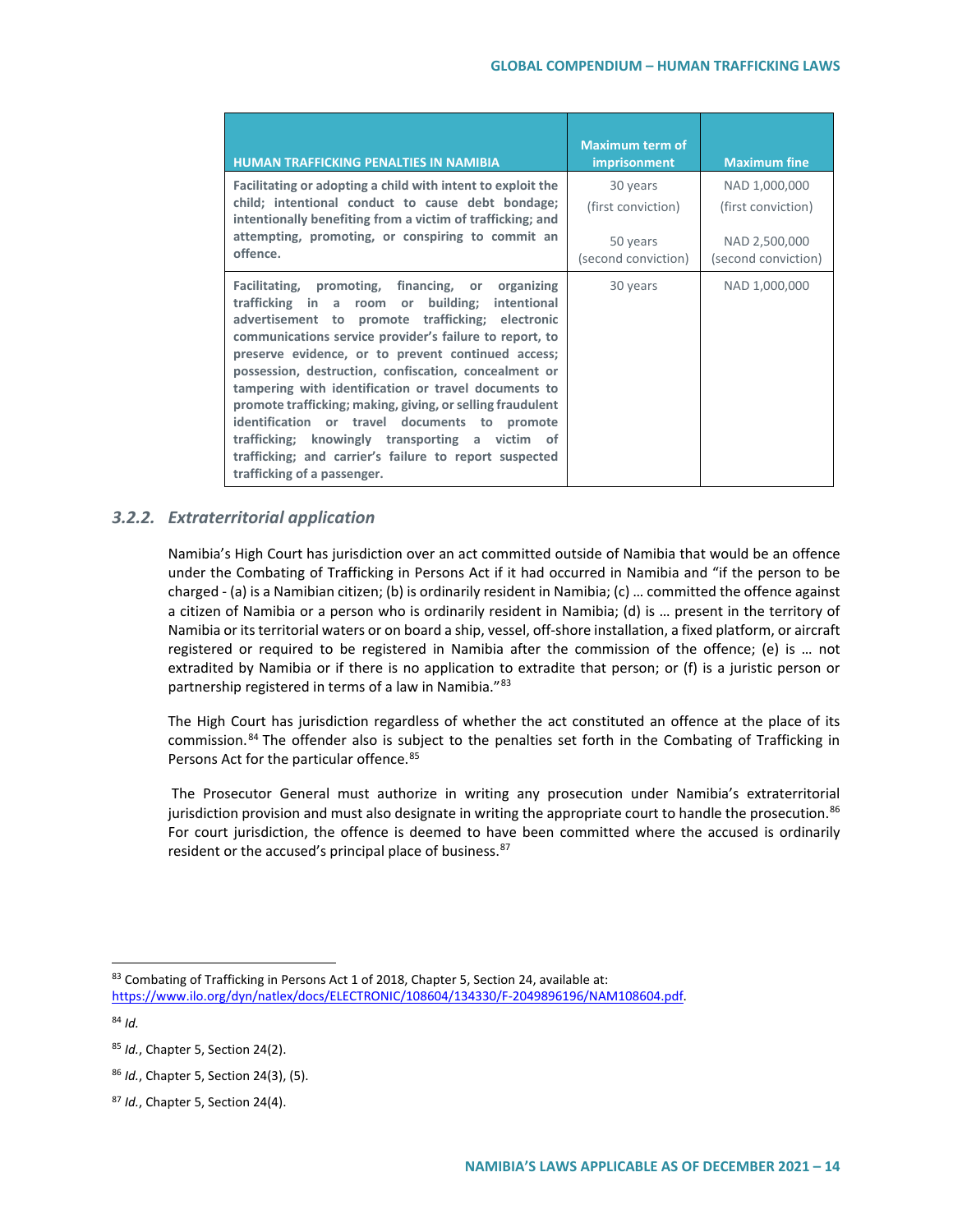# **3.3. Slavery-Like Offenses in Namibia's Legal Order**

### *3.3.1. Servitude*

The Combating of Trafficking in Persons Act defines "servitude" as:

a condition in which the labour or services of a person are provided or obtained through threats of harm to that person or another person or through any scheme, plan or pattern intended to cause the person to believe that if the person does not perform the labour or services in question the person or another person would suffer harm.<sup>[88](#page-14-0)</sup>

The Act's definition of "exploitation" includes involuntary servitude, $89$  and, therefore, the Act's general trafficking offence discussed in Section 3.2.1. encompasses servitude offences.

A conviction involving involuntary servitude, or trafficking more generally, is punishable by a maximum fine of NAD 1,000,000, a maximum imprisonment of 30 years, or both.<sup>[90](#page-14-2)</sup> A subsequent conviction is punishable by a maximum fine of NAD 2,500,000, a maximum imprisonment of 50 years, or both.<sup>[91](#page-14-3)</sup>

The Child Care and Protection Act 3 of 2015 prohibits a person from using, procuring, or offering a child for servitude.<sup>[92](#page-14-4)</sup> A conviction may result in a maximum fine of NAD 50,000, a maximum imprisonment for 10 years, or both.<sup>[93](#page-14-5)</sup>

## *3.3.2. Forced Labor*

In 2017, Namibia ratified the International Labour Organization's Protocol of 2014 to the Forced Labour Convention, 1930.<sup>[94](#page-14-6)</sup> It requires members to cooperate to ensure the prevention and elimination of all forms of forced or compulsory labour.<sup>[95](#page-14-7)</sup>

Further, Sections 3 and 4 of Namibia's Labour Act 11 of 2007 prohibits child labour and forced labour.<sup>[96](#page-14-8)</sup> A conviction of child or forced labour can result in a maximum fine of NAD 20,000, a maximum imprisonment for four years, or both.<sup>[97](#page-14-9)</sup>

The Combating of Trafficking in Persons Act defines "forced labour or services" as "labour or services obtained or maintained through threats, the use of force, intimidation, exploitation, or other forms of

<span id="page-14-4"></span> $92$  Child Care Protection Act 3 of 2015, Chapter 15, Part 2, Section 234(1)(a), available at: [https://www.lac.org.na/laws/annoSTAT/Child%20Care%20and%20Protection%20Act%203%20of%202015.pdf.](https://www.lac.org.na/laws/annoSTAT/Child%20Care%20and%20Protection%20Act%203%20of%202015.pdf)

<span id="page-14-5"></span><sup>93</sup> *Id.*, Chapter 15, Part 2, Section 234(7).

<span id="page-14-6"></span>94 Namibia joins the global movement to combat forced labour, International Labour Organization, available at: [https://www.ilo.org/global/standards/subjects-covered-by-international-labour-standards/forced-labour/WCMS\\_591477/lang-](https://www.ilo.org/global/standards/subjects-covered-by-international-labour-standards/forced-labour/WCMS_591477/lang--en/index.htm) [-en/index.htm.](https://www.ilo.org/global/standards/subjects-covered-by-international-labour-standards/forced-labour/WCMS_591477/lang--en/index.htm) 

<span id="page-14-7"></span>95 Protocol of 2014 to the Forced Labour Convention (1930), Article 5, available at: https://www.ilo.org/dyn/normlex/en/f?p=NORMLEXPUB:12100:::NO:12100:P12100\_ILO\_CODE:P029:NO.

<span id="page-14-8"></span>96 Labour Act 11 of 2007, Chapter 2, Sections 3-4, available at: [https://www.lac.org.na/laws/annoSTAT/Labour%20Act%2011%20of%202007.pdf.](https://www.lac.org.na/laws/annoSTAT/Labour%20Act%2011%20of%202007.pdf)

<span id="page-14-9"></span><sup>97</sup> *Id.*, Chapter 2, Section 3(6).

<span id="page-14-0"></span> <sup>88</sup> *Id.*, Chapter 1, Section 1(2).

<span id="page-14-1"></span><sup>89</sup> *Id.*, Chapter 1, Section 1(1).

<span id="page-14-2"></span><sup>90</sup> *Id.*, Chapter 2, Section 3(4)(a).

<span id="page-14-3"></span><sup>91</sup> *Id.*, Chapter 2, Section 3(4)(b).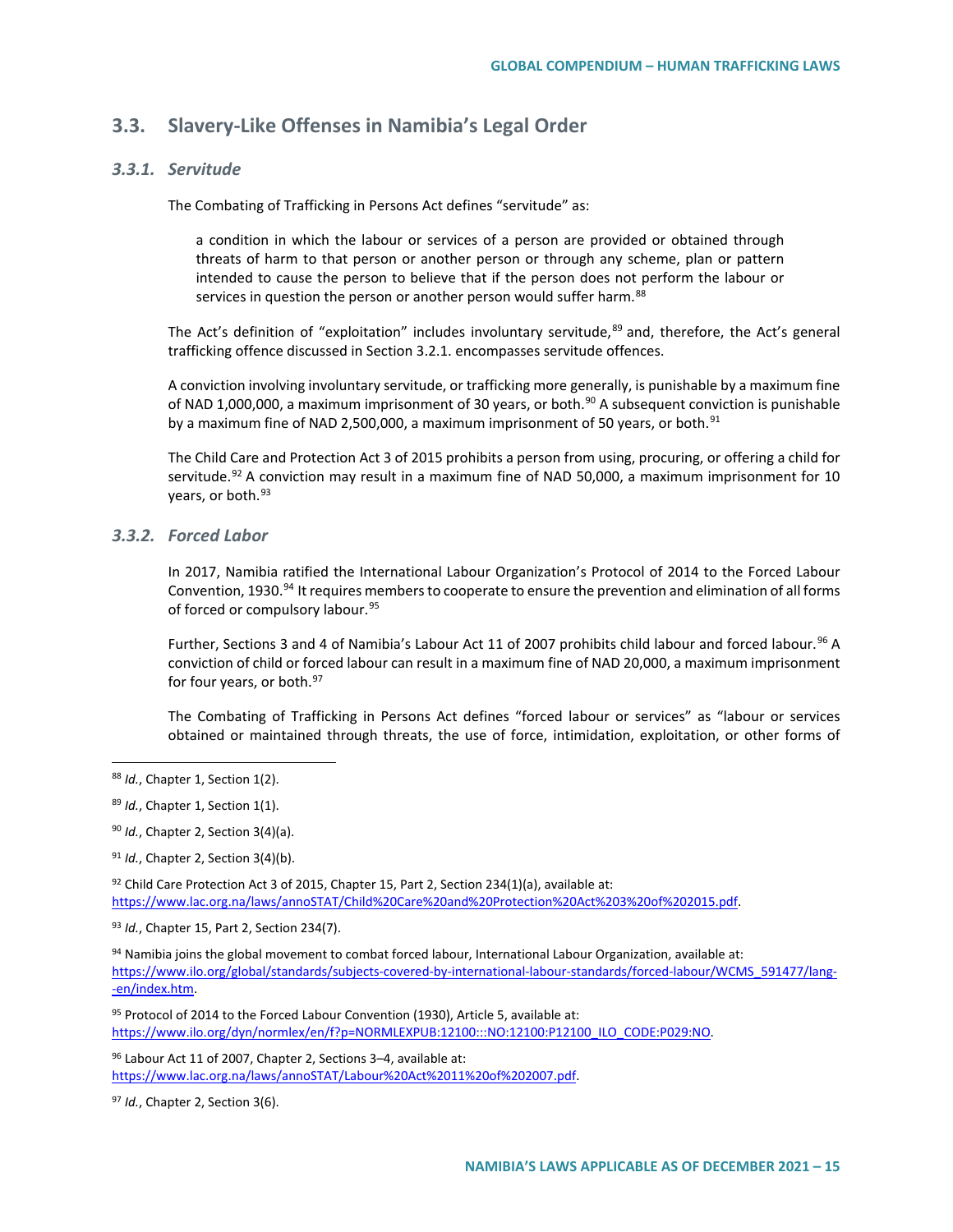coercion or physical restraint."[98](#page-15-0) The Act's definition of "exploitation" includes forced labour or forced services, and, therefore, the Act's general trafficking offence discussed in Section 3.2.1. encompasses forced labour offences.<sup>[99](#page-15-1)</sup> The first conviction of forced labour or services is punishable by a maximum fine of NAD 1,000,000, a maximum imprisonment for 30 years, or both.<sup>[100](#page-15-2)</sup> A subsequent conviction is punishable by a maximum fine of NAD 2,500,000, a maximum imprisonment for 50 years, or both.<sup>[101](#page-15-3)</sup>

The Child Care and Protection Act 3 of 2015 prohibits a person from using, procuring, or offering a child for forced labour.[102](#page-15-4) A conviction may result in a maximum fine of NAD 50,000, a maximum imprisonment for 10 years, or both.<sup>[103](#page-15-5)</sup>

### *3.3.3. Deceptive recruiting for labor or services*

The Combating of Trafficking in Persons Act defines "Trafficking in persons," in relevant part, as "the recruitment ... by means of the threat or use of force or other forms of ... deception ... for the purpose of exploitation."[104](#page-15-6)

The first conviction of recruiting by deception, like the other trafficking offences, is punishable by a maximum fine of NAD 1,000,000, a maximum imprisonment for 30 years, or both.<sup>[105](#page-15-7)</sup> A subsequent conviction is punishable by a maximum fine of NAD 2,500,000, a maximum imprisonment for 50 years, or both. $106$ 

## *3.3.4. Early and forced marriage*

Namibia has committed to the elimination of child, early, and forced marriage by 2030.<sup>[107](#page-15-9)</sup> Namibia ratified the Convention on the Rights of the Child, which sets a minimum age of 18 years old for marriage.<sup>[108](#page-15-10)</sup>

The Combating of Trafficking in Persons Act defines "forced marriage" as a "marriage which is without the free and full consent of both spouses or is in contravention of any of the laws on civil and customary marriages in Namibia."[109](#page-15-11) The Combating of Trafficking in Persons Act's definition of "exploitation" includes

<span id="page-15-6"></span><sup>104</sup> Combating of Trafficking in Persons Act 1 of 2018, Article 3(a), available at: [https://www.ilo.org/dyn/natlex/docs/ELECTRONIC/108604/134330/F-2049896196/NAM108604.pdf.](https://www.ilo.org/dyn/natlex/docs/ELECTRONIC/108604/134330/F-2049896196/NAM108604.pdf)

<span id="page-15-7"></span><sup>105</sup> *Id.*, Chapter 1, Section 3(4)(a).

<span id="page-15-8"></span><sup>106</sup> *Id.*, Chapter 1, Section 3(4)(b).

<span id="page-15-10"></span> $108$  *Id.* 

<span id="page-15-0"></span><sup>98</sup> Combating of Trafficking in Persons Act 1 of 2018, Chapter 1, Section 1(2), available at: [https://www.ilo.org/dyn/natlex/docs/ELECTRONIC/108604/134330/F-2049896196/NAM108604.pdf.](https://www.ilo.org/dyn/natlex/docs/ELECTRONIC/108604/134330/F-2049896196/NAM108604.pdf)

<span id="page-15-1"></span><sup>99</sup> *Id.*, Chapter 1, Section 1(1).

<span id="page-15-2"></span><sup>100</sup> *Id.*, Chapter 1, Section 3(4)(a).

<span id="page-15-3"></span><sup>101</sup> *Id.*, Chapter 1, Section 3(4)(b).

<span id="page-15-4"></span><sup>&</sup>lt;sup>102</sup> Child Care Protection Act 3 of 2015, Chapter 15, Part 2, Section 234(1)(a), available at: [https://www.lac.org.na/laws/annoSTAT/Child%20Care%20and%20Protection%20Act%203%20of%202015.pdf.](https://www.lac.org.na/laws/annoSTAT/Child%20Care%20and%20Protection%20Act%203%20of%202015.pdf)

<span id="page-15-5"></span><sup>103</sup> *Id.*, Chapter 15, Part 2, Section 234(7).

<span id="page-15-9"></span> $107$  Girls Not Brides, Namibia, What international, regional and national commitments has the country made?, available at: [https://atlas.girlsnotbrides.org/map/namibia/#:~:text=Namibia%20co](https://atlas.girlsnotbrides.org/map/namibia/#:%7E:text=Namibia%20co-sponsored%20the%202018%20UN%20General%20Assembly%20resolution,to%20ensure%20free%20and%20full%20consent%20to%20marriage)[sponsored%20the%202018%20UN%20General%20Assembly%20resolution,to%20ensure%20free%20and%20full%20consent%2](https://atlas.girlsnotbrides.org/map/namibia/#:%7E:text=Namibia%20co-sponsored%20the%202018%20UN%20General%20Assembly%20resolution,to%20ensure%20free%20and%20full%20consent%20to%20marriage) [0to%20marriage.](https://atlas.girlsnotbrides.org/map/namibia/#:%7E:text=Namibia%20co-sponsored%20the%202018%20UN%20General%20Assembly%20resolution,to%20ensure%20free%20and%20full%20consent%20to%20marriage) 

<span id="page-15-11"></span> $109$  Combating of Trafficking in Persons Act 1 of 2018, Chapter 1, Section 1(2), available at: [https://www.ilo.org/dyn/natlex/docs/ELECTRONIC/108604/134330/F-2049896196/NAM108604.pdf.](https://www.ilo.org/dyn/natlex/docs/ELECTRONIC/108604/134330/F-2049896196/NAM108604.pdf)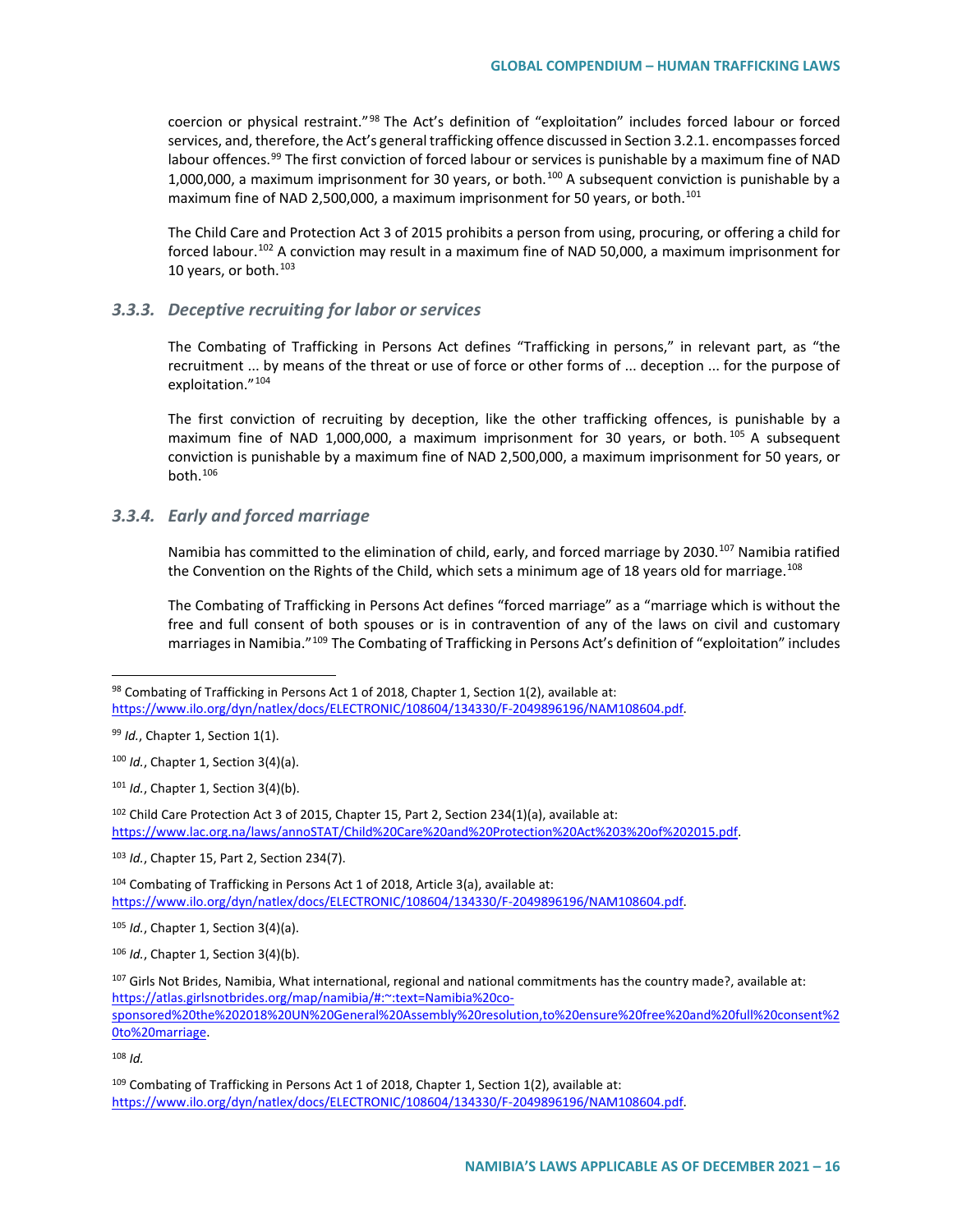forced marriage, and, therefore, the Act's general trafficking offence discussed in Section 3.2.1. encompasses forced marriage offences.<sup>[110](#page-16-0)</sup>

The first conviction of forced marriage is punishable by a maximum fine of NAD 1,000,000, a maximum imprisonment for 30 years, or both. $111$  A subsequent conviction is punishable by a maximum fine of NAD 2,500,000, a maximum imprisonment for 50 years, or both. $112$ 

#### *3.3.5. Debt bondage*

The Combating of Trafficking in Persons Act defines "debt bondage" as:

the involuntary status or condition that arises from a pledge by a person of - (a) his or her personal services; (b) the personal services of another person under his or her control, as security for a debt owed or claimed to be owed, including a debt incurred or claimed to be incurred after the pledge is given, by that person if the - (i) debt ... is manifestly excessive; (ii) length or nature of the services [is] not limited and defined; or (iii) value of the services as reasonably assessed is not applied toward the liquidation of the debt or purported debt.<sup>[113](#page-16-3)</sup>

The definition of "exploitation" in the Combating of Trafficking in Persons Act includes debt bondage.<sup>114</sup>

A person who intentionally causes another person to enter into debt bondage commits an offence. The first conviction of debt bondage is punishable by a maximum fine of NAD 1,000,000, a maximum imprisonment for 30 years, or both. A subsequent conviction is punishable by a maximum fine of NAD 2,500,000, a maximum imprisonment for 50 years, or both.<sup>[115](#page-16-5)</sup>

The Child Care and Protection Act 3 of 2015 prohibits a person from using, procuring, or offering a child for debt bondage.<sup>[116](#page-16-6)</sup> A conviction may result in a maximum fine of NAD 50,000, a maximum imprisonment for 10 years, or both.<sup>[117](#page-16-7)</sup>

*3.3.6. Any other relevant offenses*

Namibia has no other relevant slavery-like offences.

## *3.3.7. Extraterritorial application of the offenses*

Refer to Section 3.2.2.

- <span id="page-16-3"></span><sup>113</sup> *Id.*, Chapter 1, Section 1(1).
- <span id="page-16-4"></span><sup>114</sup> *Id.*, Chapter 1, Section 1(1).

<span id="page-16-0"></span> <sup>110</sup> *Id.*, Chapter 1, Section 1(1).

<span id="page-16-1"></span><sup>111</sup> *Id.*, Chapter 1, Section 3(4)(a).

<span id="page-16-2"></span><sup>112</sup> *Id.*, Chapter 1, Section 3(4)(b).

<span id="page-16-5"></span><sup>115</sup> *Id.*, Chapter 1, Section 5.

<span id="page-16-6"></span><sup>&</sup>lt;sup>116</sup> Child Care Protection Act 3 of 2015, Chapter 15, Part 2, Section 234(1)(a), available at: [https://www.lac.org.na/laws/annoSTAT/Child%20Care%20and%20Protection%20Act%203%20of%202015.pdf.](https://www.lac.org.na/laws/annoSTAT/Child%20Care%20and%20Protection%20Act%203%20of%202015.pdf)

<span id="page-16-7"></span><sup>117</sup> *Id.*, Chapter 15, Part 2, Section 234(7).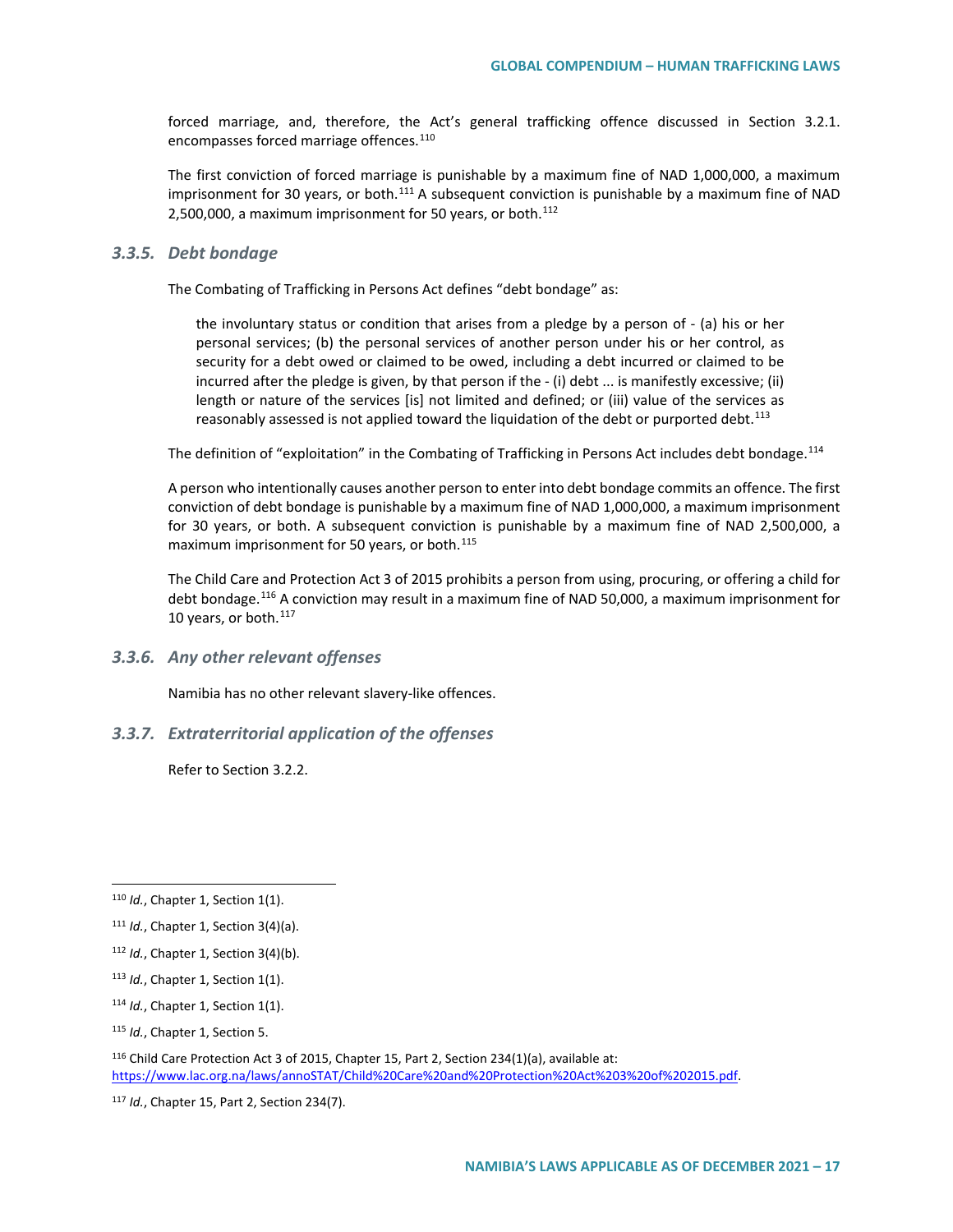# **3.4. Human Trafficking/Smuggling-Related Criminal Offenses**

## *3.4.1. International and domestic trafficking/smuggling of people*

The Combating of Trafficking in Persons Act defines the offence of trafficking in persons to include the transportation, delivery, harbouring, selling, exchanging, leasing, or receipt of persons. Refer to Section 3.2.1.

The first conviction of trafficking under the Combating of Trafficking in Persons Act is punishable by a maximum fine of NAD 1,000,000, a maximum imprisonment for 30 years, or both.<sup>[118](#page-17-0)</sup> A subsequent conviction is punishable by a maximum fine of NAD 2,500,000, a maximum imprisonment for 50 years, or both.[119](#page-17-1)

Additionally, a person is liable under the Combating of Trafficking in Persons Act for: (i) attempting to commit or performing any act aimed at participating in the commission of an offence under the trafficking and related offences; (ii) inciting, instigating, commanding, directing, aiding, promoting, advising, recruiting, encouraging, or procuring any other person to commit an offence under the trafficking and related offences; and (iii) conspiring with another person to commit an offence under the Act.<sup>[120](#page-17-2)</sup> These offences for involvement are subject to the same penalties as if the person had actually committed the trafficking or other offence.

### *3.4.2. International and domestic trafficking in children*

The Combating of Trafficking in Persons Act applies to all persons, including children. The Act clarifies that the recruitment, transportation, transfer, harbouring, or receiving of a child for the purposes of exploitation is trafficking in persons, even if the action was done without threat, coercion, abduction, fraud, deception, kidnapping, abuse of power, or providing payments or benefits.<sup>[121](#page-17-3)</sup> The first conviction of trafficking is punishable by a maximum fine of NAD 1,000,000, a maximum imprisonment for 30 years, or both.<sup>[122](#page-17-4)</sup> A subsequent conviction is punishable by a maximum fine of NAD 2,500,000, a maximum imprisonment for 50 years, or both.<sup>[123](#page-17-5)</sup>

The Act also makes it a trafficking offence for a person who facilitates or secures the adoption of a child for the purpose of exploiting that child.<sup>[124](#page-17-6)</sup> This offence is subject to the same penalties for a first conviction and subsequent convictions.

Additionally, a person is liable under the Act for: (i) attempting to commit or performing any act aimed at participating in the commission of an offence under the trafficking and related offences; (ii) inciting, instigating, commanding, directing, aiding, promoting, advising, recruiting, encouraging, or procuring any other person to commit an offence under the trafficking and related offences; and (iii) conspiring with

<span id="page-17-0"></span> <sup>118</sup> Combating of Trafficking in Persons Act 1 of 2018, Chapter 1, Section 3(4)(a), available at: [https://www.ilo.org/dyn/natlex/docs/ELECTRONIC/108604/134330/F-2049896196/NAM108604.pdf.](https://www.ilo.org/dyn/natlex/docs/ELECTRONIC/108604/134330/F-2049896196/NAM108604.pdf)

<span id="page-17-1"></span><sup>119</sup> *Id.*, Chapter 1, Section 3(4)(b).

<span id="page-17-2"></span><sup>120</sup> *Id.*, Chapter 2, Section 10.

<span id="page-17-3"></span><sup>121</sup> *Id.*, Chapter 2, Section 3(2).

<span id="page-17-4"></span><sup>122</sup> *Id.*, Chapter 1, Section 3(4)(a).

<span id="page-17-5"></span><sup>123</sup> *Id.*, Chapter 1, Section 3(4)(b).

<span id="page-17-6"></span><sup>124</sup> *Id.*, Chapter 1, Section 3(3).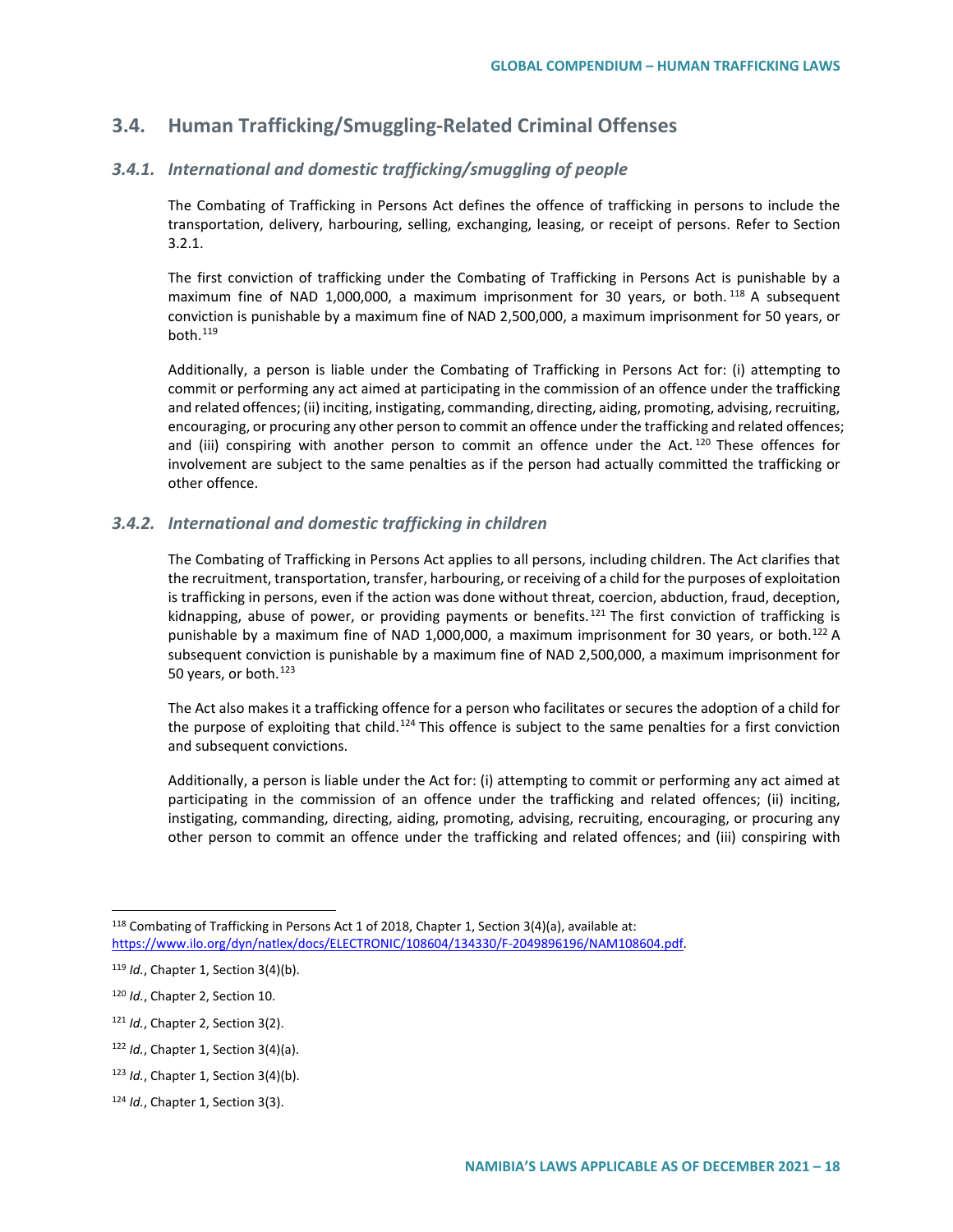another person to commit an offence under the Act.<sup>[125](#page-18-0)</sup> These offences for involvement are subject to the same penalties as if the person had actually committed the trafficking or other offences.

The Child Care and Protection Act 3 of 2015 also prohibits child trafficking and punishes such an offence with a maximum fine of NAD 1,000,000, a maximum imprisonment for 20 years, or both.<sup>[126](#page-18-1)</sup> The Child Care and Protection Act further prohibits child labour, slavery, servitude, sexual exploitation, debt bondage, unlawful removal or detention, and unlawful taking or sending of a child out of Namibia.<sup>[127](#page-18-2)</sup> A conviction may result in a maximum fine of NAD 50,000, a maximum imprisonment for 10 years, or both.<sup>[128](#page-18-3)</sup>

#### *3.4.3. Victim harboring*

The Act includes harbouring as an act in the offence of trafficking. Refer to Section 3.2.1.<sup>[129](#page-18-4)</sup>

The first conviction of harbouring, like the other trafficking offences, is punishable by a maximum fine of NAD 1,000,000, a maximum imprisonment for 30 years, or both.<sup>[130](#page-18-5)</sup> A subsequent conviction is punishable by a maximum fine of NAD 2,500,000, a maximum imprisonment for 50 years, or both.<sup>[131](#page-18-6)</sup>

In addition to harbouring, the Act provides a criminal offence for: (i) the lease, sublease, use, or allowance of any room, house, premises, building, or structure for the purpose of facilitating or promoting trafficking in persons; (ii) the failure to report trafficking to the police after a person becomes aware or reasonably should have known or suspected that the lease or sublease is used to facilitate or promote trafficking; (iii) the intentional advertisement, publication, printing, broadcasting, or distribution of information that promotes trafficking; and (iv) financing, controlling, or organizing the commission of a facilitation offence.<sup>[132](#page-18-7)</sup>

### *3.4.4. Extraterritorial application of human trafficking and smuggling offenses*

Refer to Section 3.2.2.

## *3.4.5. International and domestic organ trafficking*

The Act defines "removal of organs or body parts" as the removal or trade in any human organ or other body part in contravention of a law.[133](#page-18-8) The Act's definition of "exploitation" includes removal of organs or body parts, and, therefore, the Act's general trafficking offence (refer to Section 3.2.1.) encompasses organ trafficking.<sup>[134](#page-18-9)</sup>

<span id="page-18-0"></span> <sup>125</sup> *Id.*, Chapter 2, Section 10.

<span id="page-18-1"></span><sup>126</sup> Child Care Protection Act 3 of 2015, Chapter 14, Part 1, Section 202, available at: [https://www.lac.org.na/laws/annoSTAT/Child%20Care%20and%20Protection%20Act%203%20of%202015.pdf.](https://www.lac.org.na/laws/annoSTAT/Child%20Care%20and%20Protection%20Act%203%20of%202015.pdf)

<span id="page-18-2"></span><sup>127</sup> *Id.*, Chapter 15, Part 2, Sections 234–236.

<span id="page-18-3"></span><sup>128</sup> *Id.*, Chapter 15, Part 2, Section 234(7).

<span id="page-18-4"></span> $129$  Combating of Trafficking in Persons Act 1 of 2018, Chapter 1, Section 3(1)–(2), available at: [https://www.ilo.org/dyn/natlex/docs/ELECTRONIC/108604/134330/F-2049896196/NAM108604.pdf.](https://www.ilo.org/dyn/natlex/docs/ELECTRONIC/108604/134330/F-2049896196/NAM108604.pdf)

<span id="page-18-5"></span><sup>130</sup> *Id.*, Chapter 1, Section 3(4)(a).

<span id="page-18-6"></span><sup>131</sup> *Id.*, Chapter 1, Section 3(4)(b).

<span id="page-18-7"></span><sup>132</sup> *Id.*, Chapter 1, Section 4.

<span id="page-18-8"></span><sup>133</sup> *Id.*, Chapter 1, Section 1(2).

<span id="page-18-9"></span><sup>134</sup> *Id.*, Chapter 1, Section 1(1).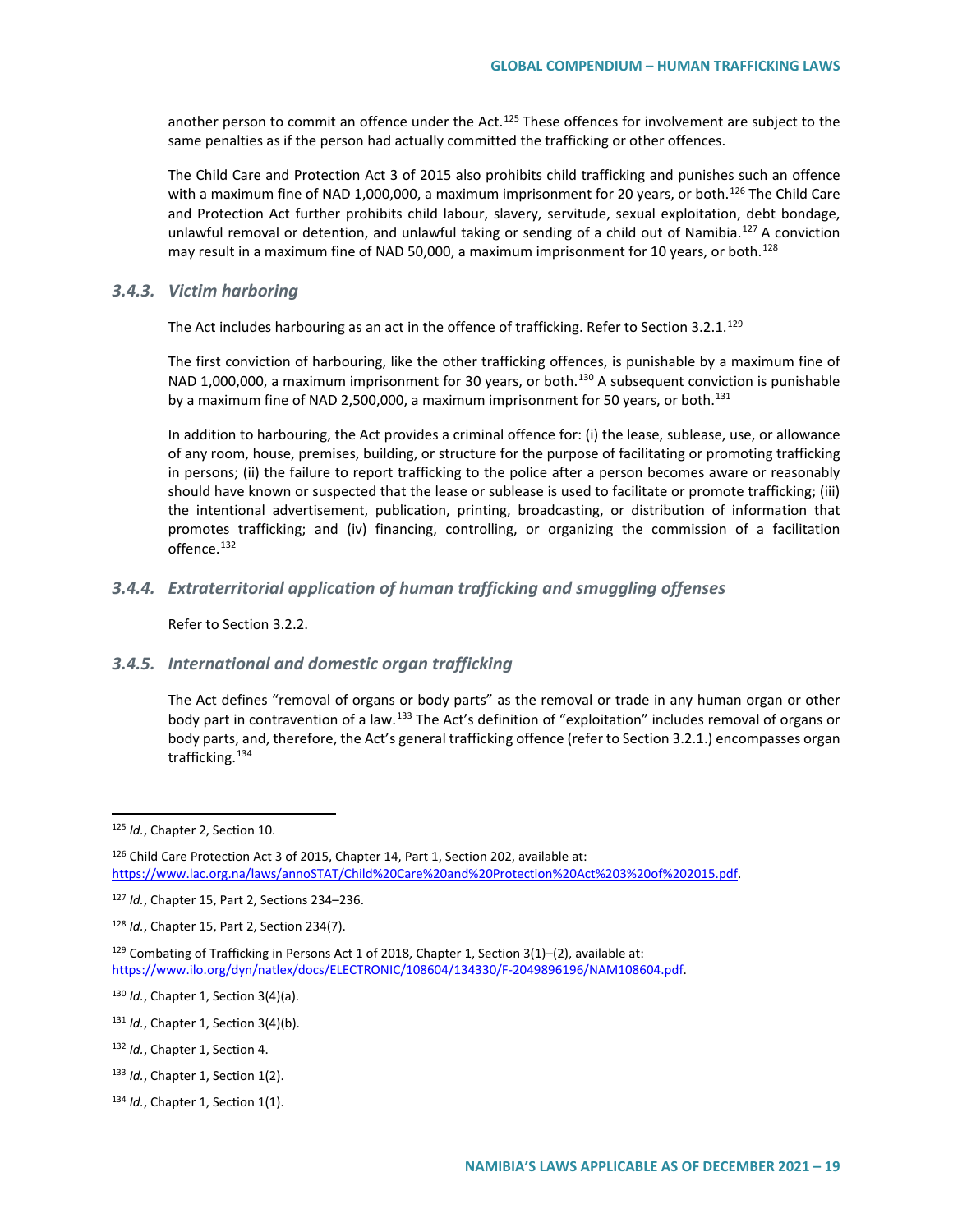The first conviction of organ trafficking is punishable by a maximum fine of NAD 1,000,000, a maximum imprisonment for 30 years, or both.<sup>[135](#page-19-0)</sup> A subsequent conviction is punishable by a maximum fine of NAD 2,500,000, a maximum imprisonment for 50 years, or both.<sup>[136](#page-19-1)</sup>

# **3.5. Online Exploitation of Children Offenses**

No specific law prohibits online exploitation of children. However, the general offence that prohibits exploitative child labour and trafficking could apply. Refer to Sections 3.4.2., 3.6., and 5.2.

# **3.6. Child Sex Tourism Offenses**

Namibia does not have a separate child sex tourism offence. The Combating Trafficking in Persons Act includes sexual exploitation in the definition of "exploitation," and provides that "the recruitment, transportation, transfer, harbouring or receipt of a child for the purpose of exploitation shall be considered 'trafficking in persons.'"[137](#page-19-2)

The Child Care and Protection Act 3 of 2015 prohibits child labour and the exploitation of children, including to "use, procure, offer or employ a child for purposes of commercial sexual exploitation" and to "induce, procure, offer, allow or cause a child to be used for purposes of creating child pornography, whether for reward or not."<sup>[138](#page-19-3)</sup> A violation of these provisions can result in a maximum fine of NAD 50,000, a maximum imprisonment for 10 years, or both.<sup>[139](#page-19-4)</sup>

# **4. NAMIBIA'S SUPPLY CHAIN REPORTING LEGISLATION**

No supply chain reporting legislation obligates private businesses to control their supply chains to hinder trafficking in persons.<sup>[140](#page-19-5)</sup>

# **5. FORCED LABOR: OVERVIEW OF NAMIBIA'S APPLICABLE EMPLOYMENT AND MIGRATION LAWS**

# **5.1. Employment Law Rights for Victims of Human Trafficking and Forced Labor**

Section 7 of Namibia's Labour Act 11 of 2007 permits "a person who alleges that any fundamental right or protection under [Chapter 2, prohibiting child labour, forced labour, discrimination, and sexual harassment in employment] has been infringed or is threatened may approach the Labour Court for enforcement of that right or protection or other appropriate relief." $141$ 

<span id="page-19-6"></span><sup>141</sup> Labour Act 11 of 2007, Chapter 2, Section 7, available at: [https://www.lac.org.na/laws/annoSTAT/Labour%20Act%2011%20of%202007.pdf.](https://www.lac.org.na/laws/annoSTAT/Labour%20Act%2011%20of%202007.pdf)

<span id="page-19-0"></span> <sup>135</sup> *Id.*, Chapter 1, Section 3(4)(a).

<span id="page-19-1"></span><sup>136</sup> *Id.*, Chapter 1, Section 3(4)(b).

<span id="page-19-2"></span><sup>137</sup> *Id.*, Article 3(c).

<span id="page-19-3"></span><sup>138</sup> Child Care Protection Act 3 of 2015, Chapter 15, Part 2, Section 232(1)(c)-(d), available at: [https://www.lac.org.na/laws/annoSTAT/Child%20Care%20and%20Protection%20Act%203%20of%202015.pdf.](https://www.lac.org.na/laws/annoSTAT/Child%20Care%20and%20Protection%20Act%203%20of%202015.pdf)

<span id="page-19-4"></span><sup>139</sup> *Id.*, Chapter 15, Part 2, Section 234(7).

<span id="page-19-5"></span><sup>&</sup>lt;sup>140</sup> A.B.A. Rule of Law Initiative, Country Report: Namibia, 17, available at[: https://www.verite.org/wp](https://www.verite.org/wp-content/uploads/2017/11/ABA-ROLI-Country-Report-Namibia-Aug-2017.pdf)[content/uploads/2017/11/ABA-ROLI-Country-Report-Namibia-Aug-2017.pdf.](https://www.verite.org/wp-content/uploads/2017/11/ABA-ROLI-Country-Report-Namibia-Aug-2017.pdf)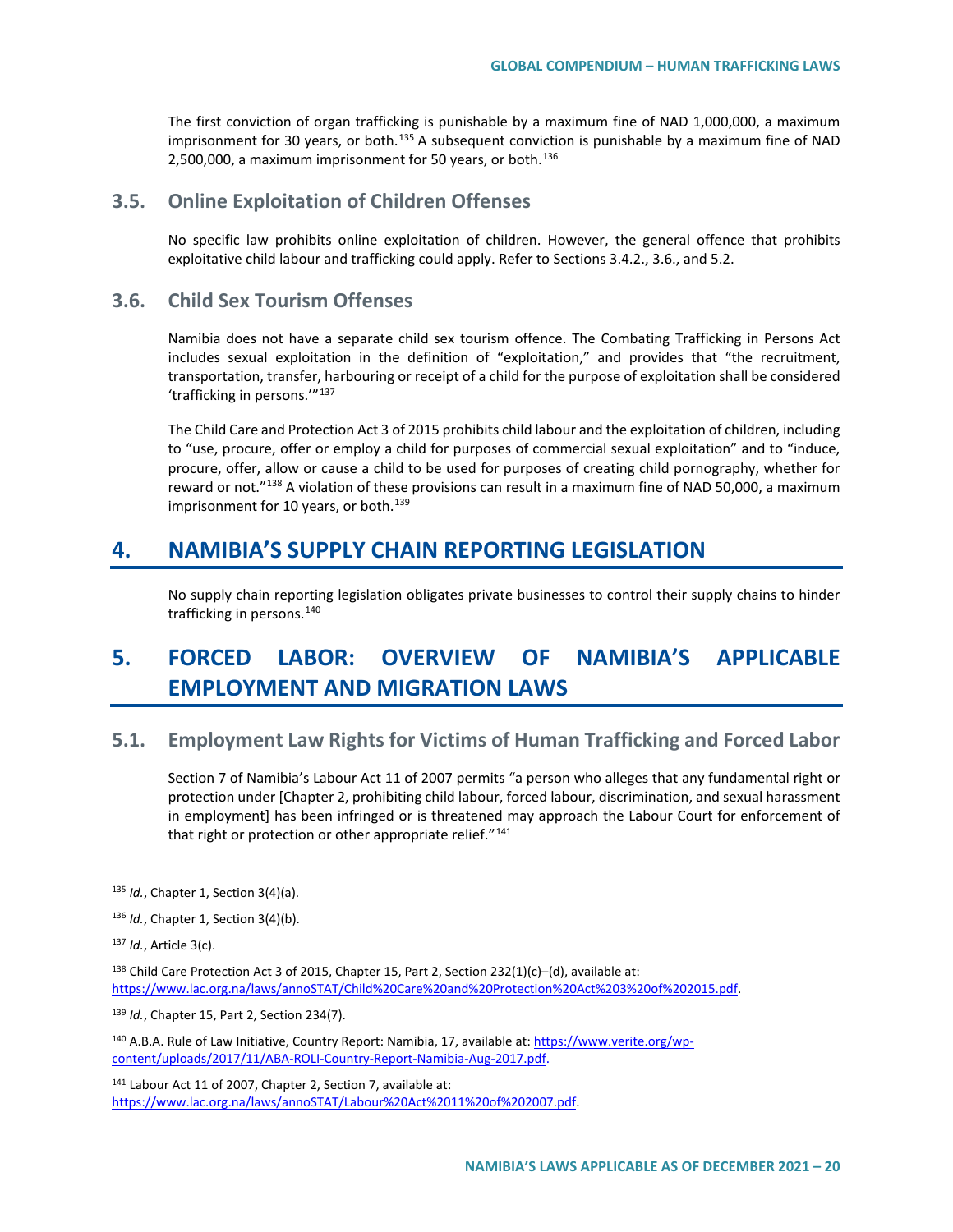# **5.2. Applicability of Employment Legislation in the Context of Forced Labor or Trafficking**

In addition to the Constitution's prohibition on forced labour, Namibia's Labour Act 11 of 2007 (**Labour Act**) prohibits child labour and forced labour.

Section 2 of the Labour Act provides that the Act applies to all employers and employees, except to members of the Namibian Defence Force, Police Force, Central Intelligence Service, or Prison Service, unless legislation specific to those organizations provides otherwise.<sup>[142](#page-20-0)</sup> Section 2(3)–(5) outlines other exceptions to the applicability of the Labour Act. $143$ 

Section 3 of the Labour Act regulates child labour:

- (1) A person must not employ or require or permit a child to work in any circumstances prohibited in terms of this section.
- (2) A person must not employ a child under the age of 14 years.
- (3) In respect of a child who is at least aged 14, but under the age of 16 years, a person
	- (a) must not employ that child in any circumstances contemplated in Article 15(2) of the Namibian Constitution;
	- (b) must not employ that child in any circumstances in respect of which the Minister, in terms of subsection (5)(a), has prohibited the employment of such children;
	- (c) must not employ that child in respect of any work between the hours of 20h00 and 07h00; or
	- (d) except to the extent that the Minister, by regulation in terms of subsection (5)(b), permits, must not employ that child, on any premises where -
		- (i) work is done underground or in a mine;
		- (ii) construction or demolition takes place;
		- (iii) goods are manufactured;
		- (iv) electricity is generated, transformed, or distributed;
		- (v) machinery is installed or dismantled; or
		- (vi) any work-related activities take place that may place the child's health, safety, or physical, mental, spiritual, moral, or social development at risk.
- (4) In respect of a child who is at least aged 16 but under the age of 18 years, a person may not employ that child in any of the circumstances set out in subsection (3)(c) or (d), unless the Minister has permitted such employment by regulation in terms of subsection (5)(c).
- (5) The Minister may make regulations to -

<span id="page-20-0"></span><sup>142</sup> *Id.*, Chapter 1, Section 2.

<span id="page-20-1"></span><sup>143</sup> *Id.*, Chapter 1, Section 2(3)–(5).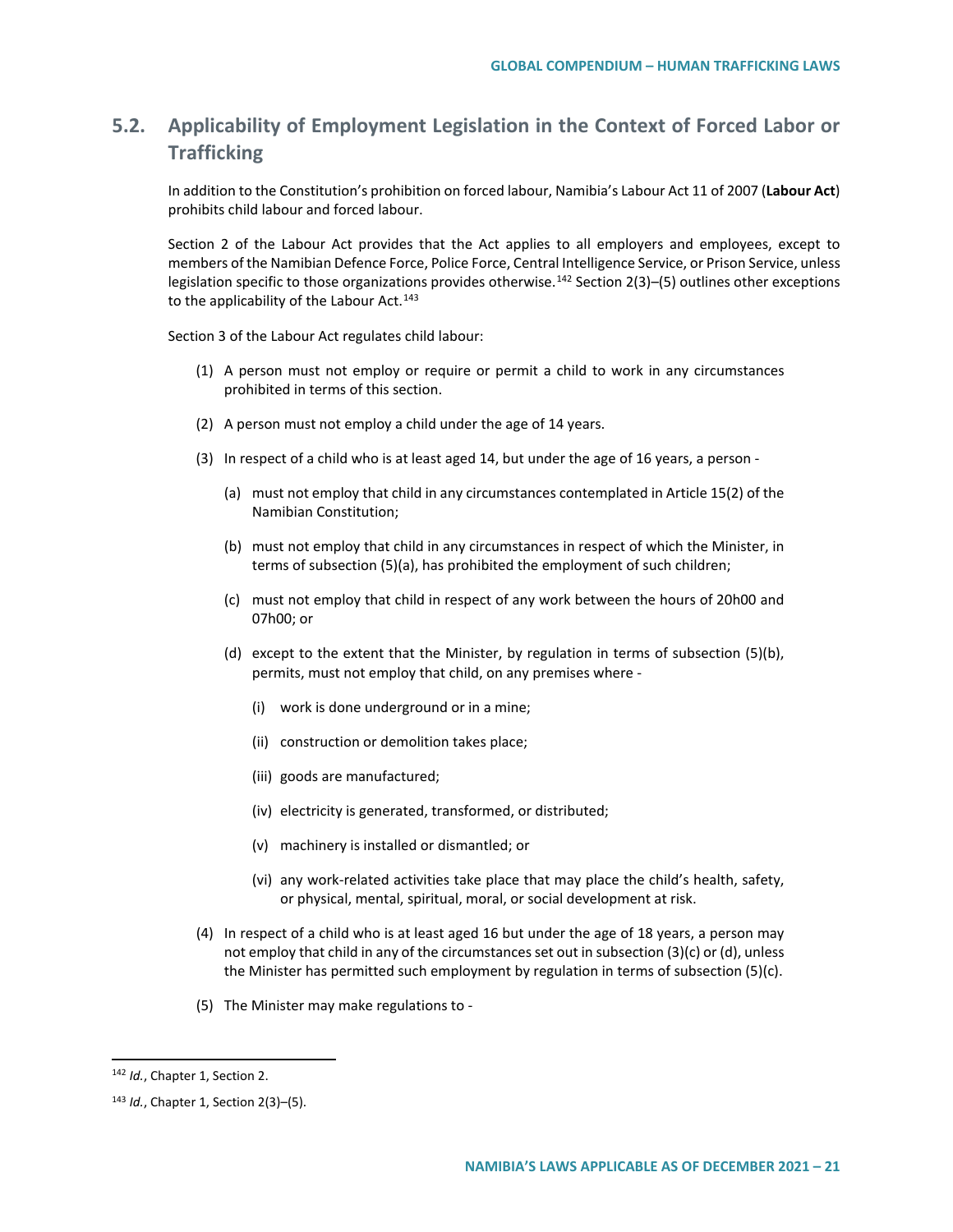- (a) prohibit the employment of children between the ages of 14 and 16 at any place or in respect of any work;
- (b) permit the employment of children between the ages of 14 and 16 in circumstances contemplated in subsection (3)(d), subject to any conditions or restrictions that may be contained in those regulations;
- (c) permit the employment of children between the ages of 16 and 18 in circumstances contemplated in subsections (3)(c) or (d), subject to any conditions or restrictions that may be contained in those regulations.
- (6) It is an offence for any person to employ, or require or permit, a child to work in any circumstances prohibited under this section and a person who is convicted of the offence is liable to a fine not exceeding [NAD 20,000], or to imprisonment for a period not exceeding four years, or to both the fine and imprisonment.<sup>[144](#page-21-0)</sup>

Section 4 of the Labour Act, prohibiting forced labour, provides:

- (1) A person must not directly or indirectly cause, permit or require any individual to perform forced labour.
- (2) Forced labour does not include any labour described in Article 9(3)(a) to (e) of the Namibian Constitution<sup>[145](#page-21-1)</sup> and, for the purposes of this Act, "forced labour" includes -
	- (a) any work or service performed or rendered involuntarily by an individual under threat of any penalty, punishment or other harm to be imposed or inflicted on or caused to that individual by any other individual, if the first-mentioned individual does not perform the work or render the service;
	- (b) any work performed by an employee's child who is under the age of 18 years, if the work is performed in terms of an arrangement or scheme in any undertaking between the employer and the employee;
	- (c) any work performed by any individual because that individual is for any reason subject to the control, supervision or jurisdiction of a traditional leader in that leader's capacity as traditional leader.
- (3) It is an offence for any person to, directly or indirectly, cause, permit, or require an individual to perform forced labour prohibited under this section and a person who is

<span id="page-21-0"></span> <sup>144</sup> *Id.*, Chapter 2, Section 3.

<span id="page-21-1"></span><sup>&</sup>lt;sup>145</sup> Excluded labour includes: "(a) any labour required in consequence of a sentence or order of a Court; (b) any labour required of persons while lawfully detained which, though not required in consequence of a sentence or order of a Court, is reasonably necessary in the interests of hygiene; (c) any labour required of members of the defence force, the police force, the correctional service in pursuance of their duties as such or, in the case of persons who have conscientious objections to serving as members of the defence force, any labour which they are required by law to perform in place of such service; (d) any labour required during any period of public emergency or in the event of any other emergency or calamity which threatens the life and well-being of the community, to the extent that requiring such labour is reasonably justifiable in the circumstances of any situation arising or existing during that period or as a result of that other emergency or calamity, for the purpose of dealing with that situation; [and] (e) any labour reasonably required as part of reasonable and normal communal or other civic obligations." The Constitution of the Republic of Namibia, Chapter 3, Article 9, available at[: https://www.kas.de/en/web/namibia/single](https://www.kas.de/en/web/namibia/single-title/-/content/the-constitution-of-the-republic-of-namibia)[title/-/content/the-constitution-of-the-republic-of-namibia.](https://www.kas.de/en/web/namibia/single-title/-/content/the-constitution-of-the-republic-of-namibia)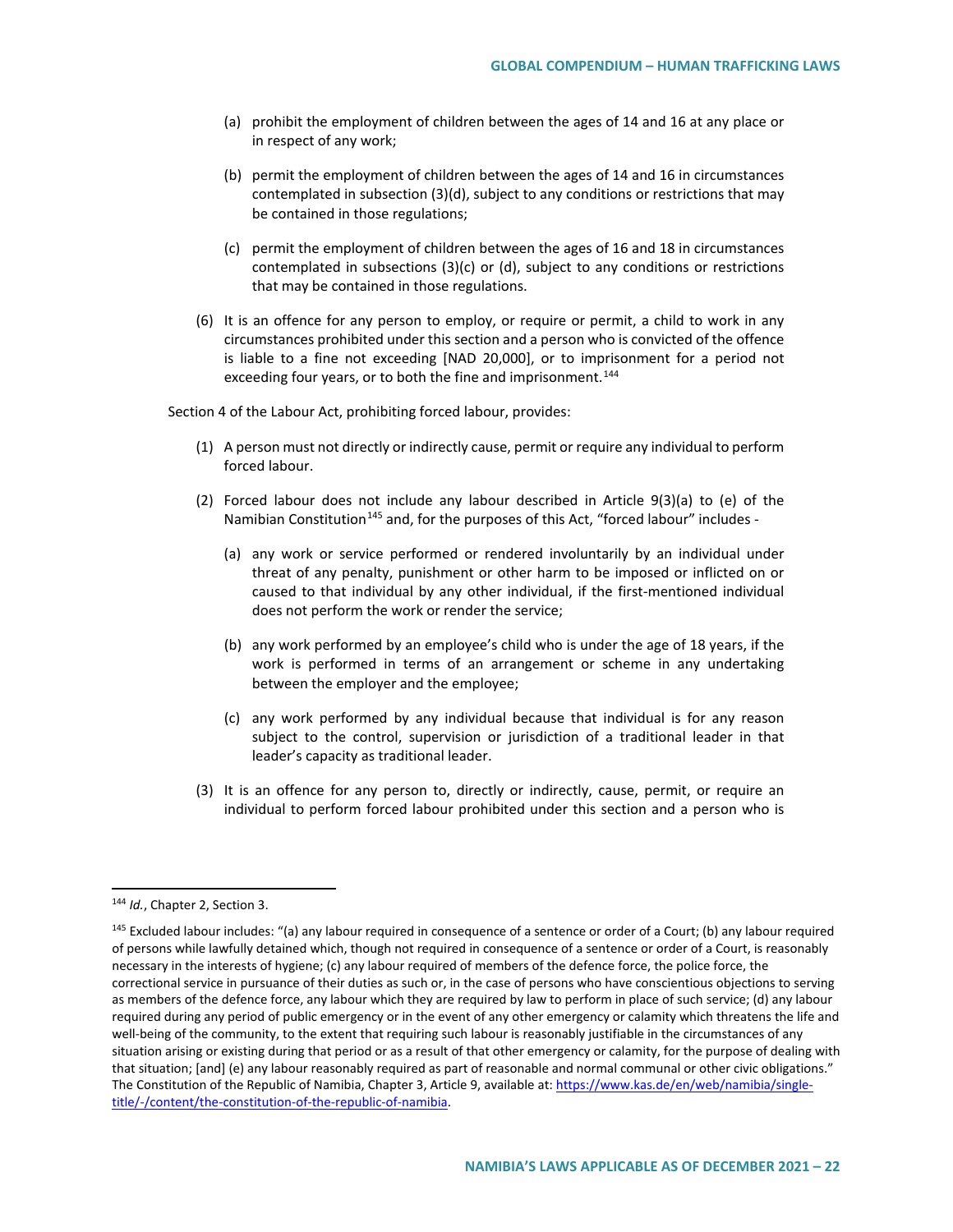convicted of the offence is liable to a fine not exceeding [NAD 20,000], or to imprisonment for a period not exceeding four years or to both the fine and imprisonment.<sup>[146](#page-22-0)</sup>

The Child Care and Protection Act 3 of 2015 also prohibits child labour and trafficking. Section 234 provides that:

- (1) A person may not
	- (a) use, procure or offer a child for slavery or other practices similar to slavery, including debt bondage and servitude or forced or compulsory labour or provision of services;
	- (b) recruit, procure, enlist or employ a child in any national, private or foreign armed or security force or cause such child to be used in any armed conflict;
	- (c) use, procure, offer or employ a child for purposes of commercial sexual exploitation;
	- (d) induce, procure, offer, allow or cause a child to be used for purposes of creating child pornography, whether for reward or not;
	- (e) use, procure, offer or employ a child for purposes of drug production, drug trafficking or the commission of any other crime;
	- (f) use, procure, employ or force a child to beg;
	- (g) force a child to perform labour for that person or any other person, whether for reward or not, that -
		- (i) by its nature or circumstances is likely to harm the health, safety or morals of a child;
		- (i[i]) is inappropriate for a person of that child's age; or
		- (iii) places the child's well-being, education, physical or mental health, or spiritual, moral or social development at risk;
	- (h) force a child to participate in any performance, display, activity, contest or event, whether for reward or not, unless such performance, display, activity, contest or event forms part of a school curriculum or requirement or unless the participation in question falls within the reasonable exercise of parental authority; or
	- (i) induce or allow a child to participate in any labour, performance, display, activity, contest or event, whether for reward or not, that -
		- (i) by its nature or circumstances is likely to harm the health, safety or morals of a child;
		- (ii) is inappropriate for a person of that child's age; or
		- (iii) places the child's well-being, education, physical or mental health, or spiritual, moral or social development at risk.<sup>[147](#page-22-1)</sup>

<span id="page-22-0"></span> <sup>146</sup> *Id.*, Chapter 2, Section 4.

<span id="page-22-1"></span><sup>&</sup>lt;sup>147</sup> Child Care Protection Act 3 of 2015, Chapter 15, Part 2, Section 234(1), available at: [https://www.lac.org.na/laws/annoSTAT/Child%20Care%20and%20Protection%20Act%203%20of%202015.pdf.](https://www.lac.org.na/laws/annoSTAT/Child%20Care%20and%20Protection%20Act%203%20of%202015.pdf)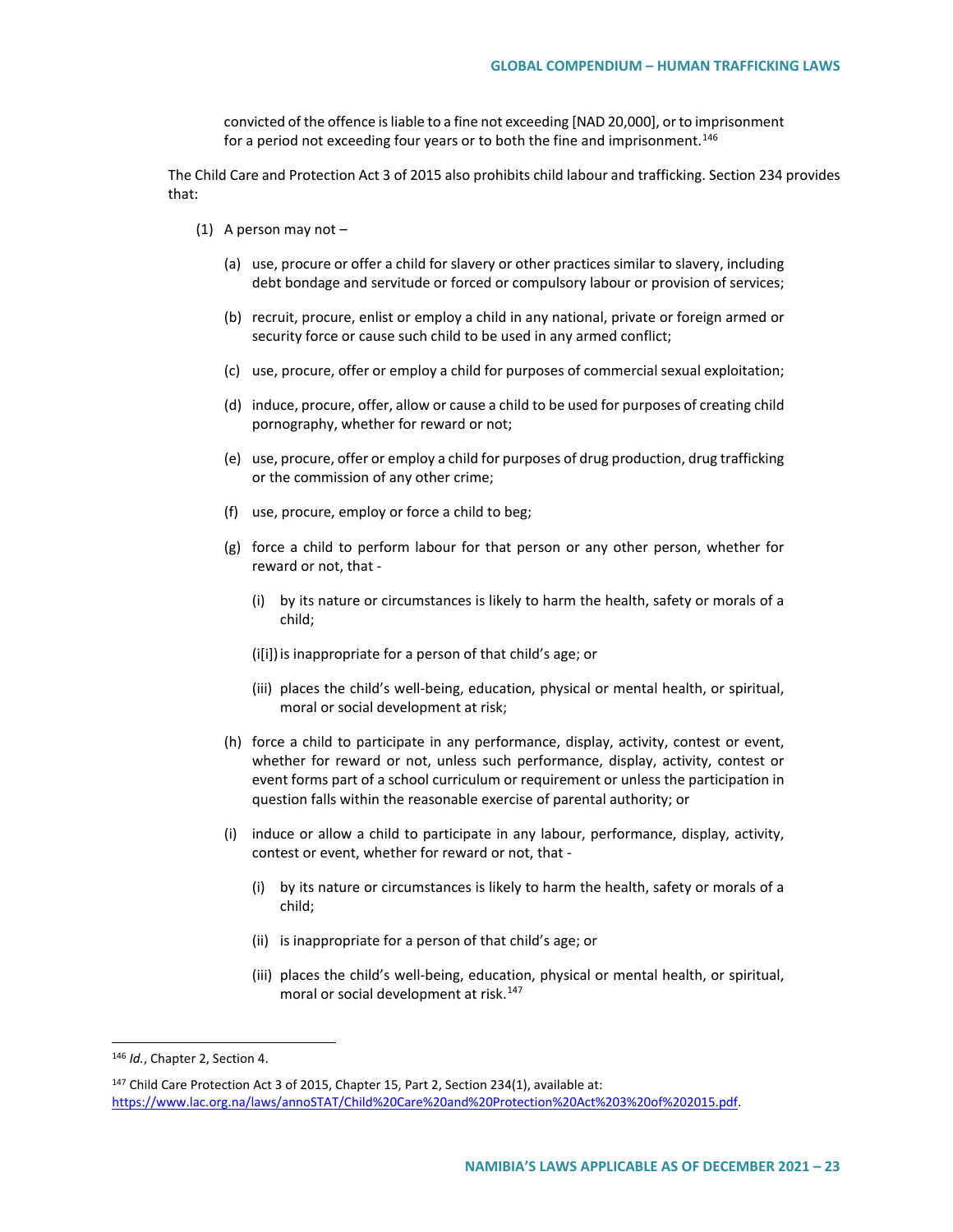A violation of Section 234 of the Child Care and Protection Act may result in a maximum fine of NAD 50,000, a maximum imprisonment for 10 years, or both.<sup>[148](#page-23-0)</sup> Further, "[a] person who is the owner, lessor, manager, tenant or occupier of any premises on which any exploitative form of child labour has occurred commits an offence if that person, on gaining information of that occurrence, fails to take reasonable steps to report the occurrence to a member of the police promptly and is liable on conviction" to a maximum fine of NAD 20,000, or a maximum imprisonment for five years, or to both. $149$ 

# **5.3. Statutory Rights**

Article 21 of the Namibian Constitution provides that all persons shall have the right to "practise any profession, or carry on any occupation, trade or business."<sup>[150](#page-23-2)</sup> The Labour Act supplements these rights.

### *5.3.1. Rights to minimum wages, entitlements, and other applicable minimum standards*

In February 2021, Namibia's Wage Commission convened to recommend a national minimum wage.<sup>[151](#page-23-3)</sup> While a national minimum wage has not yet been set, the Minister for Labour has the power to issue wage orders to establish the remuneration and working conditions for employees in a particular industry or area after considering the Wage Commission's recommendations.

The mining, construction, security, and agricultural sectors set basic levels of pay through collective bargaining. For example, in November 2021, the construction industry minimum wage of NAD 17.38/hour is now mandatory for the construction sector pursuant to the collective bargaining agreement between the Construction Industries Federation and the Metal and Allied Namibian Workers Union (**MANWU**).[152](#page-23-4)

The Labour Act sets out employees' rights to certain basic conditions of employment, including:

- Requiring employers to pay employees within a certain time frame of the completed work and via certain payment methods;<sup>[153](#page-23-5)</sup>
- $\bullet$  Limiting the amount of hours per week, and sometimes per day, that an employee can work;<sup>[154](#page-23-6)</sup>
- Limiting an employer's ability to require overtime, and providing that the rate by which overtime is paid must be at least one and one-half times the employee's hourly basic wage (and double that wage on Sundays and public holidays);<sup>[155](#page-23-7)</sup>

<span id="page-23-0"></span> <sup>148</sup> *Id.*, Chapter 15, Part 2, Section 234(7).

<span id="page-23-1"></span><sup>149</sup> *Id.*, Chapter 15, Part 2, Section 234(8).

<span id="page-23-2"></span><sup>&</sup>lt;sup>150</sup> The Constitution of the Republic of Namibia, Chapter 3, Article 21(1)(j), available at: [https://www.kas.de/en/web/namibia/single-title/-/content/the-constitution-of-the-republic-of-namibia.](https://www.kas.de/en/web/namibia/single-title/-/content/the-constitution-of-the-republic-of-namibia)

<span id="page-23-3"></span><sup>151</sup> Republic of Namibia, Government Gazette Ministry of Labour, Industrial Relations and Employment Creation, "Notice of Convening Members of Wages Commission and Terms of Reference of Investigation and Invitation for Written Representations on Terms and Conditions of Employment: Labour Act, 2007," available at:

[https://mol.gov.na/documents/53329/0/Wages+Commison+National+Minimum+Wages+%281%29.pdf/db7050bb-dcbd-7785-](https://mol.gov.na/documents/53329/0/Wages+Commison+National+Minimum+Wages+%281%29.pdf/db7050bb-dcbd-7785-77b3-43eaca0f40be) [77b3-43eaca0f40be.](https://mol.gov.na/documents/53329/0/Wages+Commison+National+Minimum+Wages+%281%29.pdf/db7050bb-dcbd-7785-77b3-43eaca0f40be)

<span id="page-23-4"></span><sup>152</sup> AllAfrica.com, Namibia: Minimum Wage Increase in Construction Sector Becomes Law, (8 November 2021), available at: [https://allafrica.com/stories/202111080580.html.](https://allafrica.com/stories/202111080580.html) 

<span id="page-23-5"></span><sup>153</sup> Labour Act 11 of 2007, Chapter 3, Part B, Section 11, available at: [https://www.lac.org.na/laws/annoSTAT/Labour%20Act%2011%20of%202007.pdf.](https://www.lac.org.na/laws/annoSTAT/Labour%20Act%2011%20of%202007.pdf)

<span id="page-23-6"></span><sup>154</sup> *Id.,* Chapter 3, Part C, Section 16.

<span id="page-23-7"></span><sup>155</sup> *Id.*, Chapter 3, Part C, Section 17.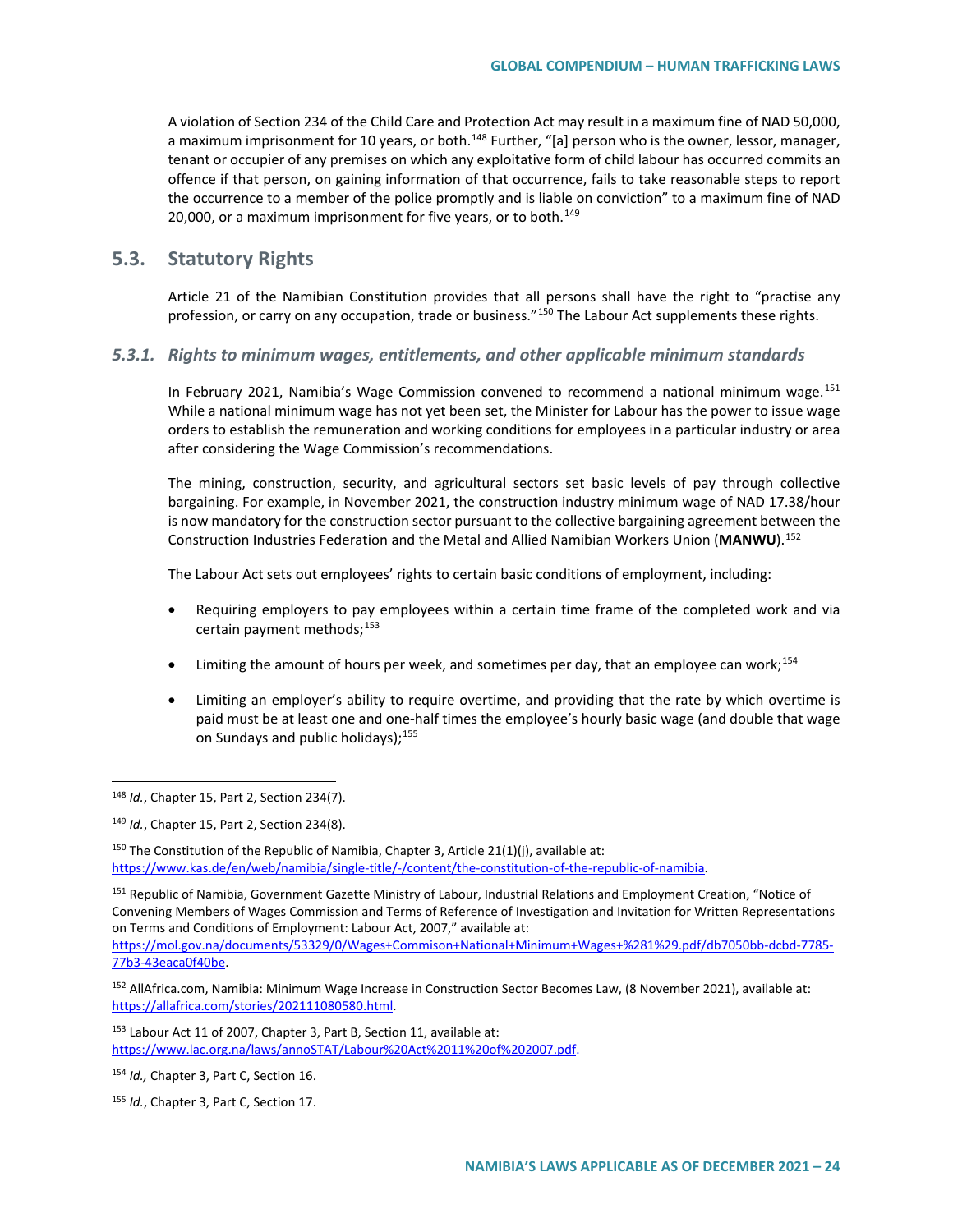- Requiring time for a meal;  $156$
- Entitling an employee for an increased basic wage for hours worked between 10 pm and 7 am;<sup>[157](#page-24-1)</sup>
- Restricting the kind of work that can be done on Sundays<sup>[158](#page-24-2)</sup> and public holidays;<sup>[159](#page-24-3)</sup>
- Providing for annual leave,  $^{160}$  $^{160}$  $^{160}$  sick leave,  $^{161}$  $^{161}$  $^{161}$  compassionate leave,  $^{162}$  $^{162}$  $^{162}$  and maternity leave;  $^{163}$  $^{163}$  $^{163}$
- Setting guidelines for providing accommodations for an employee and the employee's family;<sup>[164](#page-24-8)</sup> and
- $\bullet$  Guiding the employment termination process.<sup>[165](#page-24-9)</sup>

### *5.3.2. Claims available in relation to misrepresentations and "sham" arrangements*

Employers are prohibited from falsifying records that they are required to keep and maintain under Section 130 of the Labour Act of 2007. Violating this prohibition is subject to a maximum fine of NAD 10,000, a maximum imprisonment of two years, or both.<sup>[166](#page-24-10)</sup>

## *5.3.3. Claims available in relation to unlawful deductions, loans, and debt bondage*

An employer cannot deduct any amount from the employee's remuneration unless the deduction is allowed by a Court order, any law, a collective bargaining agreement, arbitration award, or written agreement with the employee in limited circumstances.<sup>[167](#page-24-11)</sup>

In addition, an employer cannot fine an employee unless authorized by statute or a collective bargaining agreement. An employer also may not require an employee to buy goods from a shop owned by the employer or run on its behalf, use the services rendered by the employer for reward, or pay for any goods supplied by the employer at a price exceeding an amount equal to the price paid by the employer for the goods, plus any reasonable costs incurred in acquiring the goods. Finally, an employer is prohibited from requiring or permitting any employee to repay remuneration duly paid to the employee or to acknowledge receipt of an amount greater than the remuneration actually received.<sup>[168](#page-24-12)</sup>

The Child Care and Protection Act 3 of 2015 prohibits anyone from "us[ing], procur[ing] or offer[ing] a child for slavery or other practices similar to slavery, including debt bondage and servitude or forced compulsory

- <span id="page-24-6"></span><sup>162</sup> *Id.*, Chapter 3, Part D, Section 25.
- <span id="page-24-7"></span><sup>163</sup> *Id.*, Chapter 3, Part D, Section 26.
- <span id="page-24-8"></span><sup>164</sup> *Id.*, Chapter 3, Part E, Section 28.
- <span id="page-24-9"></span><sup>165</sup> *Id.*, Chapter 3, Part F, Sections 29–37.
- <span id="page-24-10"></span><sup>166</sup> *Id.*, Chapter 10, Section 130.

<span id="page-24-0"></span> <sup>156</sup> *Id.*, Chapter 3, Part C, Section 18.

<span id="page-24-1"></span><sup>157</sup> *Id.*, Chapter 3, Part C, Section 19.

<span id="page-24-2"></span><sup>158</sup> *Id.*, Chapter 3, Part C, Section 21.

<span id="page-24-3"></span><sup>159</sup> *Id.*, Chapter 3, Part C, Section 22.

<span id="page-24-4"></span><sup>160</sup> *Id.*, Chapter 3, Part D, Section 23.

<span id="page-24-5"></span><sup>161</sup> *Id.*, Chapter 3, Part D, Section 24.

<span id="page-24-11"></span><sup>167</sup> *Id.*, Chapter 3, Part B, Section 12.

<span id="page-24-12"></span><sup>168</sup> *Id.*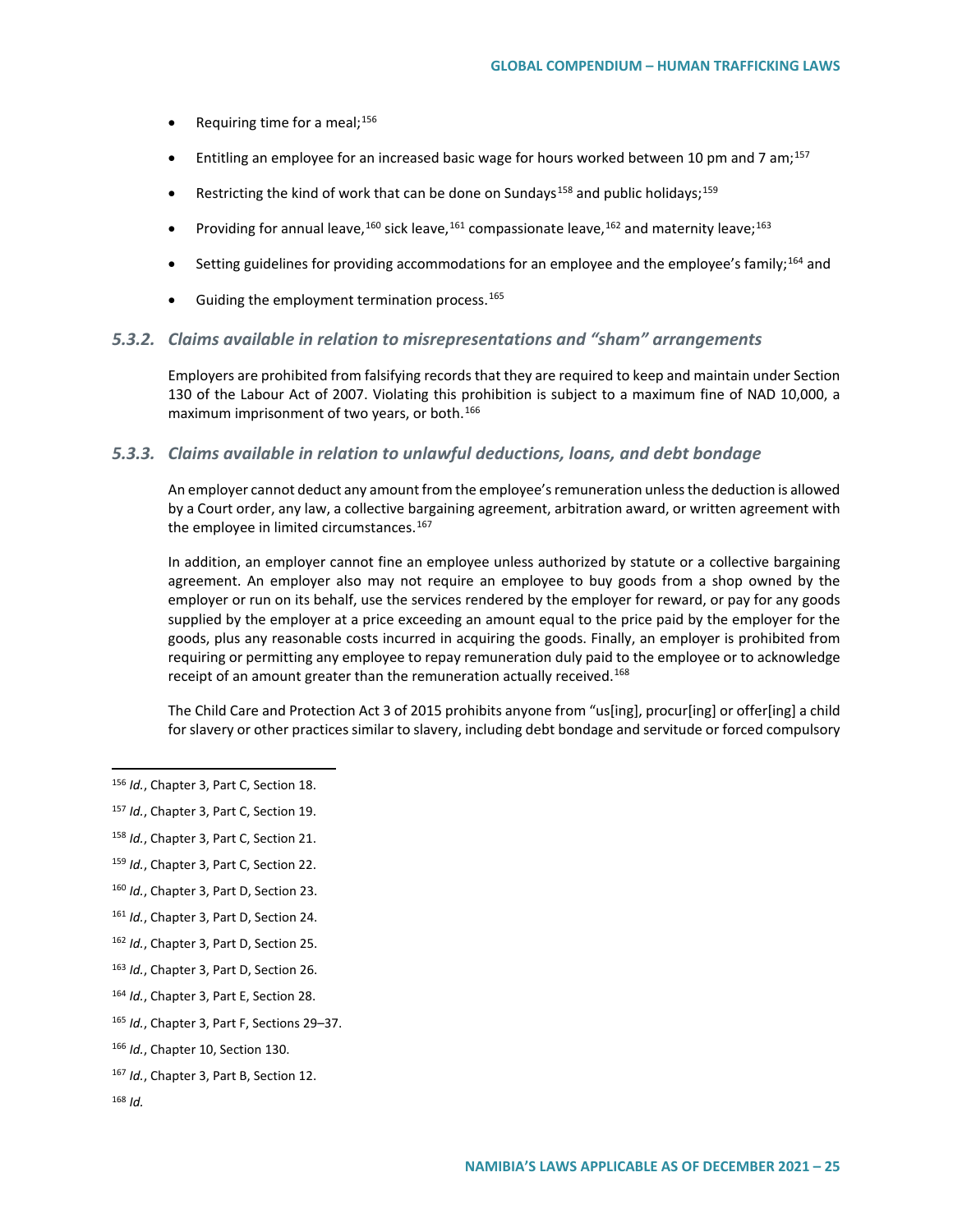labour or provision of services."<sup>[169](#page-25-0)</sup> A violation of this provision can result in a maximum fine of NAD 50,000, a maximum imprisonment for 10 years, or both.<sup>[170](#page-25-1)</sup>

# *5.3.4. Remedies*

"If there is a dispute about non-compliance with, contravention, application, or interpretation of" worker's rights to the basic conditions listed in Section 5.3.1., Section 38 of the Labour Act provides that "any party to the dispute may refer the dispute in writing to the Labour Commissioner," who must then "refer the dispute to an arbitrator to resolve the dispute through arbitration" in accordance with the Labour Act guidelines.[171](#page-25-2)

Depending on the claim at issue, an arbitrator may make any appropriate award, including:

- (a) an interdict; $172$
- (b) an order directing the performance of any act that will remedy a wrong;
- (c) a declaratory order;
- (d) an order of reinstatement of an employee;
- (e) an award of compensation; and
- (f) an order for costs. $173$

Moreover, where the labour inspector has reasonable grounds to believe that an employer has not complied with the provisions of the Labour Act then the inspector may issue a compliance order. Any person who obstructs a labour inspector in the performance of the inspector's functions, intentionally does not provide an answer to the labour inspector's question, intentionally provides false and misleading information to the labour inspector, fails to comply with the compliance order, or falsely claims to be a labour inspector is liable to a maximum fine of NAD 10,000, a maximum imprisonment for two years, or  $b$ oth. $174$ 

#### *5.3.5. The well-being of workers: Promotion of worker's health*

The Labour Act requires employers to provide for the safety, health, and welfare of employees at work. Under Section 39 of the Labour Act:

[e]very employer or person in charge of premises where employees are employed must, without charge -

(a) provide a working environment that -

<span id="page-25-0"></span><sup>&</sup>lt;sup>169</sup> Child Care and Protection Act 3 of 2015, Chapter 15, Part 2, Section 234(1)(a), available at: [https://www.lac.org.na/laws/annoSTAT/Child%20Care%20and%20Protection%20Act%203%20of%202015.pdf.](https://www.lac.org.na/laws/annoSTAT/Child%20Care%20and%20Protection%20Act%203%20of%202015.pdf)

<span id="page-25-1"></span><sup>170</sup> *Id.*, Chapter 15, Part 2, Section 234(7).

<span id="page-25-2"></span><sup>171</sup> Labour Act 11 of 2007, Chapter 3, Part G, Section 38, available at: [https://www.lac.org.na/laws/annoSTAT/Labour%20Act%2011%20of%202007.pdf.](https://www.lac.org.na/laws/annoSTAT/Labour%20Act%2011%20of%202007.pdf)

<span id="page-25-3"></span><sup>172</sup> An interdict is defined as "[a]n injunction or other prohibitory, exhibitory, or restitutory decree." Interdict, Black's Law Dictionary (8th ed.), p. 827.

<span id="page-25-4"></span><sup>173</sup> *Id.*, Chapter 8, Part C, Section 86(15).

<span id="page-25-5"></span><sup>174</sup> *Id.*, Chapter 9, Part F, Sections 123–127.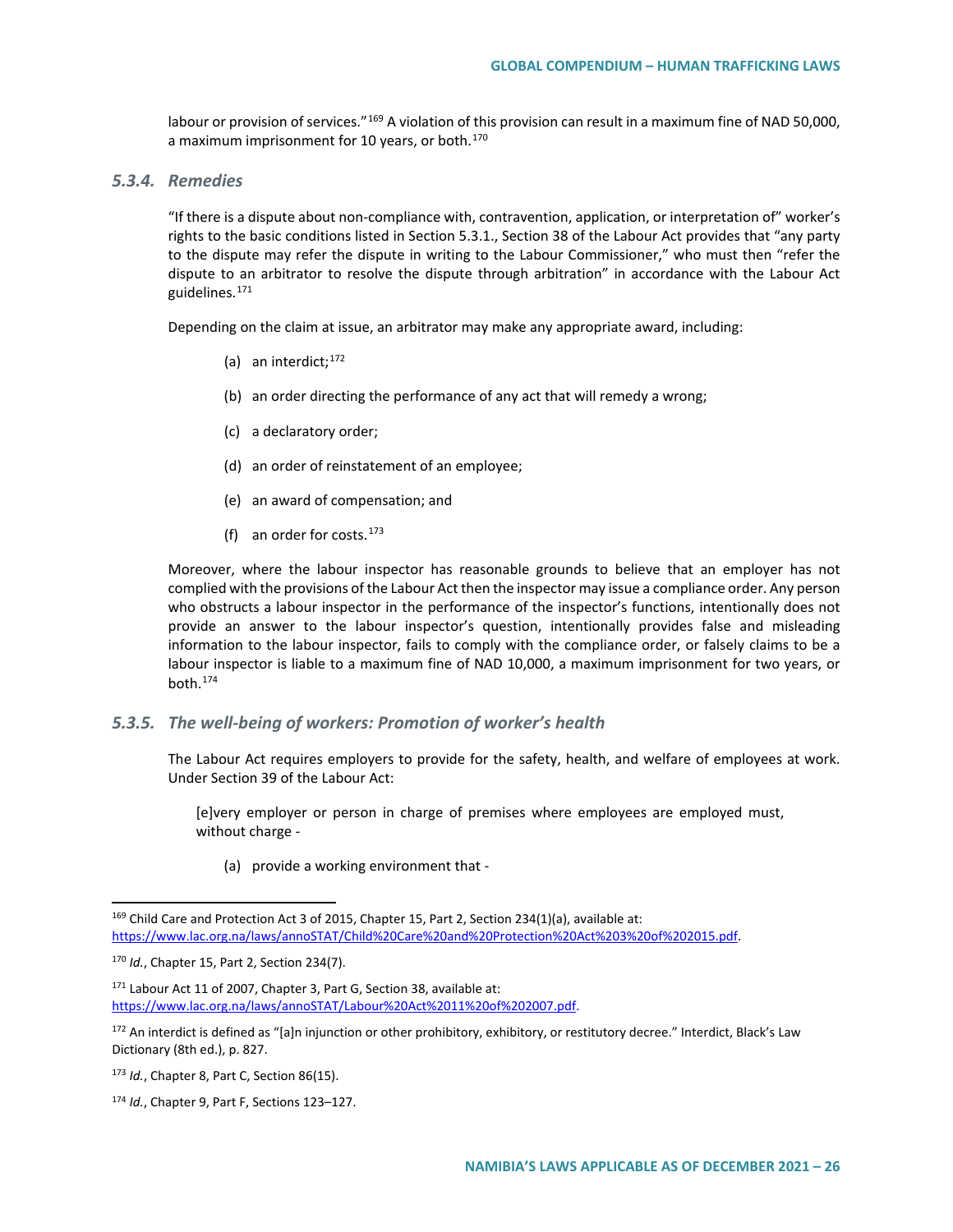- (i) is safe;
- (ii) is without risk to the health of employees; and
- (iii) has adequate facilities and arrangements for the welfare of employees;
- (b) provide and maintain plant, machinery and systems of work, and work processes, that are safe and without risk to the health of employees;
- (c) provide and maintain safe entry and exit from places of work;
- (d) provide employees with adequate personal protective clothing and equipment if reasonably necessary;
- (e) provide employees with the necessary information and training to work safely and without a risk to their health;
- (f) ensure that the use, handling, storage or transport of articles or substances is safe and without risk to the health of employees;
- (g) ensure that employees are given the necessary instructions and supervision to work safely and without a risk to their health;
- (h) ensure that the organisation of work, including hours of work and mealtimes, do not adversely affect the safety or health of employees; and
- (i) take any other prescribed steps to ensure the safety, health and welfare of employees at work.[175](#page-26-0)

Employees have the right to leave a dangerous place of work, $176$  and have the duty to take reasonable care to ensure their own safety and health and the safety and health of other individuals who may be affected by their employment activities.<sup>[177](#page-26-2)</sup>

The Labour Act also provides for health and safety representatives and committees at workplaces. They are responsible for collecting relevant information, investigations, inspections, and other functions.<sup>[178](#page-26-3)</sup>

### *5.3.6. The well-being of workers: Rest time*

Section 16 OF the Labour Act provides:

- (1) Subject to any provision of this Chapter to the contrary, an employer must not require or permit an employee, other than an employee contemplated in subsection (3), to work more than -
	- (a) 45 hours in any week, and in any case, not more than
		- (i) nine hours on any day, if the employee works for five days or fewer in a week; or

<span id="page-26-0"></span> <sup>175</sup> *Id.*, Chapter 3, Part G, Section 39.

<span id="page-26-1"></span><sup>176</sup> *Id.*, Chapter 4, Part A, Section 42.

<span id="page-26-2"></span><sup>177</sup> *Id.*, Chapter 4, Part B, Section 43.

<span id="page-26-3"></span><sup>178</sup> *Id.*, Chapter 4, Part B, Section 43–47.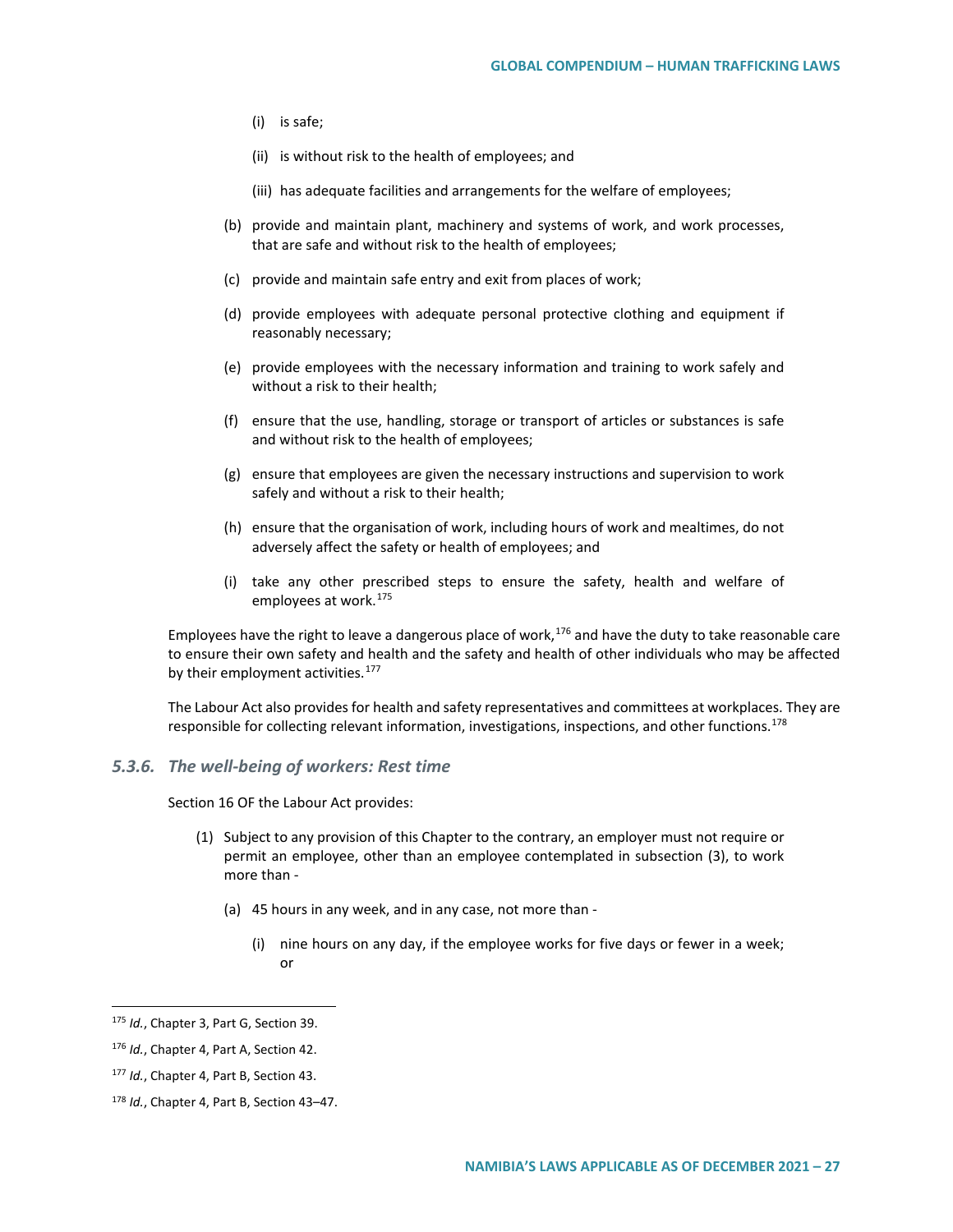- (ii) eight hours on any day, if the employee works for more than five days in a week; or
- (b) if the employee works in a continuous operation, the maximum number of hours prescribed by the Minister in terms of section 15(2) [of the Labour Act] for that employee's continuous shift.
- (2) The ordinary hours of work of an employee described in subsection (1) whose duties include serving members of the public may be extended up to 15 minutes in a day, but not more than a total of 60 minutes in a week, to enable that employee to continue performing those duties after the completion of ordinary hours of work.
- (3) Subject to any provision of this Chapter to the contrary, an employer must not require or permit a security officer, an employee working in emergency healthcare services or an employee of a class designated by the Minister in terms of subsection (5) to work more than -
	- (a) 60 hours in any week, and in any case, not more than
		- (i) 12 hours on any day, if the employee works for five days or fewer in a week; or
		- (ii) 10 hours on any day, if the employee works for more than five days a week; or
	- (b) if the employee works in a continuous operation, the maximum number of hours prescribed by the Minister in terms of section 15(2) [of the Labour Act] for that employee's continuous shift.<sup>179</sup>

Section 17 of the Labour Act provides that employers must not require or permit an employee to work overtime unless there is an agreement in place, and the agreement cannot require more than three hours of overtime in a day or more than 10 hours of overtime in a week.<sup>[180](#page-27-1)</sup> Further, employees must be paid for overtime at a rate of at least 1.5 times an hour's wage—excluding Sundays and holidays when the employee must be paid at least double the employee's wage.<sup>[181](#page-27-2)</sup>

The Labour Act also requires time for a meal, and restricts the hours that can be worked at night, on Sundays, and on public holidays.<sup>[182](#page-27-3)</sup>

The Labour Act entitles employees to at least four consecutive weeks of annual leave with full remuneration,  $^{183}$  $^{183}$  $^{183}$  sick leave,  $^{184}$  $^{184}$  $^{184}$  five days of compassionate leave (for death and serious illness in the family),  $185$  and maternity leave (including extended maternity leave).  $186$ 

<span id="page-27-0"></span> <sup>179</sup> *Id.*, Chapter 3, Part C, Section 16.

<span id="page-27-1"></span><sup>180</sup> *Id.*, Chapter 3, Part C, Section 17(1).

<span id="page-27-2"></span><sup>181</sup> *Id.*, Chapter 3, Part C, Section 17(2).

<span id="page-27-3"></span><sup>182</sup> *Id.*, Chapter 3, Part C, Sections 18–22.

<span id="page-27-4"></span><sup>183</sup> *Id.*, Chapter 3, Part D, Section 23.

<span id="page-27-5"></span><sup>184</sup> *Id.*, Chapter 3, Part D, Section 24.

<span id="page-27-6"></span><sup>185</sup> *Id.*, Chapter 3, Part D, Section 25.

<span id="page-27-7"></span><sup>186</sup> *Id.*, Chapter 3, Part D, Sections 26–27.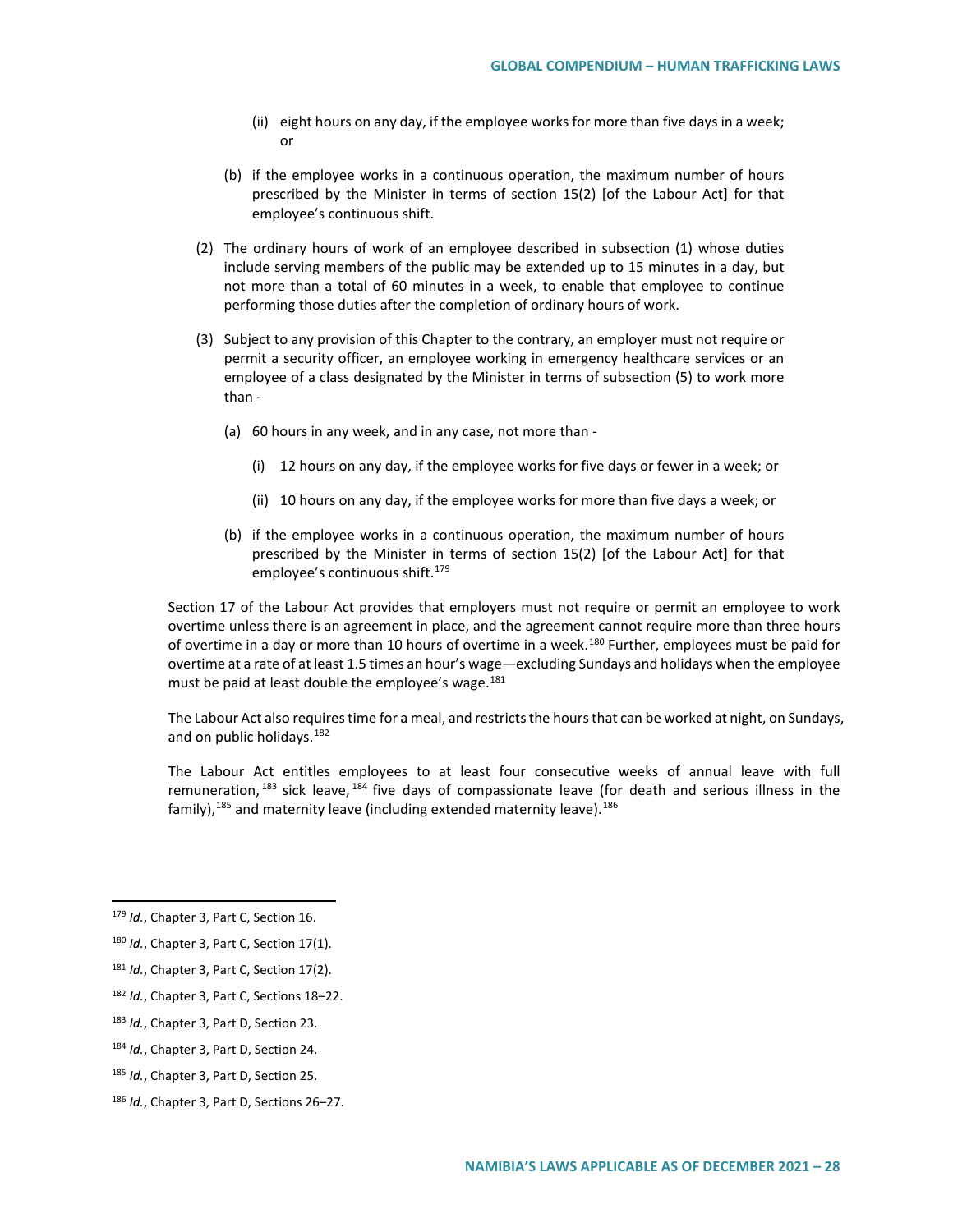## *5.3.7. The well-being of workers: Freedom to change jobs and right to leave*

Namibia's Constitution gives individuals the right to withhold their labour without the risk of criminal penalties, and to practice any profession, or carry on any occupation, trade, or business.<sup>[187](#page-28-0)</sup>

Employers and employees have the right to terminate an employment contract by serving reasonable notice. The notice period should be at least one day if the employee has been employed four weeks or less, at least one week if the employee has been employed more than four weeks but not more than a year, and at least one month if the employee has been employed more than a year.<sup>[188](#page-28-1)</sup>

Section 42 of the Labour Act allows an employee to leave a workplace if the employee has reasonable cause to believe that the workplace is not safe or healthy. When the employee leaves the place of work on this basis, the employee must immediately inform the employer of the basis for believing the workplace is not safe or healthy, and the employee is entitled to the same conditions of service and remuneration during the period of absence.<sup>[189](#page-28-2)</sup>

# **5.4. Rights to a Safe Workplace and Compensation Associated With Injuries or Illness**

The Labour Act requires employers to provide for the safety, health, and welfare of employees at work. Disputes about these guidelines can be brought to the Labour Commissioner, who may refer the dispute to an arbitrator to resolve. Refer to Sections 5.3.4. and 5.3.5.

In addition to the Labour Act, employees must abide by Regulation 156, "Regulations Relating to the Health and Safety of Employees at Work."<sup>[190](#page-28-3)</sup> Regulation 156 provides that any person who contravenes certain workplace guidelines is guilty of an offence and liable for a maximum fine of NAD 2,000, a maximum imprisonment for six months, or both.<sup>[191](#page-28-4)</sup>

# **5.5. Access to Justice and Practical Issues Associated With Enforcing Social Legislation**

Although the Government of Namibia fully meets the standards to eliminate trafficking and has demonstrated serious and sustained efforts during the pandemic thus far, the Government "identified fewer victims and did not initiate any new prosecutions of alleged traffickers" in 2020.<sup>[192](#page-28-5)</sup> The U.S. State Department's 2021 report on trafficking in Namibia found that "occasional breakdowns in communication between government officials and civil society and within government ministries led to a lack of coordination among members of the National Coordinating Body (NCB)."<sup>[193](#page-28-6)</sup> Further, no specialized antitrafficking training was provided to law enforcement or judicial officials during the reporting period, and

<span id="page-28-1"></span>188 Labour Act 11 of 2007, Chapter 3, Part F, Section 30, available at: [https://www.lac.org.na/laws/annoSTAT/Labour%20Act%2011%20of%202007.pdf.](https://www.lac.org.na/laws/annoSTAT/Labour%20Act%2011%20of%202007.pdf)

<span id="page-28-4"></span><sup>191</sup> *Id.*, Chapter 1, Section 13.

<span id="page-28-6"></span><sup>193</sup> *Id.* at 406–07.

<span id="page-28-0"></span> $187$  The Constitution of the Republic of Namibia, Chapter 3, Article 21(1), available at: [https://www.kas.de/en/web/namibia/single-title/-/content/the-constitution-of-the-republic-of-namibia.](https://www.kas.de/en/web/namibia/single-title/-/content/the-constitution-of-the-republic-of-namibia)

<span id="page-28-2"></span><sup>189</sup> *Id.*, Chapter 4, Part A, Section 42.

<span id="page-28-3"></span><sup>190</sup> Government Gazette of the Republic of Namibia, No. 156 Labour Act, 1992: Regulations relating to the health and safety of employees at work (1997), available at: [https://www.ilo.org/dyn/natlex/docs/SERIAL/66341/62436/F-](https://www.ilo.org/dyn/natlex/docs/SERIAL/66341/62436/F-707171669/NAM66341.pdf)[707171669/NAM66341.pdf.](https://www.ilo.org/dyn/natlex/docs/SERIAL/66341/62436/F-707171669/NAM66341.pdf) 

<span id="page-28-5"></span><sup>192</sup> U.S. Dep't of State, Trafficking in Persons Report 406 (2021), available at[: https://www.hsdl.org/?abstract&did=855864.](https://www.hsdl.org/?abstract&did=855864)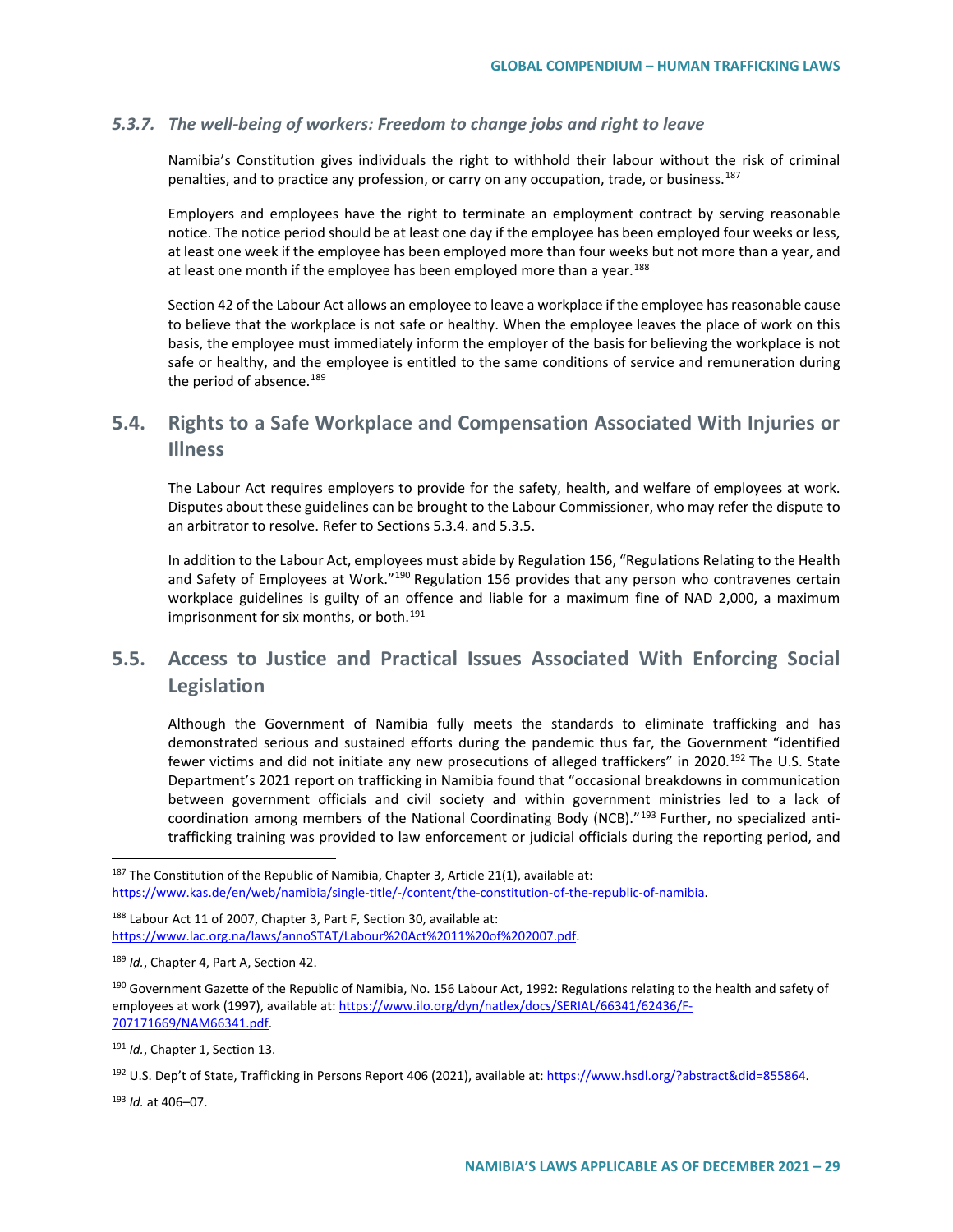the government did not report using either bilateral law enforcement cooperation agreements with Zimbabwe and Angola during the reporting period.[194](#page-29-0)

Nonetheless, the U.S. State Department's 2021 Trafficking in Persons Report found that Namibia maintained trafficking law enforcement efforts, initiating 10 case investigations, continuing 16 case investigations, and continuing prosecution of 18 defendants in 2020, and found that the penalties associated with the Combating of Trafficking in Persons Act 1 of 2018 were "sufficiently stringent and, with respect to sex trafficking, commensurate with punishments prescribed for other series crimes, such as kidnapping."[195](#page-29-1)

[T]he government and NGOs jointly provided shelter, psycho-social services, medical care, and provision of other basic needs to victims of trafficking, gender-based violence, and child abuse. ... The government allocated [NAD 6,000,000] ([USD] 408,910) to NGOs and shelters supporting trafficking victims in 2020, a significant increase from allocating [NAD 325,000] ([USD] 22,150) during the previous reporting period.<sup>[196](#page-29-2)</sup>

Seventeen Gender-based Violence Protection Units nationwide offered initial psycho-social, legal, and medical support to victims of crime, in coordination with the police, the Ministry of Gender Equality, Poverty Eradication, and Child Welfare (MGEPECW), the Ministry of Health and Social Services, and NGOs. Adult victims were able to seek employment and work while receiving assistance ....<sup>[197](#page-29-3)</sup>

Authorities did not condition access to victim services on cooperation with law enforcement; the government provided legal aid, transportation, and witness protection to victims who chose to cooperate with law enforcement proceedings. The government allowed victims to testify in rooms separate from the courtroom when such rooms were available. All 19 victims identified voluntarily assisted law enforcement during the reporting period. Foreign victims could obtain temporary residence visas during legal proceedings. The law allowed victims to obtain restitution and file civil suits against their traffickers; however, no victims to date had received restitution or compensation. Authorities screened vulnerable populations, including irregular migrants and individuals in commercial sex, for trafficking indicators. There were no reports the government detained or otherwise penalized trafficking victims for unlawful acts traffickers compelled them to commit.<sup>[198](#page-29-4)</sup>

In 2020, in part due to COVID-19 pandemic restrictions, the Government initiated limited public awareness activities regarding trafficking issues.<sup>[199](#page-29-5)</sup>

# **5.6. Interaction Between Employment Law and Migration**

### *5.6.1. Employment rights affected where employment is unlawful under migration law*

Section 34 of Namibia's Immigration Control Act of 1993 provides:

<span id="page-29-0"></span>194 *Id.*

<span id="page-29-1"></span><sup>195</sup> *Id.* at 407.

<span id="page-29-2"></span><sup>196</sup> *Id.*

<span id="page-29-3"></span><sup>197</sup> *Id.*

<span id="page-29-4"></span><sup>198</sup> *Id.*

<span id="page-29-5"></span><sup>199</sup> *Id.* at 408.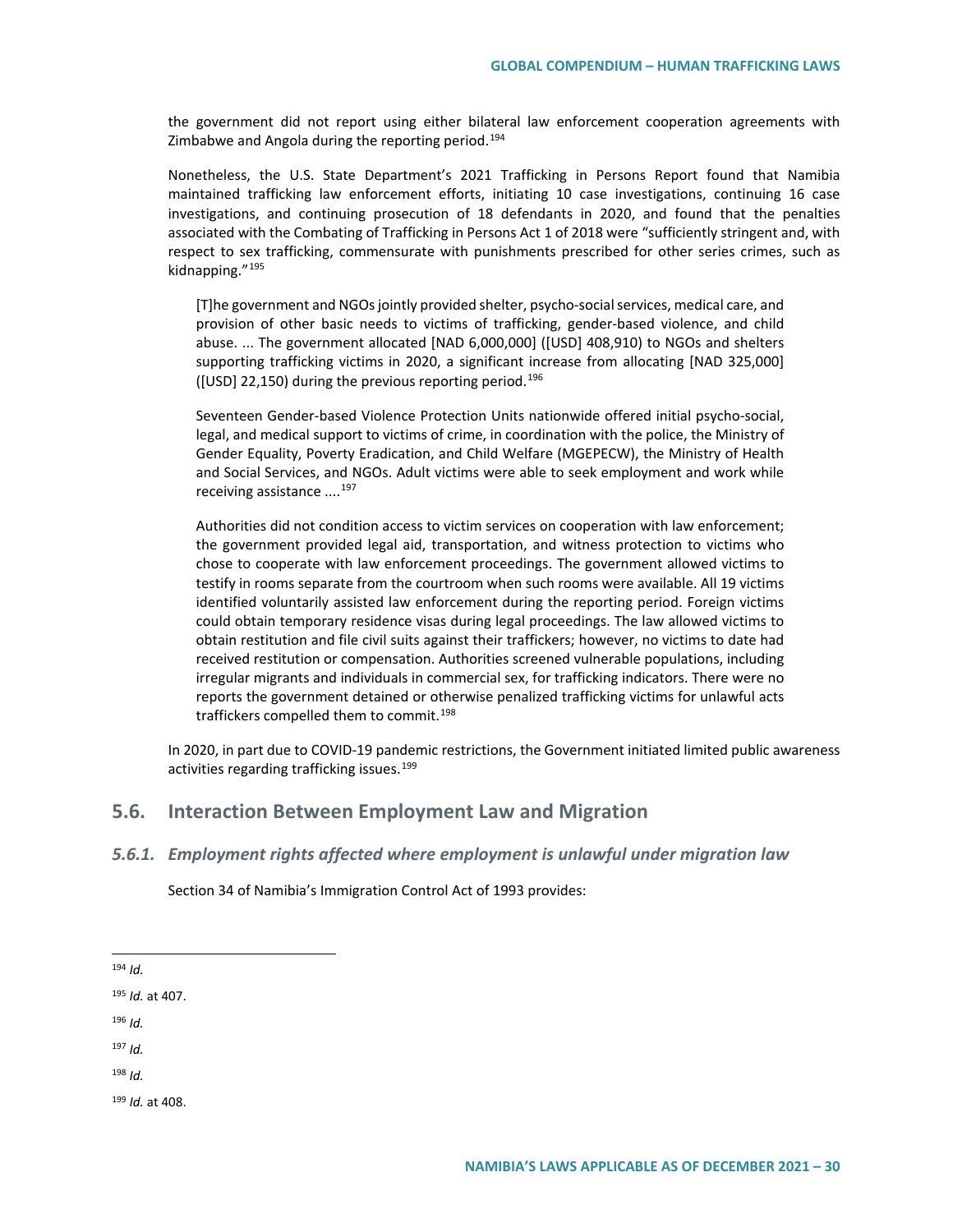- (1) Any person who at any time entered Namibia and, irrespective of the circumstances of his or her entry, is not or is not deemed to be in possession of a permanent residence permit issued to him or her under section 26 [of the Immigration Control Act of 1993] or an employment permit issued to him or her under section 27 [of the Immigration Control Act of 1993] or a student's permit issued to him or her under section 28 [of the Immigration Control Act of 1993] or a visitor's entry permit issued to him or her under section 29 [of the Immigration Control Act of 1993], or has not under section 35 [of the Immigration Control Act of 1993] been exempted from the provisions of section 24 [of the Immigration Control Act of 1993], as the case may be, shall present himself or herself to an immigration officer or to an officer of the Ministry.
- (2) Any person who has under section 35 [of the Immigration Control Act of 1993] been exempted from the provisions of section 24(b) [of the Immigration Control Act of 1993] for a specified period, shall before the date on which such period expires present himself or herself to an immigration officer or to an officer of the Ministry.
- (3) Any person referred to in subsection (1) who fails to comply with the provisions of that subsection or any person referred to in subsection (2) who fails to comply with the provisions of the last mentioned subsection or any person, so referred to, who fails, on being called upon to do so by an immigration officer, then and there to furnish to such immigration officer the particulars determined by the Chief of Immigration to enable the board, the Chief of Immigration or such immigration officer, as the case may be, to consider the issuing to the said person of a permit concerned, shall be guilty of an offence and on conviction be liable to a fine not exceeding [NAD 4,000] or to imprisonment for a period not exceeding 12 months, or to both such fine and such imprisonment, and may be dealt with under Part VI as a prohibited immigrant.<sup>[200](#page-30-0)</sup>

## *5.6.2. Rights/remedies available under applicable migration law and regulations*

The Labour Act applies to all employers and employees, excluding specialized employees of certain government agencies.<sup>[201](#page-30-1)</sup> Section 128A sets forth a presumption regarding who is an employee, stating:

[f]or the Purposes of this Act or any other employment law, until the contrary is proved, an individual who works for or renders services to any other person, is presumed to be an employee of that other person, regardless of the form of the contract or the designation of the individual, if any one or more of the following factors is present: (a) the manner in which the individual works is subject to the control or direction of that other person; (b) the individual's hours of work are subject to the control or direction of that other person; (c) in the case of an individual who works for an organisation, the individual's work forms an integral part of the organisation; (d) the individual has worked for that other person for an average of at least 20 hours per month over the past three months; (e) the individual is economically dependent on that person for whom he or she works or renders services; (f) the individual is provided with tools of trade or work equipment by that other person; (g) the individual only works for or renders services to that other person; or (h) any other prescribed factor.<sup>[202](#page-30-2)</sup>

<span id="page-30-1"></span><sup>201</sup> Labour Act 11 of 2007, Chapter 1, Section 2, available at: [https://www.lac.org.na/laws/annoSTAT/Labour%20Act%2011%20of%202007.pdf.](https://www.lac.org.na/laws/annoSTAT/Labour%20Act%2011%20of%202007.pdf)

<span id="page-30-0"></span><sup>&</sup>lt;sup>200</sup> Immigration Control Act (1993), Part V, Section 34, available at[: https://www.refworld.org/docid/3ae6b4fb0.html.](https://www.refworld.org/docid/3ae6b4fb0.html)

<span id="page-30-2"></span><sup>202</sup> *Id.*, Chapter 10, Section 128A.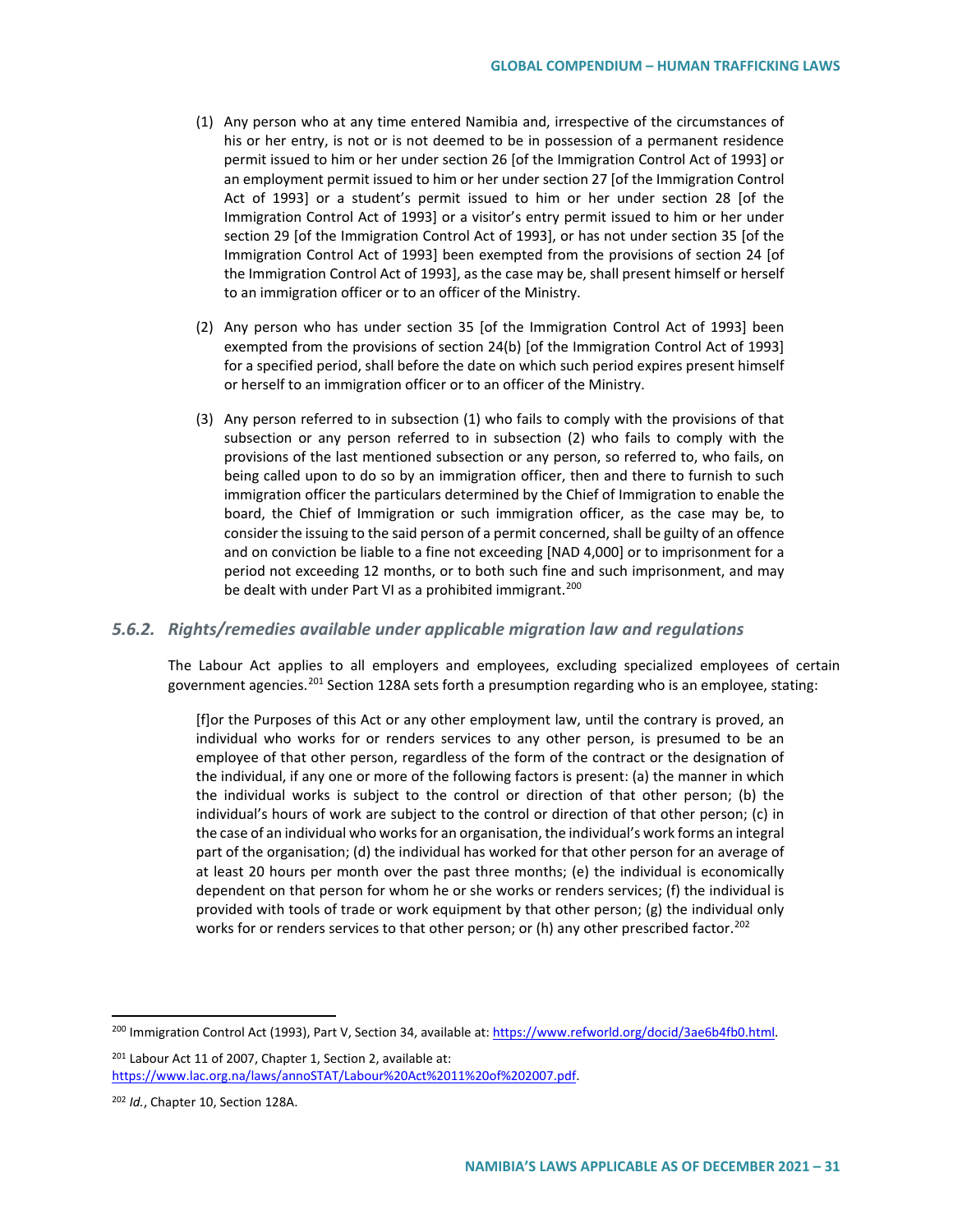Namibia's Combating of Trafficking in Persons Act permits victims to temporarily reside in Namibia.<sup>[203](#page-31-0)</sup> Further, the Act prohibits criminal prosecution against victims of trafficking for entering Namibia in violation of immigration regulations or for their illegal activity (including falsifications of identity or travel documents) directly resulting from their status as trafficking victims.<sup>[204](#page-31-1)</sup>

For more detailed information regarding the rights and remedies of trafficking victims who are not citizens of Namibia, refer to Sections 7.1.4. and 7.1.5.

# **5.7. Employment Laws and Child Labor**

Refer to Section 5.2.

# **6. GOVERNMENT PROCUREMENT RULES**

In 2015, Namibia enacted the Public Procurement Act, 2015, which went into effect on April 1, 2017. It replaced the Tender Board of Namibia Act 16 of 1996. The Public Procurement Act is the only act that regulates tender processes in Namibia where the government is a contracting party.

The Public Procurement Act's objectives are to: (1) "promote integrity, accountability, transparency, competitive supply, effectiveness, efficiency, fair-dealing, responsiveness, informed decision-making, consistency, legality and integration in the procurement of assets, works and services"; (2) "promote, facilitate and strengthen measures to implement the empowerment and industrialisation policies of the Government"; and (3) "regulate the letting and hiring of anything or the acquisition or granting of any right and the disposal of assets."<sup>[205](#page-31-2)</sup>

The Public Procurement Act applies to "all procurement of goods, works and services and disposal of assets undertaken by the Board or a public entity"; "the letting and hiring of anything or the acquisition or granting of any right; and" "contract management of goods, works and services procured or disposed of by the Board or a public entity,"<sup>[206](#page-31-3)</sup> subject to certain exemptions specified by the Minister.<sup>[207](#page-31-4)</sup> No provision of the Public Procurement Act requires monitoring for trafficking or forced labour.

# **7. RESTITUTION AND VICTIM COMPENSATION**

# **7.1. Overview**

Chapter 3 of the Combating of Trafficking in Persons Act sets forth guidelines for the protection of and assistance to victims of trafficking, including the protection of foreign victims.<sup>[208](#page-31-5)</sup>

<span id="page-31-3"></span><sup>206</sup> *Id.*, Part 1, Section 3.

<span id="page-31-0"></span><sup>&</sup>lt;sup>203</sup> Combating of Trafficking in Persons Act 1 of 2018, Chapter 3, Section 15, available at: [https://www.ilo.org/dyn/natlex/docs/ELECTRONIC/108604/134330/F-2049896196/NAM108604.pdf.](https://www.ilo.org/dyn/natlex/docs/ELECTRONIC/108604/134330/F-2049896196/NAM108604.pdf)

<span id="page-31-1"></span><sup>204</sup> *Id.*, Chapter 3, Section 16.

<span id="page-31-2"></span><sup>&</sup>lt;sup>205</sup> Public Procurement Act, 2015, Part 1, Section 2, available at[: https://www.cran.na/yglilidy/2019/12/Public-Procurement-](https://www.cran.na/yglilidy/2019/12/Public-Procurement-Act.pdf)[Act.pdf.](https://www.cran.na/yglilidy/2019/12/Public-Procurement-Act.pdf)

<span id="page-31-4"></span><sup>207</sup> *Id.*, Part 1, Section 4.

<span id="page-31-5"></span><sup>&</sup>lt;sup>208</sup> Combating of Trafficking in Persons Act 1 of 2018, Chapter 3, available at: [https://www.ilo.org/dyn/natlex/docs/ELECTRONIC/108604/134330/F-2049896196/NAM108604.pdf.](https://www.ilo.org/dyn/natlex/docs/ELECTRONIC/108604/134330/F-2049896196/NAM108604.pdf)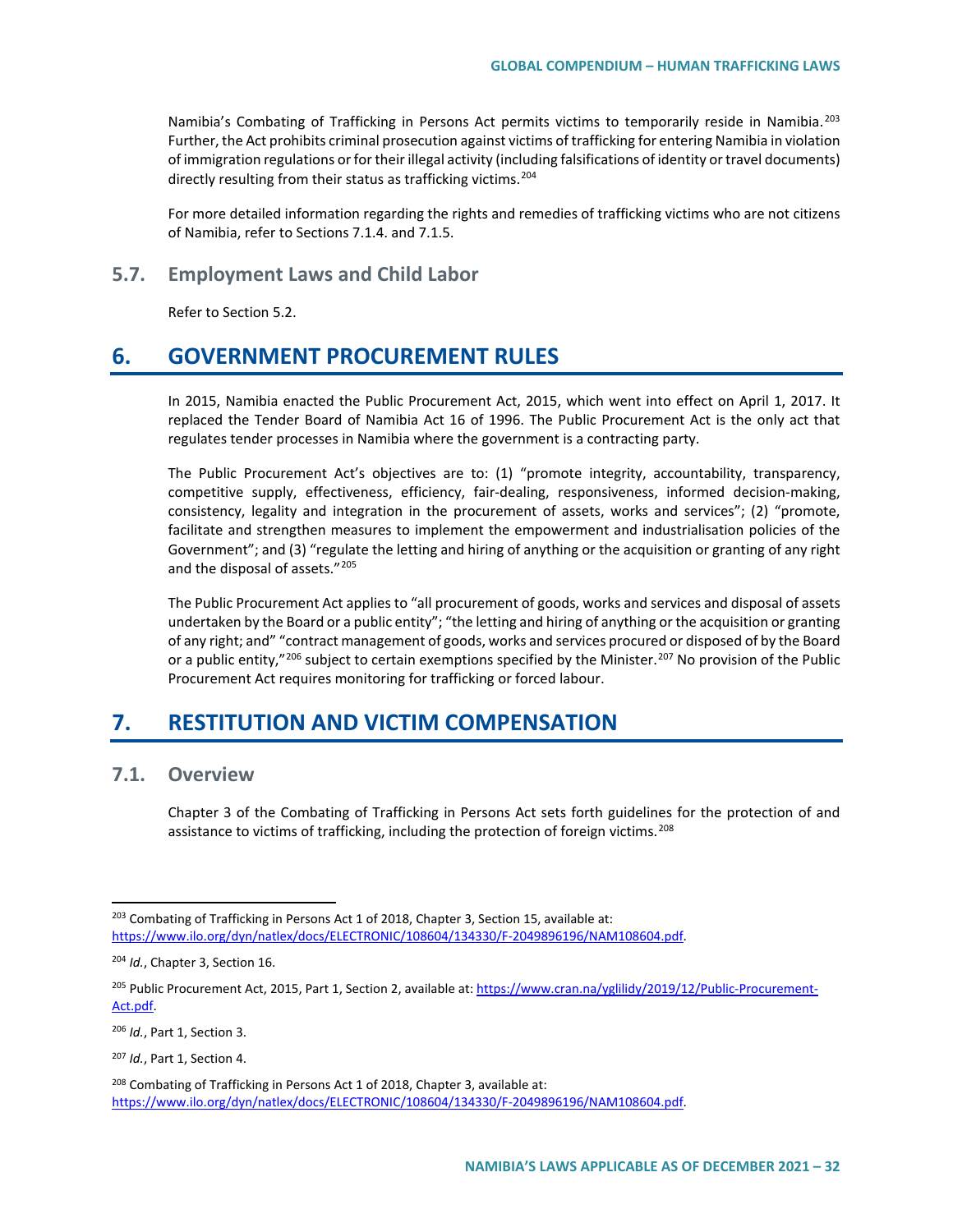In 2018, the Ministry of Gender Equality and Child Welfare, in coordination with the UN Migration Agency and the National Coordinating Body, launched the National Referral Mechanism and Standard Operating Procedures for identifying and assisting victims of trafficking.<sup>[209](#page-32-0)</sup>

## *7.1.1.* **Victim Identification, Reporting, and Referral**

Namibia requires people with information, or reasonable suspicion, about the trafficking of a person to make a report to a police officer or a state employed social worker.<sup>[210](#page-32-1)</sup> Only state employed social workers are permitted to assess and determine that a person is a victim of trafficking in persons.<sup>[211](#page-32-2)</sup>

If a police officer receives a report of suspected trafficking, the police officer must:

- make a report to a state employed social worker;
- provide assistance to the victim if the victim requires assistance; and
- $\bullet$  take the person to a place of safety or to an organization for support.<sup>[212](#page-32-3)</sup>

The state employed social worker who receives a report of suspected trafficking must assess whether the person is a victim of trafficking and, if so, issue a document to the person indicating that the person is a trafficking victim. The social worker must refer any child victim to a designated social worker for an investigation pursuant to Section 139 of the Child Care and Protection Act to assess whether the child needs protective services.<sup>[213](#page-32-4)</sup>

# *7.1.2. Assistance for Victims of Trafficking*

According to the Combating of Trafficking in Persons Act, the Minister may designate a person or organization to provide assistance to trafficking victims, including: housing; counseling; information regarding legal rights in the victim's native language; medical and psychological assistance; and safety.<sup>[214](#page-32-5)</sup>

These services may be provided to a person who is reasonably suspected to be a trafficking victim, and must be provided to a trafficking victim regardless of nationality.<sup>[215](#page-32-6)</sup>

<span id="page-32-0"></span><sup>209</sup> Republic of Namibia, National Referral Mechanism and Standard Operating Procedures for the Identification, Protection, Referral and Safe Return of Victims of Trafficking in Namibia, 2018, available at:

[https://mgepesw.gov.na/documents/792320/918990/NATIONAL+REFERRAL+MECHANISM+AND+STANDARD+OPERATING+PRO](https://mgepesw.gov.na/documents/792320/918990/NATIONAL+REFERRAL+MECHANISM+AND+STANDARD+OPERATING+PROCEDURES+FOR+THE+IDENTIFICATION%2C+PROTECTION%2CREFERRAL+AND+SAFE+RETURN+OF+VICTIMS+OF+TRAFFICKING+IN+NAMIBIA.pdf/56cca9d4-75ad-0cd6-4638-89172b2fb39c?version=1.0&download=true#:%7E:text=The%20Government%20of%20the%20Republic,victims%20of%20trafficking%20in%20Namibia) [CEDURES+FOR+THE+IDENTIFICATION%2C+PROTECTION%2CREFERRAL+AND+SAFE+RETURN+OF+VICTIMS+OF+TRAFFICKING+IN](https://mgepesw.gov.na/documents/792320/918990/NATIONAL+REFERRAL+MECHANISM+AND+STANDARD+OPERATING+PROCEDURES+FOR+THE+IDENTIFICATION%2C+PROTECTION%2CREFERRAL+AND+SAFE+RETURN+OF+VICTIMS+OF+TRAFFICKING+IN+NAMIBIA.pdf/56cca9d4-75ad-0cd6-4638-89172b2fb39c?version=1.0&download=true#:%7E:text=The%20Government%20of%20the%20Republic,victims%20of%20trafficking%20in%20Namibia) [+NAMIBIA.pdf/56cca9d4-75ad-0cd6-4638-](https://mgepesw.gov.na/documents/792320/918990/NATIONAL+REFERRAL+MECHANISM+AND+STANDARD+OPERATING+PROCEDURES+FOR+THE+IDENTIFICATION%2C+PROTECTION%2CREFERRAL+AND+SAFE+RETURN+OF+VICTIMS+OF+TRAFFICKING+IN+NAMIBIA.pdf/56cca9d4-75ad-0cd6-4638-89172b2fb39c?version=1.0&download=true#:%7E:text=The%20Government%20of%20the%20Republic,victims%20of%20trafficking%20in%20Namibia)

[<sup>89172</sup>b2fb39c?version=1.0&download=true#:~:text=The%20Government%20of%20the%20Republic,victims%20of%20traffickin](https://mgepesw.gov.na/documents/792320/918990/NATIONAL+REFERRAL+MECHANISM+AND+STANDARD+OPERATING+PROCEDURES+FOR+THE+IDENTIFICATION%2C+PROTECTION%2CREFERRAL+AND+SAFE+RETURN+OF+VICTIMS+OF+TRAFFICKING+IN+NAMIBIA.pdf/56cca9d4-75ad-0cd6-4638-89172b2fb39c?version=1.0&download=true#:%7E:text=The%20Government%20of%20the%20Republic,victims%20of%20trafficking%20in%20Namibia) [g%20in%20Namibia;](https://mgepesw.gov.na/documents/792320/918990/NATIONAL+REFERRAL+MECHANISM+AND+STANDARD+OPERATING+PROCEDURES+FOR+THE+IDENTIFICATION%2C+PROTECTION%2CREFERRAL+AND+SAFE+RETURN+OF+VICTIMS+OF+TRAFFICKING+IN+NAMIBIA.pdf/56cca9d4-75ad-0cd6-4638-89172b2fb39c?version=1.0&download=true#:%7E:text=The%20Government%20of%20the%20Republic,victims%20of%20trafficking%20in%20Namibia) s*ee also* IOM UN Migration, Namibia Ready to Combat Trafficking in Persons, (Apr. 1, 2019), available at: [https://www.iom.int/news/namibia-ready-combat-trafficking-persons.](https://www.iom.int/news/namibia-ready-combat-trafficking-persons)

<span id="page-32-1"></span><sup>210</sup> Combating of Trafficking in Persons Act 1 of 2018, Chapter 3, Section 12, available at: [https://www.ilo.org/dyn/natlex/docs/ELECTRONIC/108604/134330/F-2049896196/NAM108604.pdf.](https://www.ilo.org/dyn/natlex/docs/ELECTRONIC/108604/134330/F-2049896196/NAM108604.pdf)

<span id="page-32-2"></span><sup>211</sup> *Id.*, Chapter 3, Section 12(6).

<span id="page-32-3"></span><sup>212</sup> *Id.*, Chapter 3, Section 12(2)–(3).

<span id="page-32-4"></span><sup>213</sup> *Id.*, Chapter 3, Section 12(5).

<span id="page-32-5"></span><sup>214</sup> *Id.*, Chapter 3, Section 13.

<span id="page-32-6"></span><sup>215</sup> *Id.*, Chapter 3, Section 13(a)–(b).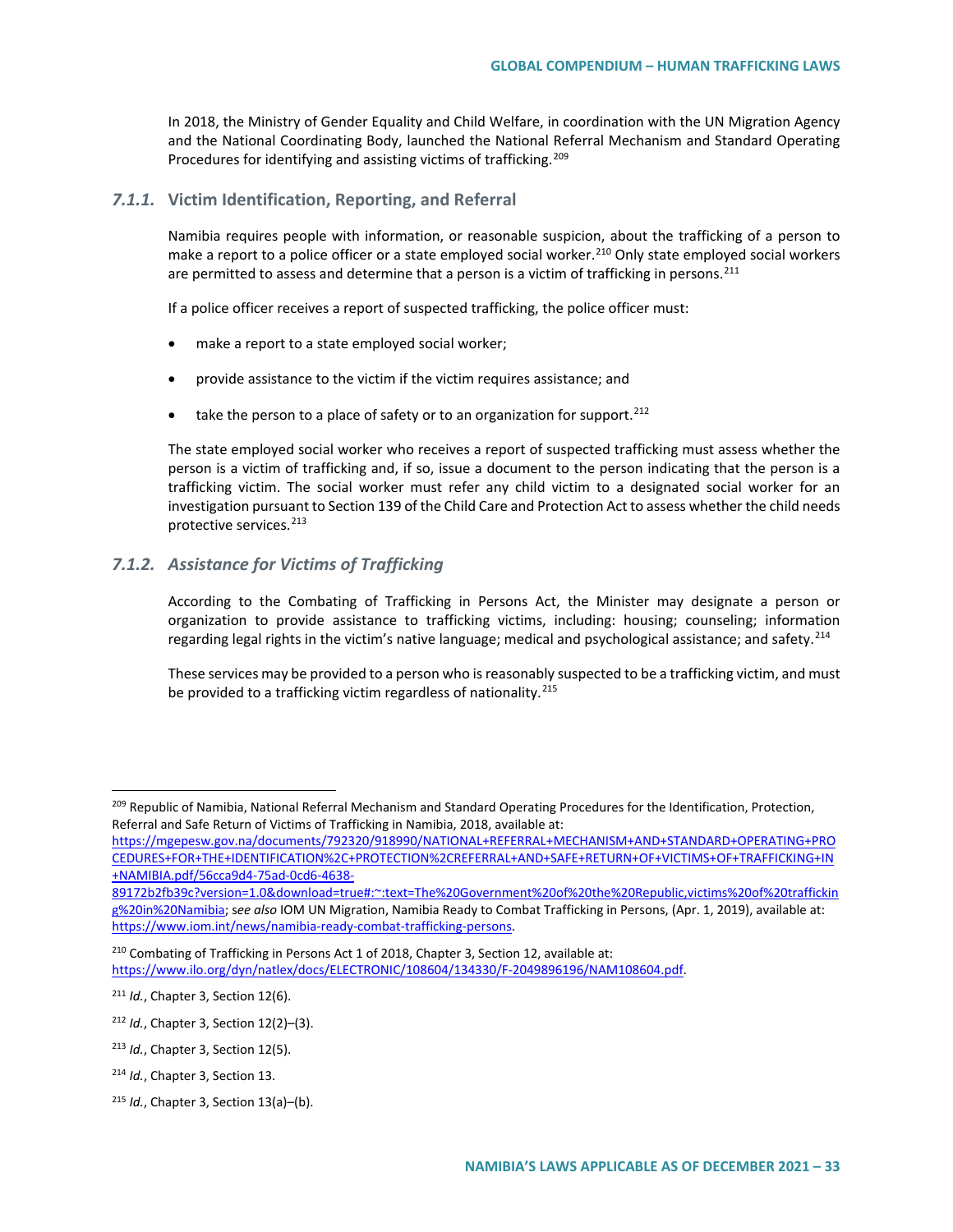## *7.1.3. Treatment of Foreign Victims*

A foreign victim of trafficking in Namibia, if placed in the care of a safe organization or person pursuant to Section 13 of the Act, is entitled to a visitor's entry permit allowing the victim to remain in Namibia for at least 90 days, despite the Immigration Control Act and regardless of the victim's immigration status. The 90-day period may be extended, subject to certain conditions.  $216$ 

Further, irrespective of the Immigration Control Act, the Minister responsible for immigration may issue a temporary residence permit to foreign victims under certain circumstances, including victims who are able to assist law enforcement with trafficking in persons cases.<sup>[217](#page-33-1)</sup>

The 2021 U.S. State Department Trafficking in Persons Report on Namibia found that "[f]oreign victims had access to the same shelter and services as domestic victims."<sup>[218](#page-33-2)</sup>

## *7.1.4. Prohibition of criminal prosecution against victims of trafficking.*

The Combating of Trafficking in Persons Act, Section 16, states that:

Criminal prosecution may not be instituted against a victim of trafficking, for -

- (a) entering or remaining in Namibia in contravention of the Immigration Control Act;
- (b) possessing any fabricated or falsified identity document, travel document, or other document used for the facilitation of movement across borders; and
- (c) being involved in an illegal activity to the extent that he or she has been compelled to do so, as a direct result of his or her situation as a victim of trafficking.<sup>[219](#page-33-3)</sup>

#### *7.1.5. Repatriation*

The Minister for Immigration and Home Affairs may not repatriate a foreign victim back to the victim's country of origin without considering the best interests of the child, the victim's safety, availability of care arrangements, and the possibility that the victim may be harmed or trafficked again.<sup>[220](#page-33-4)</sup>

The Minister responsible for international relations must facilitate the return of Namibian citizens or permanent residents who were trafficked out of Namibia.<sup>[221](#page-33-5)</sup>

## *7.1.6. Assistance to Children who are Trafficking Victims*

The Combating of Trafficking in Persons Act sets forth detailed guidelines for the treatment of children who are trafficking victims. The Minister must authorize an adult to escort the child victim to a safe place.<sup>[222](#page-33-6)</sup>

<span id="page-33-0"></span> <sup>216</sup> *Id.*, Chapter 3, Section 14.

<span id="page-33-1"></span><sup>217</sup> *Id.*, Chapter 3, Section 15.

<span id="page-33-2"></span><sup>218</sup> U.S. Dep't of State, Trafficking in Persons Report 407 (2021), available at[: https://www.hsdl.org/?abstract&did=855864.](https://www.hsdl.org/?abstract&did=855864)

<span id="page-33-3"></span><sup>&</sup>lt;sup>219</sup> Combating of Trafficking in Persons Act 1 of 2018, Chapter 3, Section 16, available at: [https://www.ilo.org/dyn/natlex/docs/ELECTRONIC/108604/134330/F-2049896196/NAM108604.pdf.](https://www.ilo.org/dyn/natlex/docs/ELECTRONIC/108604/134330/F-2049896196/NAM108604.pdf)

<span id="page-33-4"></span><sup>220</sup> *Id.*, Chapter 3, Section 17.

<span id="page-33-5"></span><sup>221</sup> *Id.*, Chapter 3, Section 18.

<span id="page-33-6"></span><sup>222</sup> *Id.*, Chapter 3, Section 19.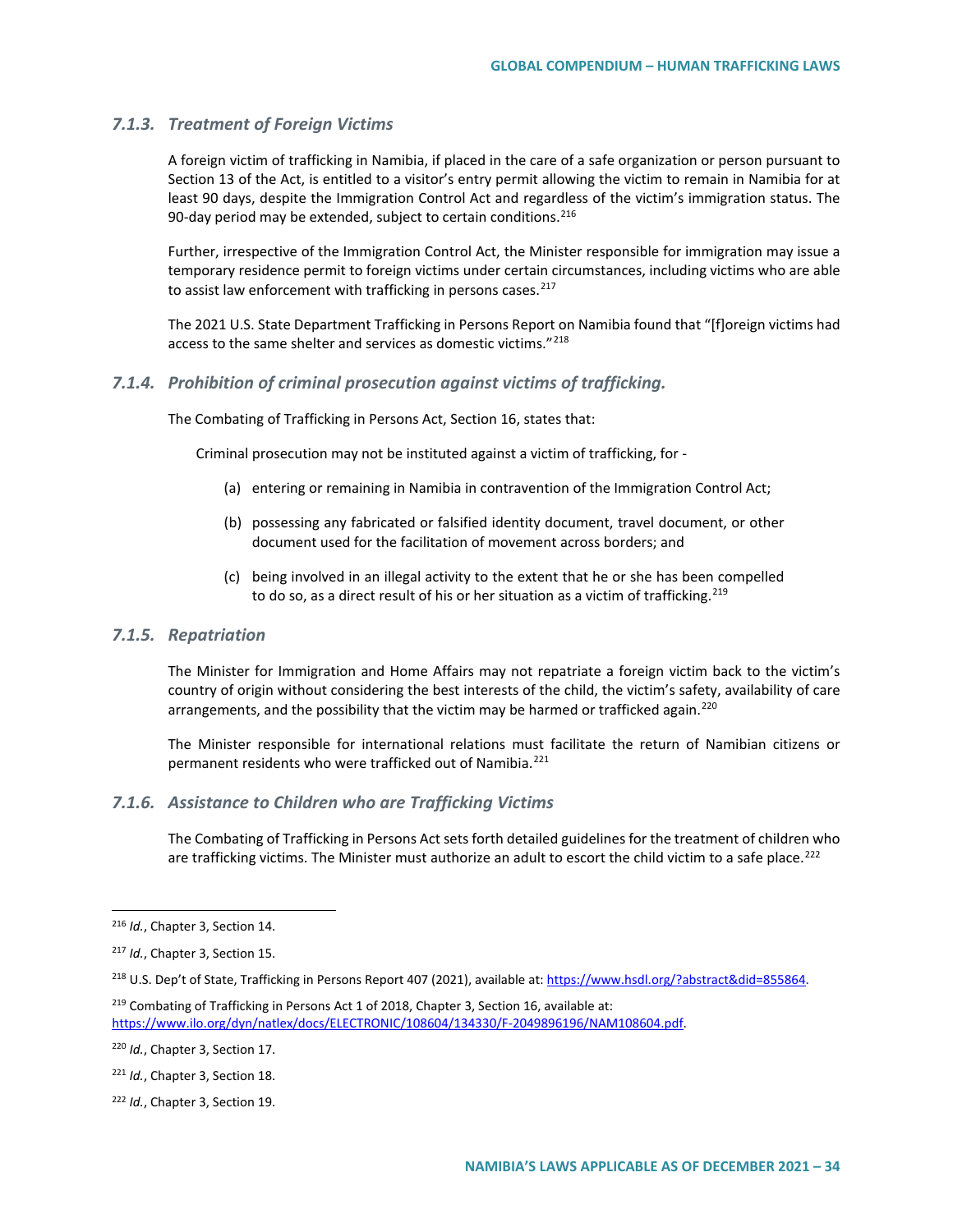The Act permits a foreign victim of trafficking, who is a child, to the same services as any other child in Namibia, including health care and education services.<sup>[223](#page-34-0)</sup>

If an investigation conducted under section 139 of the Child Care and Protection Act finds that a child is a foreign victim and is illegally present in Namibia, the court may order that the child be assisted in applying for asylum under the Namibia Refugees (Recognition and Control) Act.<sup>[224](#page-34-1)</sup>

Further, a finding that protective services are warranted for a child who is a foreign victim and illegally present in Namibia serves as an authorization that the child can remain in Namibia for the duration of the child's court order.<sup>[225](#page-34-2)</sup>

If a court believes the parent or guardian of a child trafficked the child or allowed the child to be trafficked, the court may suspend parental responsibilities of the person pursuant to Section 237 of the Child Care and Protection Act, and place that child in temporary safe care subject to certain conditions.<sup>226</sup>

# **8. NAMIBIA'S MULTIDISCIPLINARY/INTERAGENCY COOPERATION APPROACH**

Namibia takes a multidisciplinary approach to combating trafficking, with many stakeholders involved in the process.

In 2018, the Ministry of Gender Equality and Child Welfare, with assistance from the International Organization for Migration and the National Coordinating Body (**NCB**), developed the National Referral Mechanism (**NRM**) and Standard Operating Procedures (**SOPs**) for the Identification, Protection, Referral and Safe Return of Victims of Trafficking in Namibia.<sup>[227](#page-34-4)</sup>

The NCB, which helped to develop the NRM and SOPs, has representatives from multiple Namibian agencies and organizations, including: Ministry of Agriculture, Water & Forestry; Ministry of Health and Social Services; Ministry of Gender Equality and Child Welfare; Ministry of Home Affairs and Immigration; Ministry of International Relations & Cooperation; Ministry of Labour, Industrial Relations & Employment Creation; Ministry of Sport, Youth & National Services; Ministry of Works and Transport; Office of the Inspector General, Nampol; Officer of the Prosecutor General; Council of Churches of Namibia; Friendly Haven; Lifeline/Childline; University of Namibia; United Nations Children's Fund; and United Nations Office on Drugs and Crime.<sup>[228](#page-34-5)</sup>

<span id="page-34-2"></span><sup>225</sup> *Id.*

[+NAMIBIA.pdf/56cca9d4-75ad-0cd6-4638-](https://mgepesw.gov.na/documents/792320/918990/NATIONAL+REFERRAL+MECHANISM+AND+STANDARD+OPERATING+PROCEDURES+FOR+THE+IDENTIFICATION%2C+PROTECTION%2CREFERRAL+AND+SAFE+RETURN+OF+VICTIMS+OF+TRAFFICKING+IN+NAMIBIA.pdf/56cca9d4-75ad-0cd6-4638-89172b2fb39c?version=1.0&download=true#:%7E:text=The%20Government%20of%20the%20Republic,victims%20of%20trafficking%20in%20Namibia)

<span id="page-34-5"></span>[89172b2fb39c?version=1.0&download=true#:~:text=The%20Government%20of%20the%20Republic,victims%20of%20traffickin](https://mgepesw.gov.na/documents/792320/918990/NATIONAL+REFERRAL+MECHANISM+AND+STANDARD+OPERATING+PROCEDURES+FOR+THE+IDENTIFICATION%2C+PROTECTION%2CREFERRAL+AND+SAFE+RETURN+OF+VICTIMS+OF+TRAFFICKING+IN+NAMIBIA.pdf/56cca9d4-75ad-0cd6-4638-89172b2fb39c?version=1.0&download=true#:%7E:text=The%20Government%20of%20the%20Republic,victims%20of%20trafficking%20in%20Namibia) [g%20in%20Namibia.](https://mgepesw.gov.na/documents/792320/918990/NATIONAL+REFERRAL+MECHANISM+AND+STANDARD+OPERATING+PROCEDURES+FOR+THE+IDENTIFICATION%2C+PROTECTION%2CREFERRAL+AND+SAFE+RETURN+OF+VICTIMS+OF+TRAFFICKING+IN+NAMIBIA.pdf/56cca9d4-75ad-0cd6-4638-89172b2fb39c?version=1.0&download=true#:%7E:text=The%20Government%20of%20the%20Republic,victims%20of%20trafficking%20in%20Namibia) 

<span id="page-34-0"></span> <sup>223</sup> *Id.*, Chapter 3, Section 20.

<span id="page-34-1"></span><sup>224</sup> *Id.*, Chapter 3, Section 21.

<span id="page-34-3"></span><sup>226</sup> *Id.*, Chapter 3, Section 22.

<span id="page-34-4"></span><sup>&</sup>lt;sup>227</sup> Republic of Namibia, National Referral Mechanism and Standard Operating Procedures for the Identification, Protection, Referral and Safe Return of Victims of Trafficking in Namibia (2018), available at: [https://mgepesw.gov.na/documents/792320/918990/NATIONAL+REFERRAL+MECHANISM+AND+STANDARD+OPERATING+PRO](https://mgepesw.gov.na/documents/792320/918990/NATIONAL+REFERRAL+MECHANISM+AND+STANDARD+OPERATING+PROCEDURES+FOR+THE+IDENTIFICATION%2C+PROTECTION%2CREFERRAL+AND+SAFE+RETURN+OF+VICTIMS+OF+TRAFFICKING+IN+NAMIBIA.pdf/56cca9d4-75ad-0cd6-4638-89172b2fb39c?version=1.0&download=true#:%7E:text=The%20Government%20of%20the%20Republic,victims%20of%20trafficking%20in%20Namibia) [CEDURES+FOR+THE+IDENTIFICATION%2C+PROTECTION%2CREFERRAL+AND+SAFE+RETURN+OF+VICTIMS+OF+TRAFFICKING+IN](https://mgepesw.gov.na/documents/792320/918990/NATIONAL+REFERRAL+MECHANISM+AND+STANDARD+OPERATING+PROCEDURES+FOR+THE+IDENTIFICATION%2C+PROTECTION%2CREFERRAL+AND+SAFE+RETURN+OF+VICTIMS+OF+TRAFFICKING+IN+NAMIBIA.pdf/56cca9d4-75ad-0cd6-4638-89172b2fb39c?version=1.0&download=true#:%7E:text=The%20Government%20of%20the%20Republic,victims%20of%20trafficking%20in%20Namibia)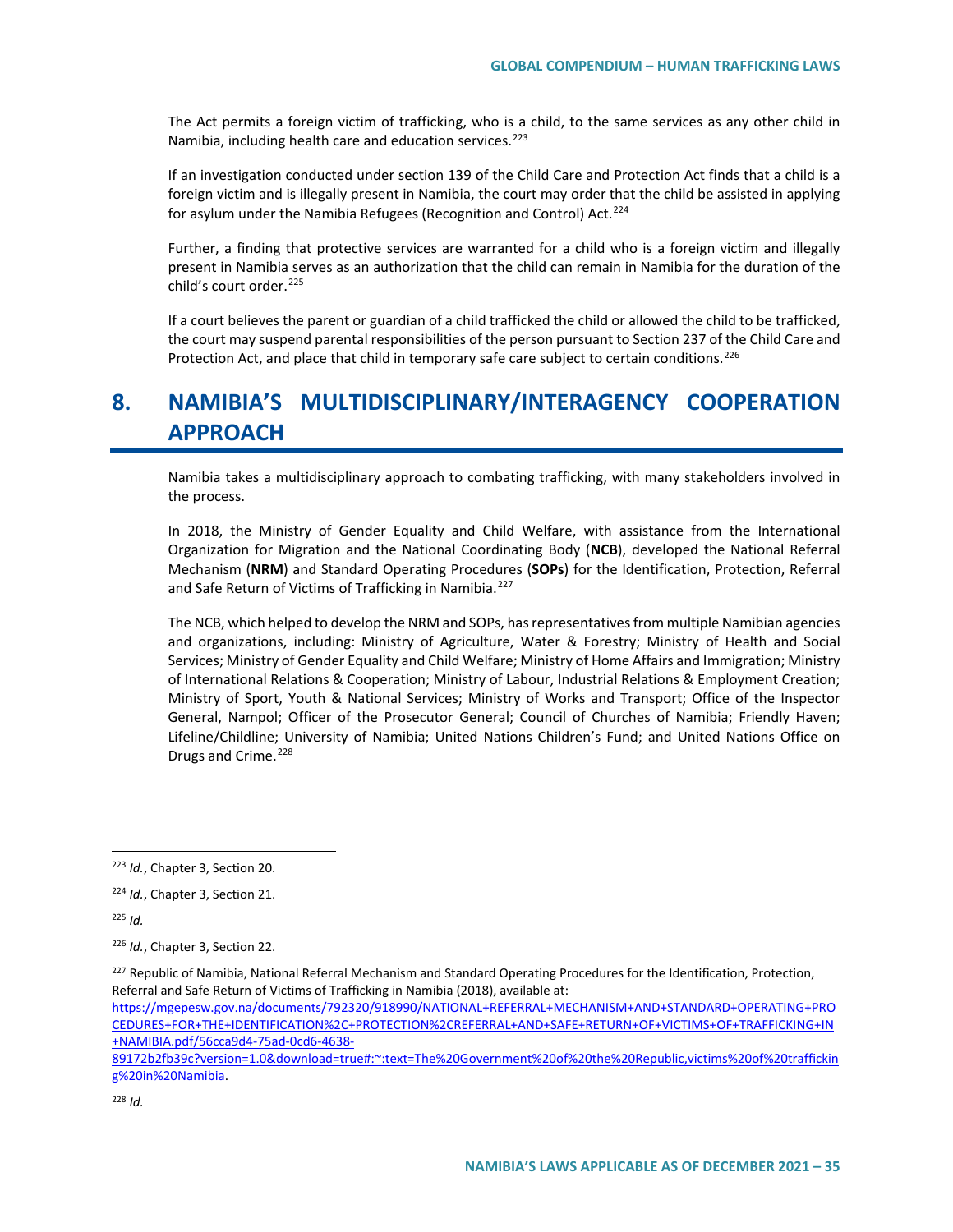A National Committee, chaired by the Minister of International Relations and Cooperation, was established in Namibia to fight trafficking in persons.<sup>[229](#page-35-0)</sup> "The Committee works with relevant stakeholders on matters pertaining to [trafficking in persons] in the country."<sup>[230](#page-35-1)</sup> Further, the Ministry of Gender Equality and Child Welfare acts as the National Coordinator for the NRM and SOPs, and is responsible for coordinating the national anti-trafficking programs and strategies.<sup>[231](#page-35-2)</sup>

As discussed in Section 7, many stakeholders are involved with identifying and protecting victims of trafficking. Police officers and state employed social workers must report suspected cases of trafficking, and social workers are responsible for assessing the status of the victims.

Further, according to the U.S. State Department's 2021 Trafficking in Persons Report:

- "[w]ith support from an international organization, the [Namibian] government contributed information to a centralized anti-trafficking database that collected national data on cases and victims identified and shared it with countries in the region."<sup>[232](#page-35-3)</sup>
- "The Ministry of Labour, Industrial Relations, and Employment Creation oversaw recruitment agency licensing and managed a database registering job seekers, coordinating overseas job placements, and monitoring employees' arrival in their intended destinations;"<sup>[233](#page-35-4)</sup>
- "The government, in partnership with an international organization, trained 30 social workers from all 14 regions of the country on the SOPs and NRM during the reporting period."[234](#page-35-5)
- "The government maintained bilateral law enforcement cooperation agreements with Zimbabwe and Angola."[235](#page-35-6)
- "An NGO expanded a program aiming to increase victim identification at airports to include land border crossings, in cooperation with the government."[236](#page-35-7)

**Disclaimer:** The codes, laws, and other information cited in this summary may not contain the most recent versions of such information and provide certain information available as of the month and year cited at the bottom of each page. We make no warranties or guarantees about the accuracy, completeness, or adequacy of the information contained in this summary or the information linked to in this summary. Please check official sources.

This summary should not be construed as legal advice on any specific facts or circumstances. The contents are intended only for general information purposes and may not be quoted or referred to in any other publication or proceeding. The provision of this information does not constitute an attorney-client relationship. Any views set forth

<span id="page-35-1"></span><sup>230</sup> *Id.*

<span id="page-35-2"></span><sup>231</sup> *Id.*, p. 13.

<span id="page-35-4"></span><sup>233</sup> *Id.*

<span id="page-35-5"></span><sup>234</sup> *Id.* at 407.

- <span id="page-35-6"></span><sup>235</sup> *Id.*
- <span id="page-35-7"></span><sup>236</sup> *Id.*

<span id="page-35-0"></span> <sup>229</sup> *Id.*, p. 12.

<span id="page-35-3"></span><sup>232</sup> U.S. Dep't of State, Trafficking in Persons Report 408 (2021), available at[: https://www.hsdl.org/?abstract&did=855864.](https://www.hsdl.org/?abstract&did=855864)